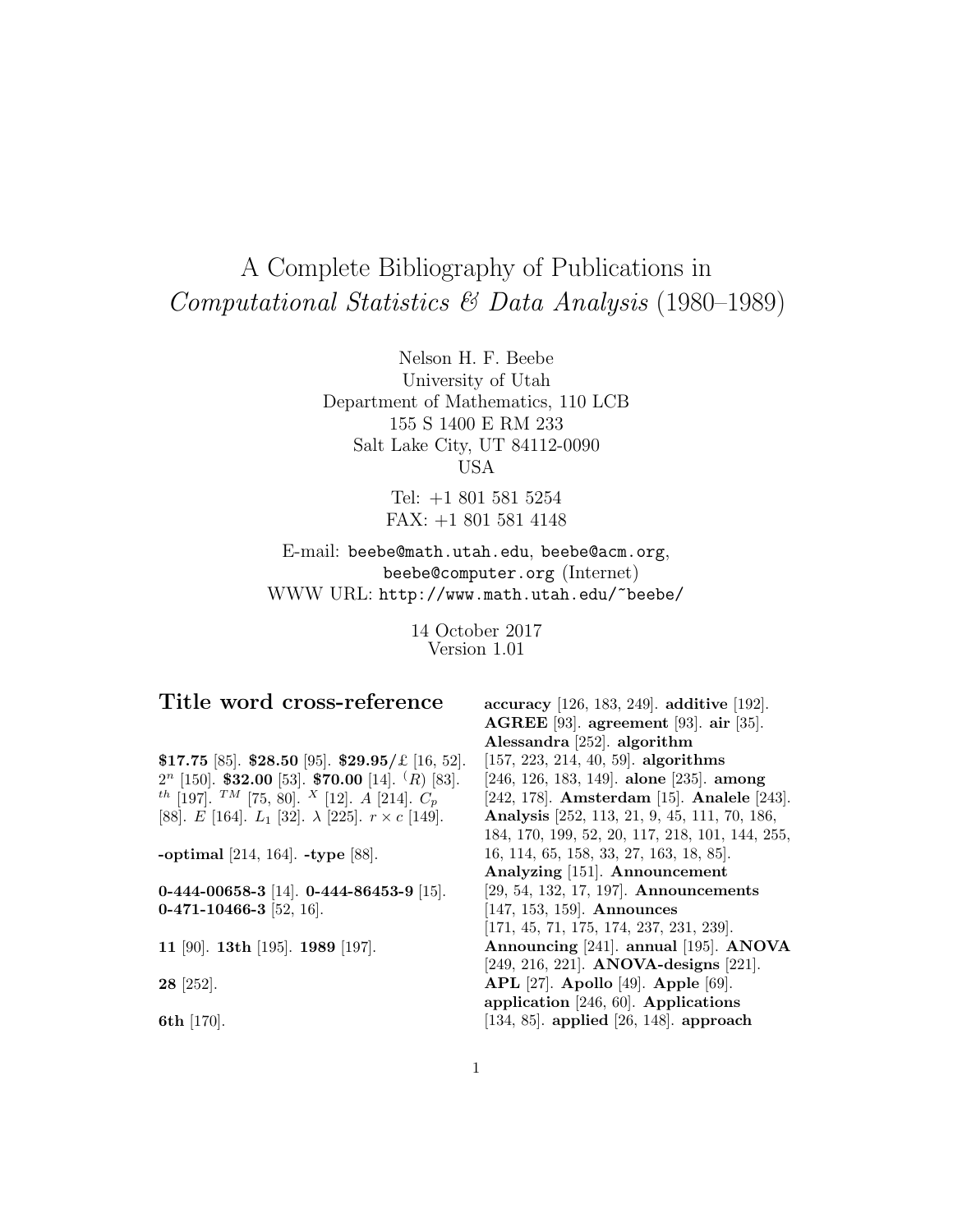[145, 165, 89, 144, 41, 216, 18]. **approaches** [86]. **approximants** [112]. **Approximately** [180]. **Approximating** [97]. **approximation** [60, 228]. **approximations** [32]. **arrays** [220]. **Assessing** [249]. **Assessment** [42]. **associated** [133]. **asymmetric** [163]. **August** [186]. **Author** [55, 120, 160, 205, 250]. **AUTOBJ** [24]. **AUTOBJ/AUTOBOX** [24]. **available** [36, 44, 79, 80, 91]. **award** [103].

**B** [63, 143, 141, 146, 213]. **B-spline** [213]. **background** [192]. **Bailey** [138, 140]. **balanced** [137, 138]. **bandwidth** [224]. **based** [189, 30, 224, 40, 163]. **baseline** [151]. **basic** [136]. **basics** [85]. **Bayes** [164]. **Bayesian** [189, 165, 188, 60]. **Behavioral** [58]. **Behrens** [156]. **Benchmark** [4]. **Benchmarking** [183]. **Bernoulli** [96, 136]. **best** [221]. **between** [20]. **binary** [177, 248]. **binomial** [151]. **bivariate** [180, 228]. **block** [137, 215, 138, 164]. **BMDP** [13, 92, 83, 203, 235, 236, 237]. **BMDP82** [36]. **Board** [56, 57, 162, 207]. **Book** [53, 52, 15, 14, 85, 16]. **booth** [239]. **Boston** [95]. **Bounded** [222]. **box** [233]. **Brown** [63, 143, 141, 146]. **Bucuresti** [243]. **bundling** [233]. **business** [106, 62].

**C** [85]. **C.** [186, 63, 143, 141, 98]. **Calculating** [182]. **calculations** [249]. **calibrated** [180]. **Call** [185, 197]. **capabilities** [23]. **career** [21]. **Carlo** [33, 191]. **case** [218]. **categorical** [122]. **categories** [189]. **cell** [189]. **censored** [33]. **census** [70]. **changes** [133]. **Charlottesville** [196]. **Chemometrics** [16]. **Chichester** [52, 16]. **Chishire** [53]. **choice** [88]. **choosing** [40]. **CICS** [109]. **Classification** [119, 196, 189, 195, 98]. **clustering** [86]. **coefficient** [194, 154]. **collinearity** [179]. **collinearity-influential** [179]. **Combinations** [209]. **Comment** [63, 143, 141]. **Comments** [224].

**communications** [118]. **comparative** [253, 14]. **Comparison** [86, 20, 135, 168, 33, 219]. **component** [20, 101]. **components** [252, 165, 211]. **comprehensive** [173]. **computation** [168, 98, 191]. **Computational** [252]. **computations** [246]. **computer** [173, 254, 15, 227]. **Computerized** [22]. **computers** [36, 44, 91, 172]. **Computing** [247, 85, 23, 100, 87, 93, 164, 134]. **Computrition** [94]. **Conference** [196, 102, 68, 186, 170]. **Confidence** [136, 96]. **connected** [150]. **Connectivity** [242]. **considerations** [225]. **consulting** [71]. **contemporary** [95]. **contingency** [63, 141, 125, 2, 144, 149]. **continuous** [32]. **conversational** [44]. **convex** [191]. **correlation** [113, 124]. **covariance** [20, 113]. **covariate** [33]. **CP** [69]. **CP/M** [69]. **Cray** [171]. **criteria** [209]. **critique** [138]. **Cromp** [139]. **cross** [189]. **cross-classification** [189]. **CT** [53]. **cycles** [62].

**dasy** [111]. **Data** [252, 21, 9, 111, 74, 186, 242, 238, 199, 151, 112, 52, 188, 122, 85, 255, 16, 180, 224, 33, 27, 192, 40, 4, 163, 97]. **data-based** [40, 163]. **database** [242]. **databases** [232]. **DATATRIEVE** [70]. **David** [15, 85]. **DEC** [79, 234]. **decomposition** [187]. **definite** [182]. **degree** [227]. **densities** [60]. **density** [32, 40]. **dependent** [165, 248]. **design** [217, 89, 218, 210]. **designing** [168]. **designs** [252, 137, 215, 138, 211, 212, 213, 214, 209, 164, 221, 219]. **detection** [86]. **determination** [135]. **development** [133]. **developments** [186]. **Dfl** [15]. **Diagnosing** [179]. **diagnostics** [35]. **diagrams** [22, 166]. **dichotomy** [225]. **dictionary** [74]. **differential** [241]. **Din** [243]. **directions** [164]. **directories** [69]. **Discrete** [32, 60, 247, 97]. **discrimination** [42, 145, 144]. **disease** [133]. **dispersion** [220]. **Display** [107, 53]. **distributed** [227].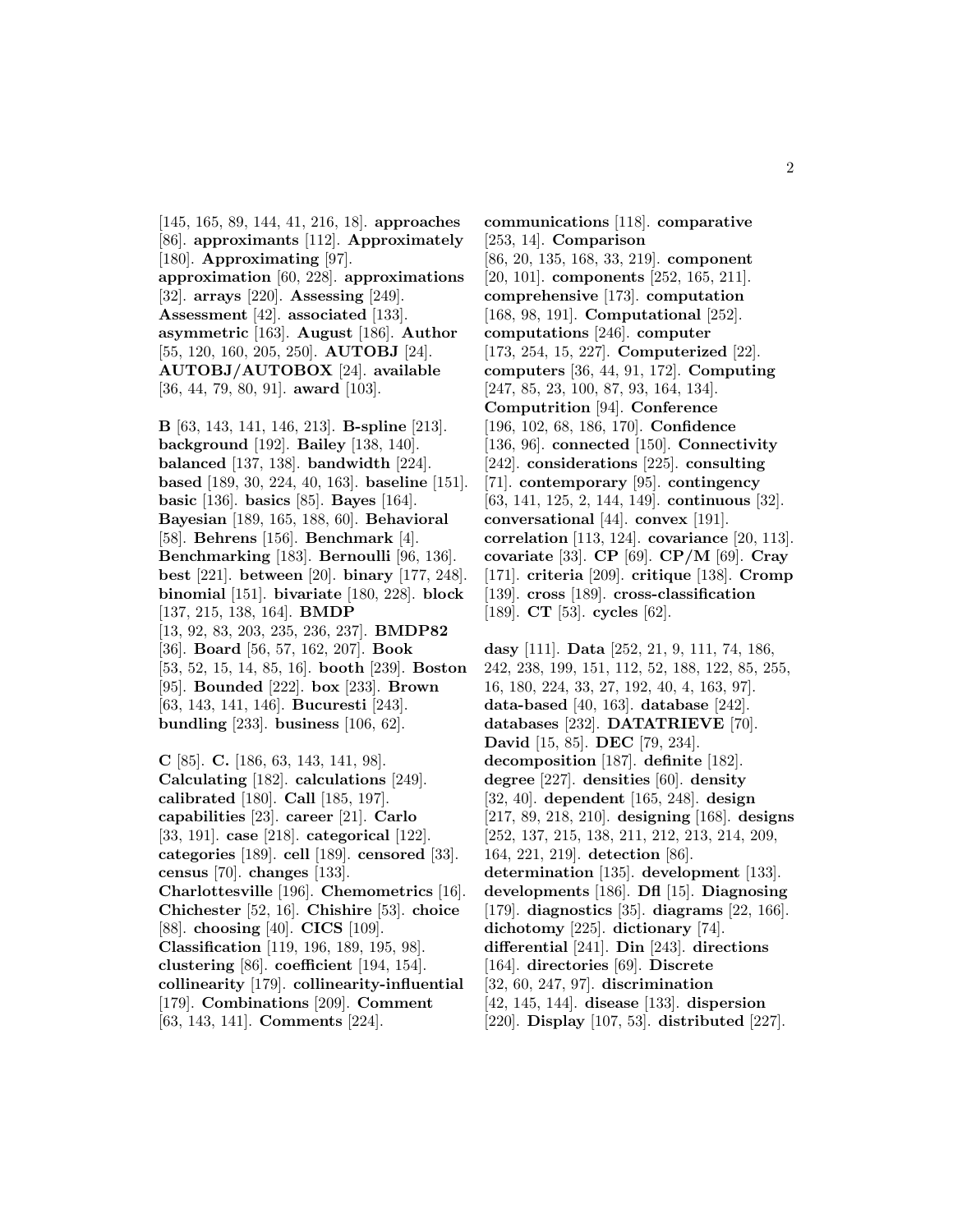**distribution** [194, 154, 97, 167]. **distributions** [245, 123, 247, 41, 166, 149]. **dose** [192]. **dose-response** [192]. **during** [246]. **Duxbury** [85, 95].

**econometric** [19]. **editor** [72, 229, 169]. **Editorial** [1, 56, 57, 162, 207]. **Edward** [53]. **effects** [33, 220]. **efficiency** [221]. **Efficient** [246, 212]. **electronic** [50]. **elements** [182]. **Elsevier** [14, 67, 128]. **enhancements** [108]. **entries** [125]. **entropy** [30, 247]. **entropy-based** [30]. **equations** [76, 241]. **equireplicate** [212]. **Erratum** [28, 230]. **estimated** [166]. **estimates** [31]. **estimating** [189, 155, 40]. **Estimation** [31, 123, 252, 63, 141, 181, 2, 99, 223, 188, 211, 60, 41, 248]. **European** [185]. **eutrophication** [218]. **Evaluating** [227]. **evaluation** [4]. **event** [21]. **event-history** [21]. **exact** [154, 225, 149, 219]. **expanded** [172]. **expectation** [227]. **Experimental** [252, 211, 217, 89, 213]. **experiments** [150, 168]. **exploratory** [85]. **Exploring** [62]. **exponential** [223]. **extension** [247].

**F** [139, 85]. **facilities** [66]. **facility** [74]. **factorial** [150]. **families** [223]. **fast** [157]. **feasible** [164]. **Federation** [196]. **Fifth** [102]. **files** [74]. **Findler** [139]. **First** [197, 21, 45]. **fisher** [42, 156]. **fit** [30, 97]. **Fitting** [192, 61, 59, 157]. **fixed** [135, 149]. **flexible** [193, 4]. **forecasting** [43, 77]. **Formula** [227]. **FORSYS** [77]. **FORTRAN** [193]. **four** [226]. **four-measure** [226]. **Francis** [14]. **free** [98]. **FSCALC** [109]. **Fuchs** [63, 143, 141]. **Fully** [210]. **Fully-sequential** [210]. **function** [191, 155]. **functions** [32, 227, 61]. **Further** [141].

**gamma** [123]. **GCOS** [80]. **general** [238, 87]. **generalised** [61]. **Generalized** [176, 190, 192, 167]. **generators** [245]. **Genstat** [6, 234]. **German** [21]. **GEV** [190].

**Giovagnoli** [252]. **given** [247]. **GLIM** [197, 151]. **global** [59]. **Goodman** [225]. **goodness** [30, 97]. **goodness-of-fit** [30]. **graph** [233, 175]. **graph-in-the-box** [233]. **Graphics** [53, 27, 232]. **graphing** [166]. **group** [71]. **guide** [172]. **Gumbel** [190].

**H** [95]. **having** [189]. **heuristic** [89, 248]. **Hewlett** [78]. **higher** [227]. **higher-degree** [227]. **history** [21]. **Hoaglin** [85]. **Holland** [15, 14]. **homogeneity** [5]. **Honeywell** [80]. **honor** [186]. **Hugh** [15]. **hypothesis** [87].

**IAS** [116]. **IAS-SYSTEM** [116]. **IBM** [92, 73, 69, 129, 127]. **IFAC** [102]. **IFAC/ IFORS** [102]. **Illustrating** [35]. **illustration** [21]. **image** [170]. **immunoassay** [155]. **Implementation** [176]. **IMPORT** [74]. **IMPORT/ EXPORT** [74]. **improved** [59]. **improvement** [115]. **Inc.** [45, 46, 71, 104, 239, 232, 238, 240]. **incomplete** [137, 138]. **increases** [233]. **index** [55, 120, 160, 121, 161, 205, 250, 206, 251]. **industrial** [52, 255, 16]. **inference** [186, 180]. **influence** [226]. **influential** [179]. **information** [45, 145, 144, 53]. **Informix** [231, 232]. **instruments** [90]. **integrated** [41]. **interactive** [117, 43, 27]. **interface** [70]. **interfaces** [231, 232]. **International** [186, 196, 197]. **interpolation** [217]. **interval** [136]. **intervals** [96]. **Introduces** [198, 46, 104, 235, 232]. **introduction** [77, 95, 116]. **inverse** [182]. **IRIS** [184]. **ISBN** [52, 15, 14, 16]. **isotonic** [222]. **ISSUE** [68]. **Italy** [197]. **iterative** [157, 223]. **IV** [9]. **Ivor** [14].

**J** [52]. **John** [52, 16]. **joint** [197]. **July** [197]. **June** [196].

**Keegel** [145]. **Kermit** [118]. **known** [194, 154]. **Koopmans** [95]. **Kruskal** [225].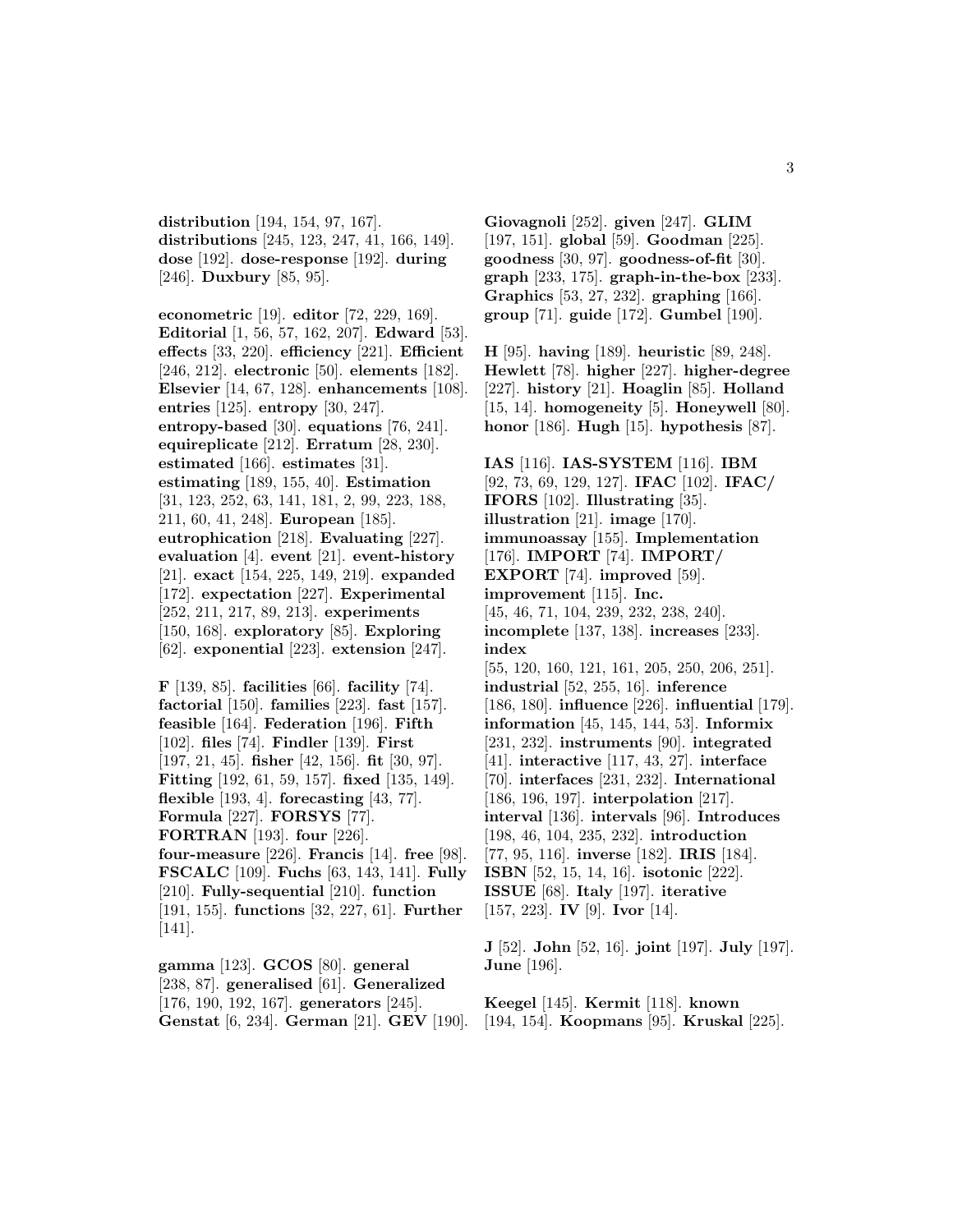**Kullback** [145].

**lake** [218]. **Lambert** [95]. **latent** [176]. **latest** [203, 237]. **launches** [67]. **least** [193]. **Letter** [229, 169]. **Letters** [72]. **Lewi** [52]. **library** [66, 23, 152]. **likelihood** [63, 141, 2, 194, 190, 122, 163]. **line** [22]. **LInear** [25, 42, 181, 244, 157, 148, 122, 88, 193, 87, 192, 61]. **link** [61]. **LISREL** [45]. **LOg** [25, 157, 122, 88]. **log-linear** [157, 122, 88]. **logistic** [42, 167]. **lognormal** [123, 59]. **LOLITA** [25]. **loosely** [137, 138].

**M** [69]. **M.** [63, 143, 141, 146]. **MA** [85]. **Macintosh** [202]. **mainframe** [118]. **management** [9, 106]. **Manager** [107]. **manipulation** [227]. **manual** [254, 15]. **margins** [149]. **market** [82]. **Mass** [26]. **Massachusetts** [95]. **matrices** [182, 20, 227]. **Matrix** [98]. **MAVIS** [77]. **Maximum** [122, 63, 141, 2, 247]. **maximum-entropy** [247]. **McGill** [115]. **mean** [252, 194, 211, 154, 191]. **means** [135, 180]. **measure** [226]. **measurements** [133]. **measures** [178]. **median** [222]. **medians** [62]. **meeting** [185, 195, 197]. **meeting-psychometric** [185]. **member** [41]. **Menu** [75]. **merging** [212]. **method** [155, 164]. **methods** [189, 122, 100, 87, 33]. **metric** [112]. **Micro** [118]. **microcomputer** [83]. **microcomputers** [126, 34]. **MicroMath** [175, 174]. **microprocessor** [26]. **Microstat** [84]. **MicroVax** [234]. **minicomputers** [105]. **Minimal** [150]. **minimax** [215]. **minimum** [145, 144]. **Minitab** [8]. **MINQUE** [98]. **MINSQ** [174]. **missing** [180]. **Mixtures** [244]. **mobility** [21]. **Model** [189, 35, 190, 88, 248, 133]. **Model-based** [189]. **modelling** [25, 197, 112]. **models** [173, 252, 42, 176, 181, 157, 211, 122, 98, 19, 192, 61, 59, 219]. **modified** [223, 166]. **Modistat** [38]. **Modulad** [204]. **Monte** [33, 191]. **Monte-Carlo** [33]. **mortality**

[35]. **mosaics** [134]. **mr** [82]. **MSUSTAT** [117]. **multifactor** [5]. **multimode** [176]. **multinomial** [181]. **multiple** [168]. **Multivariate** [112, 255, 184, 190, 60, 87, 114, 133, 52, 16].

**N.** [139]. **NAG** [66]. **NCGA** [239]. **NCR** [238]. **NCR/TOWER** [238]. **nearest** [86]. **neighbor** [86]. **nested** [98]. **Neuchatel** [186]. **nominal** [93]. **non** [235, 215, 148, 212, 192]. **non-equireplicate** [212]. **non-linear** [148]. **non-randomized** [215]. **non-statisticians** [235]. **non-zero** [192]. **nonlinear** [210]. **Nonparametric** [177]. **nonzero** [151]. **normal** [194, 154, 135, 180, 228]. **normally** [227]. **normed** [178]. **North** [15, 14, 85]. **North-Holland** [15, 14]. **note** [137, 145, 138]. **Number** [115, 219]. **Numerical** [126, 183, 59]. **nutritional** [94].

**observations** [179, 18]. **obtain** [96]. **obtained** [212]. **occur** [99]. **one** [135, 114]. **one-way** [114]. **Optimal** [213, 32, 214, 164]. **optimality** [215, 209]. **optimization** [59]. **optimum** [89, 209]. **option** [233]. **Order** [167, 221]. **ordered** [189]. **ordinary** [241]. **orthogonal** [220]. **OSIRIS** [9]. **other** [86]. **outliers** [99]. **outlying** [18]. **overview** [240, 24, 43]. **Oxford** [15]. **OXYCALC** [50].

**P** [10, 49, 82, 130, 129]. **P-STAT** [10, 49, 82, 130, 129]. **P-STAT/mr** [82]. **PACK** [24]. **Package** [17, 121, 161, 206, 251, 115, 48, 184, 254, 47, 15, 117, 93]. **packages** [34]. **Packard** [78]. **paired** [219]. **pairs** [219]. **Paola** [252]. **papers** [185, 197]. **Parameter** [181, 96, 123, 136, 41, 248, 59]. **parametric** [61]. **path** [22]. **Paul** [52, 85]. **PC**

[73, 92, 69, 118, 129, 127, 236, 198, 233, 199]. **PC/AT** [129]. **PC/XT** [129]. **Pearson** [41]. **AUTOBOX** [24]. **EXPORT** [74]. **GRAPH** [108]. **IFORS** [102]. **OR** [109].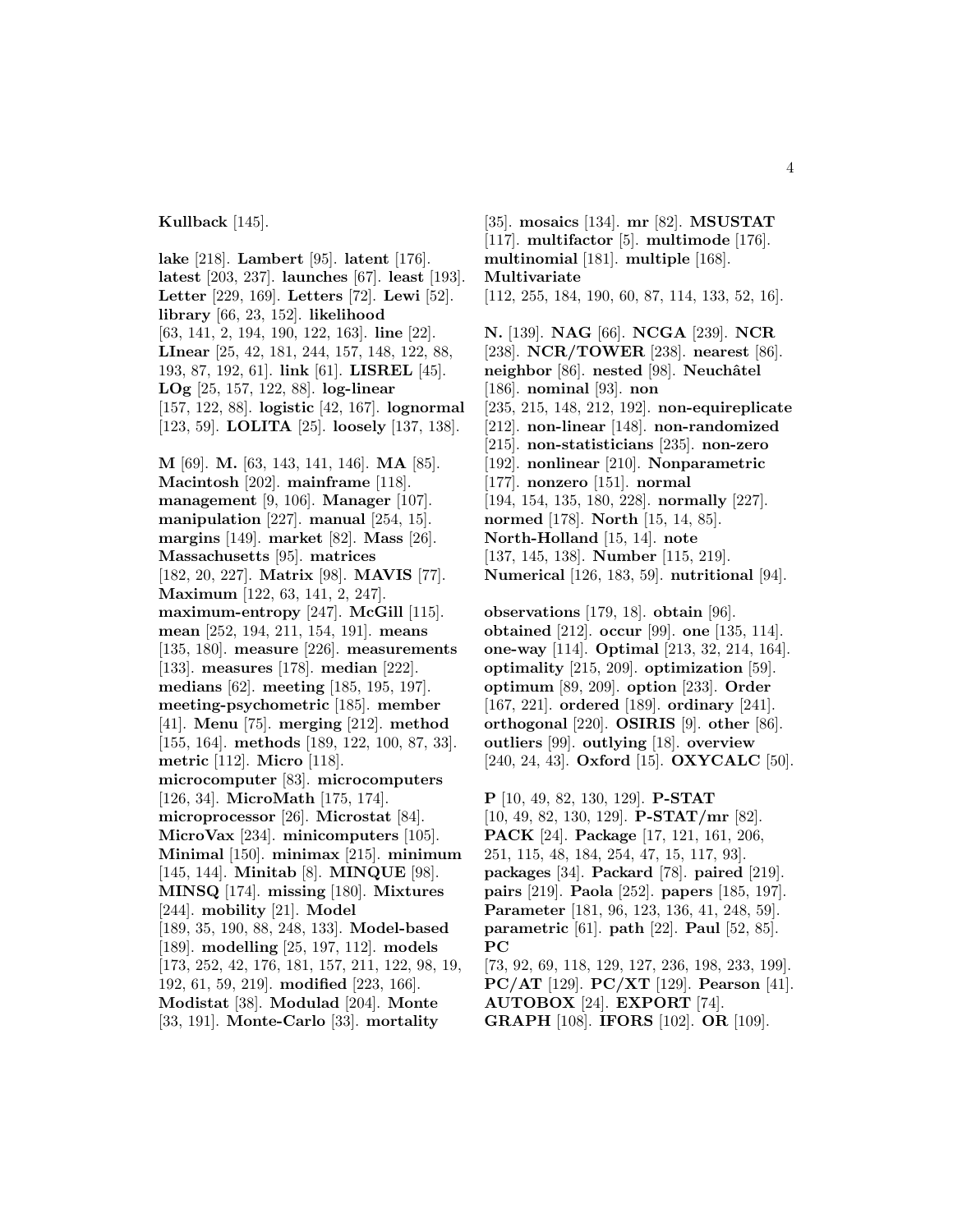**PC** [73]. **Pro**<sup>TM</sup> [46]. **PROTRAN** [51]. **percentile** [31]. **personal** [172]. **planning** [106]. **plot** [226]. **point** [40]. **Poisson** [245]. **pollution** [35]. **ported** [49, 129]. **positive** [182]. **possible** [187]. **power** [87, 225, 163]. **powerful** [241]. **pp** [53, 52, 15, 14, 85, 16, 95]. **Practical** [87, 96, 216]. **practice** [255, 52, 16]. **prediction** [225]. **Preface** [208]. **Premium** [99]. **Press** [53, 85, 95]. **prime** [36, 91]. **principal** [20, 101]. **printer** [22]. **Prism** [7]. **prize** [103]. **probability** [247]. **problem** [136, 156]. **problems** [210]. **procedure** [96, 45, 99, 19, 248]. **procedures** [210]. **product** [48]. **products** [242]. **program** [50, 76, 184, 173, 193]. **programs** [67, 237, 176, 254, 15]. **project** [106]. **properties** [148]. **proportional** [157, 223, 221]. **proportions** [189, 178]. **protection** [99]. **psychometric** [185].

**QR** [187]. **quadratic** [42, 219]. **quantitative** [53]. **Quasi** [188, 163]. **Quasi-Bayesian** [188]. **quasi-likelihood** [163].

**R** [186, 53, 98]. **R.** [139, 138, 140]. **Random** [245, 217, 115]. **Randomization** [216]. **randomized** [215]. **ranking** [47]. **RANKSEL** [47]. **Rao** [186, 98]. **ratio** [194, 190]. **Reduction** [219, 100]. **regression** [173, 222, 35, 213, 193, 177, 214, 248, 18]. **regressions** [244, 187]. **regular** [223]. **Rejoinder** [64, 142, 145, 138, 143]. **related** [245]. **relations** [20]. **relative** [221]. **release** [79, 203, 236, 237, 234]. **reliability** [165]. **reliable** [155]. **remarks** [194]. **repeated** [133]. **repetitive** [246]. **REPLAY** [109]. **REPLAY-CICS** [109]. **replication** [177]. **Reply** [140]. **report** [121, 161, 206, 251]. **report/Review** [206, 121, 161, 251]. **reports** [70]. **Research** [16, 82, 119]. **Response** [139, 146, 140, 99, 192]. **results**

[124]. **Review** [206, 53, 84, 52, 15, 14, 85, 16, 121, 161, 251, 253, 5, 14]. **Revue** [204]. **role** [152]. **rule** [18]. **RUNNER** [43]. **running** [62].

**SADP** [48]. **sales** [77]. **Sample** [135, 168, 180, 228]. **sampling** [218]. **SAS** [11, 106, 109, 108, 105, 172]. **SAS/GRAPH** [108]. **SAS/OR** [109]. **SCA** [37]. **scale** [93]. **scaling** [223]. **Scandinavian** [170]. **scatter** [166]. **scientific** [128]. **scientists** [199]. **Scituate** [85]. **SCSS**TM [44]. **Sebastiani** [252]. **second** [221, 196]. **selected** [182]. **selection** [47, 19, 41]. **selector** [224]. **September** [16]. **sequential** [210]. **Series** [16, 44]. **sets** [188, 4]. **several** [33]. **SGCSA** [103]. **SHAZAM** [173]. **ships** [236]. **SIBYL** [43]. **SIBYL-RUNNER** [43]. **Simple** [228, 156]. **simulation** [100]. **six** [5]. **size** [135, 168, 228]. **small** [180]. **Smart** [104]. **SmartForecasts** [104]. **smoothers** [148]. **Societies** [196]. **society** [185, 195]. **Software** [104, 65, 158, 9, 67, 69, 128, 131, 241, 203, 235, 236, 237, 238, 240, 253, 3, 14, 58, 249, 4]. **Solo** [235]. **solution** [235]. **solutions** [82]. **solving** [241]. **Some** [194, 20, 148, 124]. **Sons** [52, 16]. **sorting** [246]. **source** [254, 15]. **space** [86]. **space-time** [86]. **sparse** [63, 141, 2]. **splicing** [148]. **spline** [213]. **spread** [5]. **spreadsheet** [50]. **SPSS** [45, 46, 12, 74, 79, 71, 73, 90, 80, 91, 78, 118, 131, 171, 231, 232, 198, 233]. **SPSS-11** [90]. **SPSS-X** [74, 79, 80, 91, 78, 171, 131]. **SPSS-X**TM [45]. **SPSS/PC** [118, 198, 233]. **SPSS/PC** [73]. **SPSS/Pro**<sup>TM</sup> [46]. **squares** [193]. **STAN** [39]. **stand** [235]. **stand-alone** [235]. **standard** [176]. **STAT** [10, 49, 51, 130, 129, 240]. **STAT/mr** [82]. **STAT/PROTRAN** [51]. **STATCAT** [15, 83, 254]. **STATGRAPHICS** [27]. **statistic** [88, 114]. **Statistical** [253, 133, 9, 37, 66, 186, 203, 235, 236, 237,

242, 197, 240, 3, 246, 117, 126, 23, 136, 65,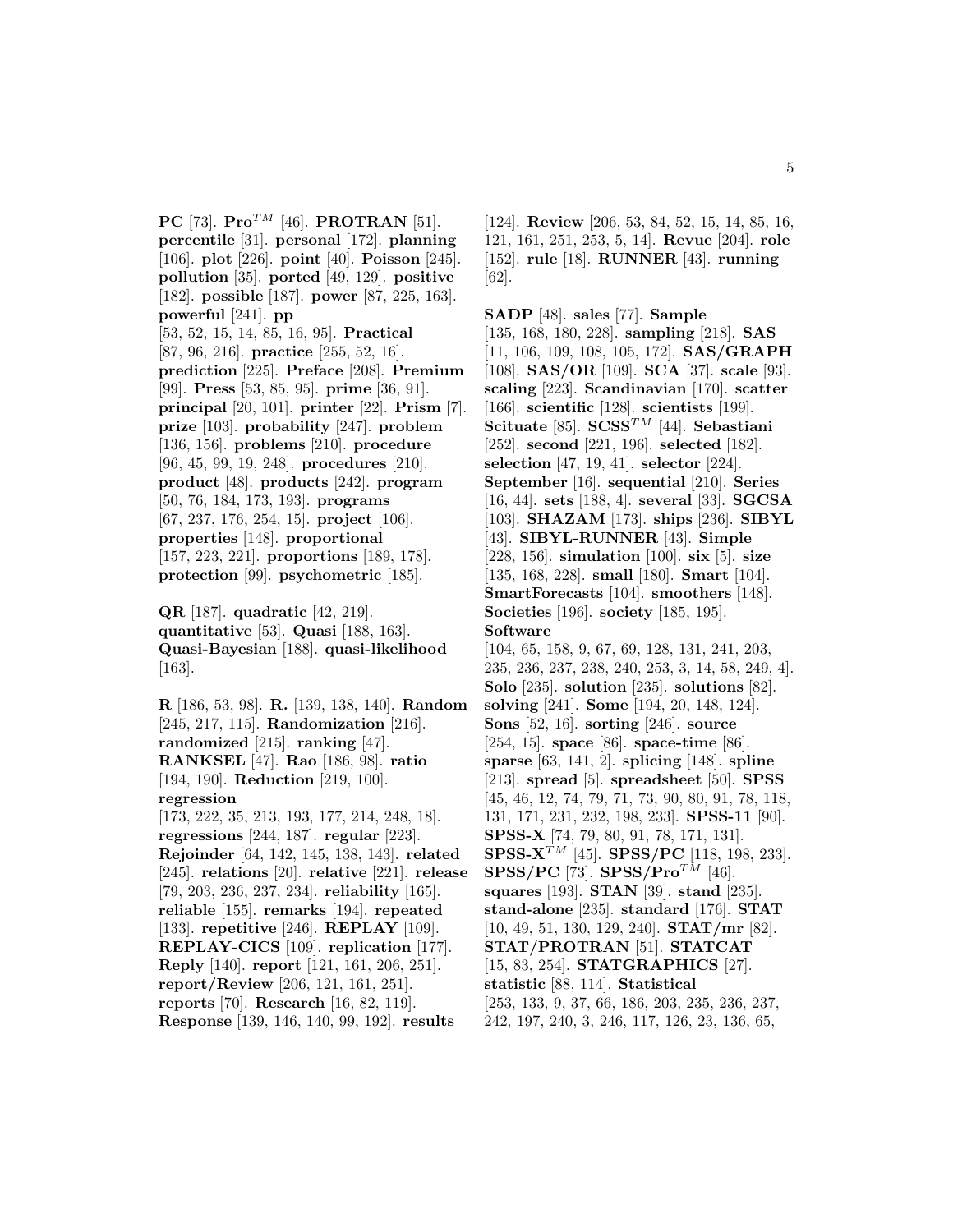158, 27, 183, 249, 4, 34, 14]. **statisticians** [235, 152]. **Statistics** [252, 26, 190, 227, 95, 149, 167]. **Statpro** [110, 127]. **Stein** [18]. **Stein-rule** [18]. **Stigler** [188]. **structural** [76]. **structures** [113]. **Studies** [16, 100, 58]. **study** [218]. **Subjective** [101]. **subroutine** [152]. **subset** [187]. **support** [191]. **survey** [82, 3, 65, 158, 149, 34]. **survival** [33]. **Switzerland** [186]. **Sybase** [231, 232]. **Sygraph** [201, 239]. **symmetric** [182]. **SYSTAT** [239, 238, 200, 202, 240]. **System** [105, 26, 9, 44, 45, 37, 12, 94, 111, 172, 165, 43, 27, 24, 116]. **systems** [79, 77].

#### **TAbles**

[25, 189, 63, 141, 125, 2, 99, 144, 149]. **Targets** [199]. **technical** [70]. **Test** [220, 194, 190, 154, 156, 225, 149]. **testing** [87]. **tests** [5, 30, 216, 97]. **Texas** [90]. **theory** [217]. **Three** [69, 123, 59]. **three-parameter** [123, 59]. **time** [193, 100, 86]. **time-varying** [193]. **tool** [106, 119, 242]. **TOWER** [238]. **transfers** [242]. **transformation** [163]. **transport** [74]. **treatment** [33]. **treatments** [212]. **Trento** [197]. **TSP** [81]. **TUFTE** [53]. **two** [237, 99, 165]. **two-way** [99]. **type** [88].

**unbalanced** [98]. **Unicos** [171]. **Universitatii** [243]. **University** [115]. **Update** [100, 45]. **Upgraded** [127]. **USA** [196]. **use** [163]. **user** [254, 15, 58]. **using** [151, 88, 62, 187, 166].

**V** [139]. **V3.0** [198]. **VA** [196]. **value** [233]. **values** [180]. **variability** [178]. **variable** [176, 19, 248]. **variance** [252, 31, 211, 114, 155]. **variate** [245]. **variation** [194, 154]. **varying** [193]. **Vax** [234, 79, 131]. **vector** [124]. **Velleman** [85]. **Version** [81, 173, 127, 174, 239, 200, 202]. **via** [193]. **visual** [53]. **VMS** [234]. **Vol** [16]. **volume**

[55, 120, 160, 121, 161, 205, 250, 206, 251]. **VS** [44].

**Wang** [44]. **wars** [240]. **way** [99, 114]. **Weibull** [123]. **West** [21]. **width** [40]. **Wiley** [52, 16]. **window** [40]. **within** [192]. **without** [177]. **working** [21]. **workshop** [197].

**X** [131, 74, 79, 80, 91, 78, 171]. **XT** [73, 110, 129].  $X^{TM}$  [45].

**years** [21]. **York** [15, 14].

**Zero** [125, 192].

# **References**

### **Azen:1983:E**

[1] Stanley P. Azen. Editorial. Computational Statistics & Data Analysis, 1(??):1–2, March 1983. CODEN CSDADW. ISSN 0167-9473 (print), 1872-7352 (electronic). URL http: //www.sciencedirect.com/science/ article/pii/0167947383900580.

### **Brown:1983:MLE**

[2] Morton B. Brown and Camil Fuchs. On maximum likelihood estimation in sparse contingency tables. Computational Statistics & Data Analysis, 1(??):3–15, March 1983. CODEN CSDADW. ISSN 0167-9473 (print), 1872-7352 (electronic). URL http: //www.sciencedirect.com/science/ article/pii/0167947383900592. See comments [63, 141].

# **Francis:1983:SSS**

[3] Ivor Francis. A survey of statistical software. Computational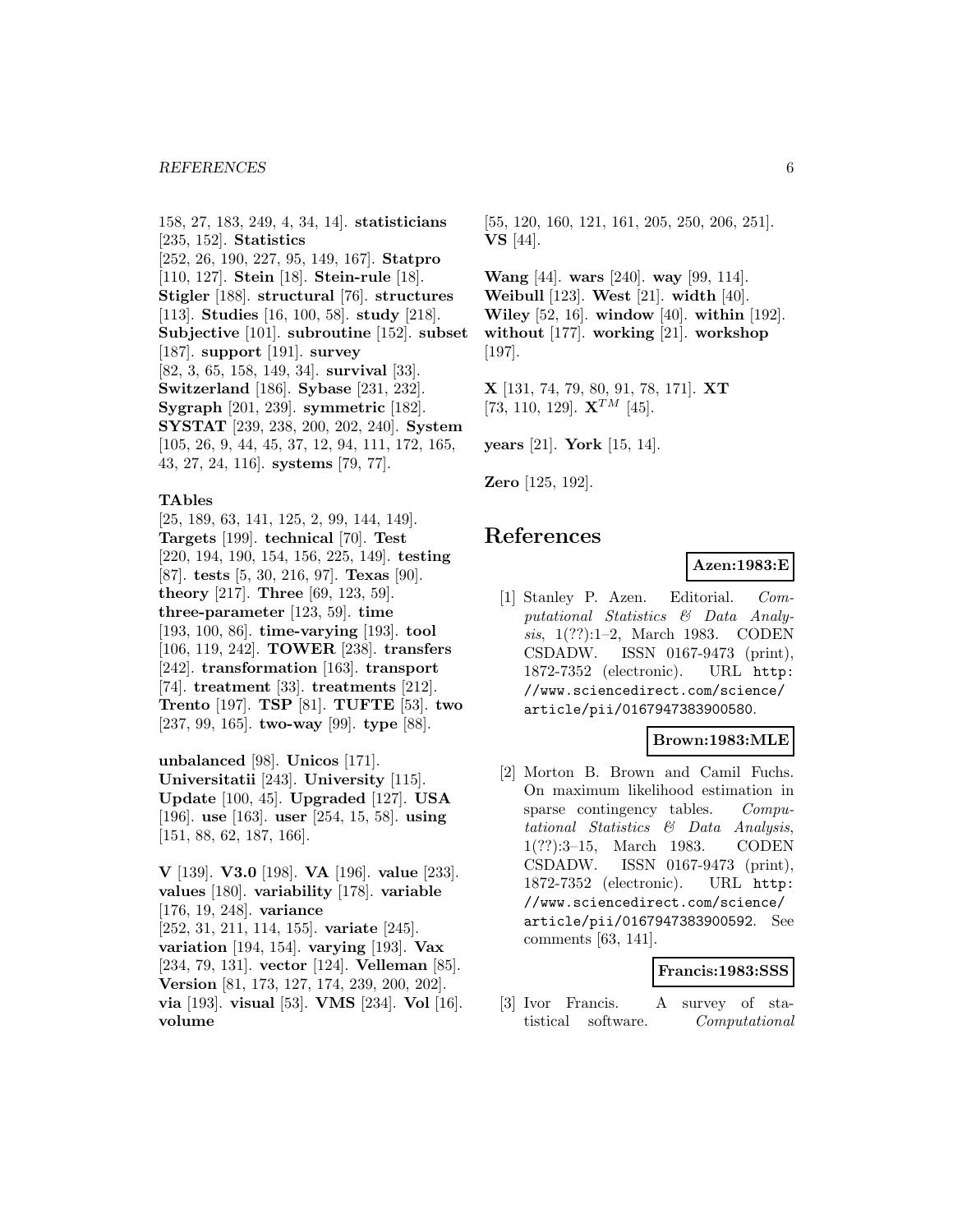Statistics & Data Analysis, 1(??): 17–27, March 1983. CODEN CS-DADW. ISSN 0167-9473 (print), 1872-7352 (electronic). URL http: //www.sciencedirect.com/science/ article/pii/0167947383900609.

# **Wilson:1983:BDS**

[4] S. R. Wilson. Benchmark data sets for the flexible evaluation of statistical software. Computational Statistics & Data Analysis, 1(??): 29–39, March 1983. CODEN CS-DADW. ISSN 0167-9473 (print), 1872-7352 (electronic). URL http: //www.sciencedirect.com/science/ article/pii/0167947383900610.

# **Games:1983:RSM**

[5] Paul A. Games and Glenn S. Wolfgang. A review of six multifactor tests for homogeneity of spread. Computational Statistics & Data Analysis, 1(??):41–52, March 1983. CODEN CSDADW. ISSN 0167-9473 (print), 1872-7352 (electronic). URL http: //www.sciencedirect.com/science/ article/pii/0167947383900622.

### **Anonymous:1983:G**

[6] Anonymous. Genstat. Computational Statistics & Data Analysis, 1 (??):53, March 1983. CODEN CS-DADW. ISSN 0167-9473 (print), 1872-7352 (electronic). URL http: //www.sciencedirect.com/science/ article/pii/0167947383900634.

#### **Anonymous:1983:P**

[7] Anonymous. Prism. Computational Statistics & Data Analysis, 1(??): 54–55, March 1983. CODEN CS-DADW. ISSN 0167-9473 (print),

1872-7352 (electronic). URL http: //www.sciencedirect.com/science/ article/pii/0167947383900646.

#### **Anonymous:1983:Ma**

[8] Anonymous. Minitab. Computational Statistics & Data Analysis, 1 (??):55–57, March 1983. CODEN CSDADW. ISSN 0167-9473 (print), 1872-7352 (electronic). URL http: //www.sciencedirect.com/science/ article/pii/0167947383900658.

### **Anonymous:1983:OIS**

[9] Anonymous. The OSIRIS IV statistical analysis and data management software system. Computational Statistics & Data Analysis, 1 (??):57–60, March 1983. CODEN CSDADW. ISSN 0167-9473 (print), 1872-7352 (electronic). URL http: //www.sciencedirect.com/science/ article/pii/016794738390066X.

# **Anonymous:1983:PS**

[10] Anonymous. P-STAT. Computational Statistics & Data Analysis, 1 (??):60–61, March 1983. CODEN CSDADW. ISSN 0167-9473 (print), 1872-7352 (electronic). URL http: //www.sciencedirect.com/science/ article/pii/0167947383900671.

## **Anonymous:1983:Sa**

[11] Anonymous. SAS. Computational Statistics & Data Analysis, 1(??): 61–62, March 1983. CODEN CS-DADW. ISSN 0167-9473 (print), 1872-7352 (electronic). URL http: //www.sciencedirect.com/science/ article/pii/0167947383900683.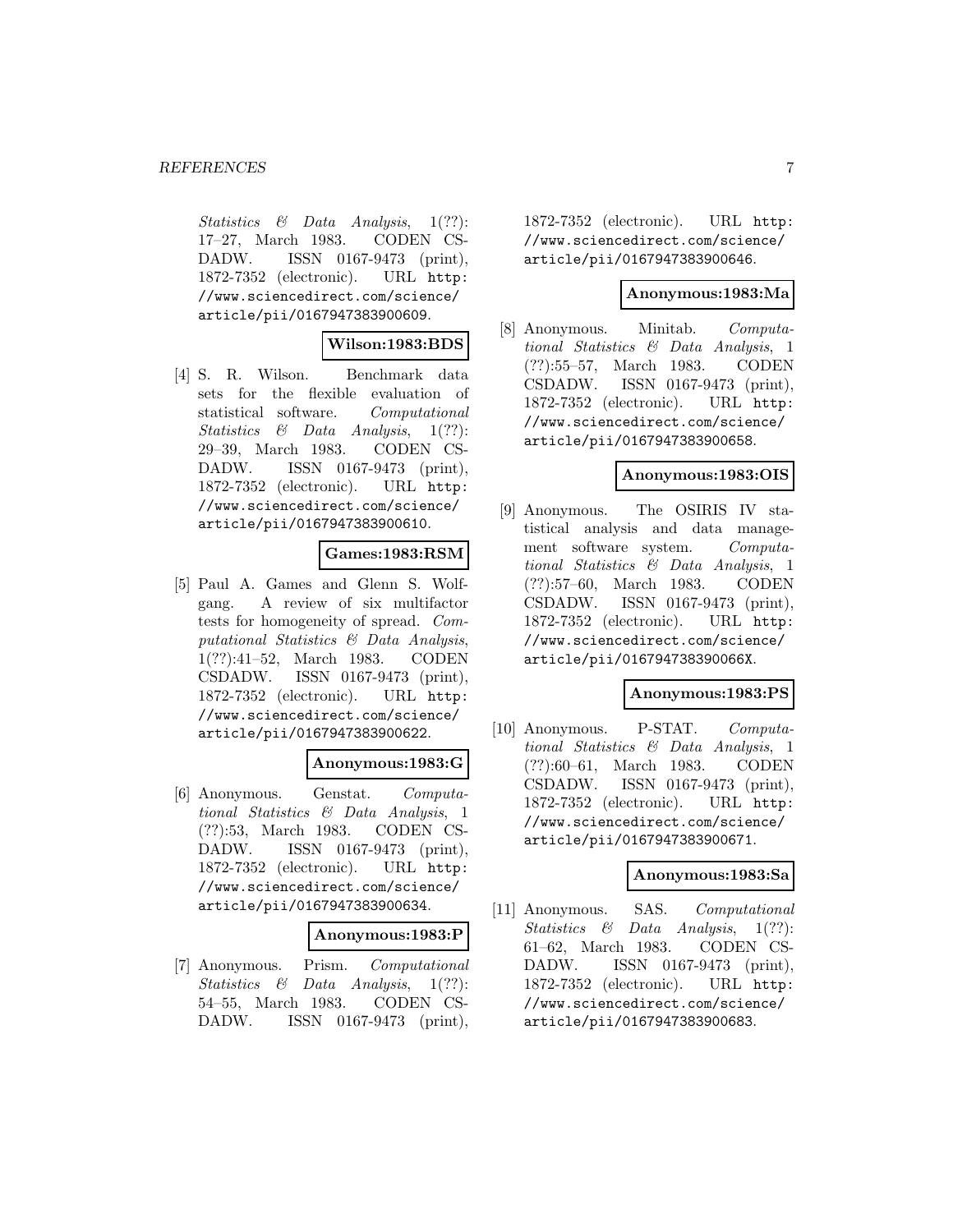# **Anonymous:1983:STS**

[12] Anonymous. The SPSS<sup>X TM</sup> system. Computational Statistics & Data Analysis, 1(??):63, March 1983. CODEN CSDADW. ISSN 0167-9473 (print), 1872-7352 (electronic). URL http: //www.sciencedirect.com/science/ article/pii/0167947383900695.

### **Anonymous:1983:B**

[13] Anonymous. BMDP. Computational Statistics & Data Analysis, 1 (??):63–65, March 1983. CODEN CSDADW. ISSN 0167-9473 (print), 1872-7352 (electronic). URL http: //www.sciencedirect.com/science/ article/pii/0167947383900701.

### **Friedman:1983:BRB**

[14] Herman P. Friedman. Book review: Statistical software: a comparative review: by Ivor Francis, Elsevier North-Holland, New York, 1981 (550 pp., \$70.00, ISBN 0-444-00658-3). Computational Statistics & Data Analysis, 1(??):67–68, March 1983. CODEN CSDADW. ISSN 0167-9473 (print), 1872-7352 (electronic). URL http: //www.sciencedirect.com/science/ article/pii/0167947383900713.

### **Frane:1983:BRB**

[15] James W. Frane. Book review: The computer package STATCAT source programs and user manual: by Hugh David, North-Holland, Amsterdam, New York, Oxford, 1982 (780 pp., Dfl. 240.00, ISBN 0-444-86453-9). Computational Statistics & Data Analysis, 1(??):69–71, March 1983. CODEN CSDADW. ISSN 0167-9473 (print), 1872-7352 (electronic). URL http:

//www.sciencedirect.com/science/ article/pii/0167947383900725.

### **Lewi:1983:BRB**

[16] Paul J. Lewi. Book review: Multivariate data analysis in industrial practice: Chemometrics Research Studies Series Vol. 3 John Wiley & Sons, Chichester, September 1982 (256 pp, \$29.95/£13.75, ISBN 0-471-10466-3). Computational Statistics & Data Analysis, 1(??):72, March 1983. CODEN CSDADW. ISSN 0167-9473 (print), 1872-7352 (electronic). URL http: //www.sciencedirect.com/science/ article/pii/0167947383900737.

### **Anonymous:1983:PA**

[17] Anonymous. Package announcement. Computational Statistics & Data Analysis, 1(??):73, March 1983. CODEN CSDADW. ISSN 0167-9473 (print), 1872-7352 (electronic). URL http: //www.sciencedirect.com/science/ article/pii/0167947383900749.

# **Ziemer:1983:SRA**

[18] Rod F. Ziemer and Jean-Paul Chavas. A Stein-rule approach to outlying observations in regression analysis. Computational Statistics & Data Analysis, 1(??):75–83, March 1983. CODEN CSDADW. ISSN 0167-9473 (print), 1872-7352 (electronic). URL http: //www.sciencedirect.com/science/ article/pii/0167947383900750.

### **Onishi:1983:VSP**

[19] Haruo Onishi. A variable selection procedure for econometric models. Computational Statistics & Data Analysis, 1(??):85–95, March 1983. CODEN CSDADW. ISSN 0167-9473 (print),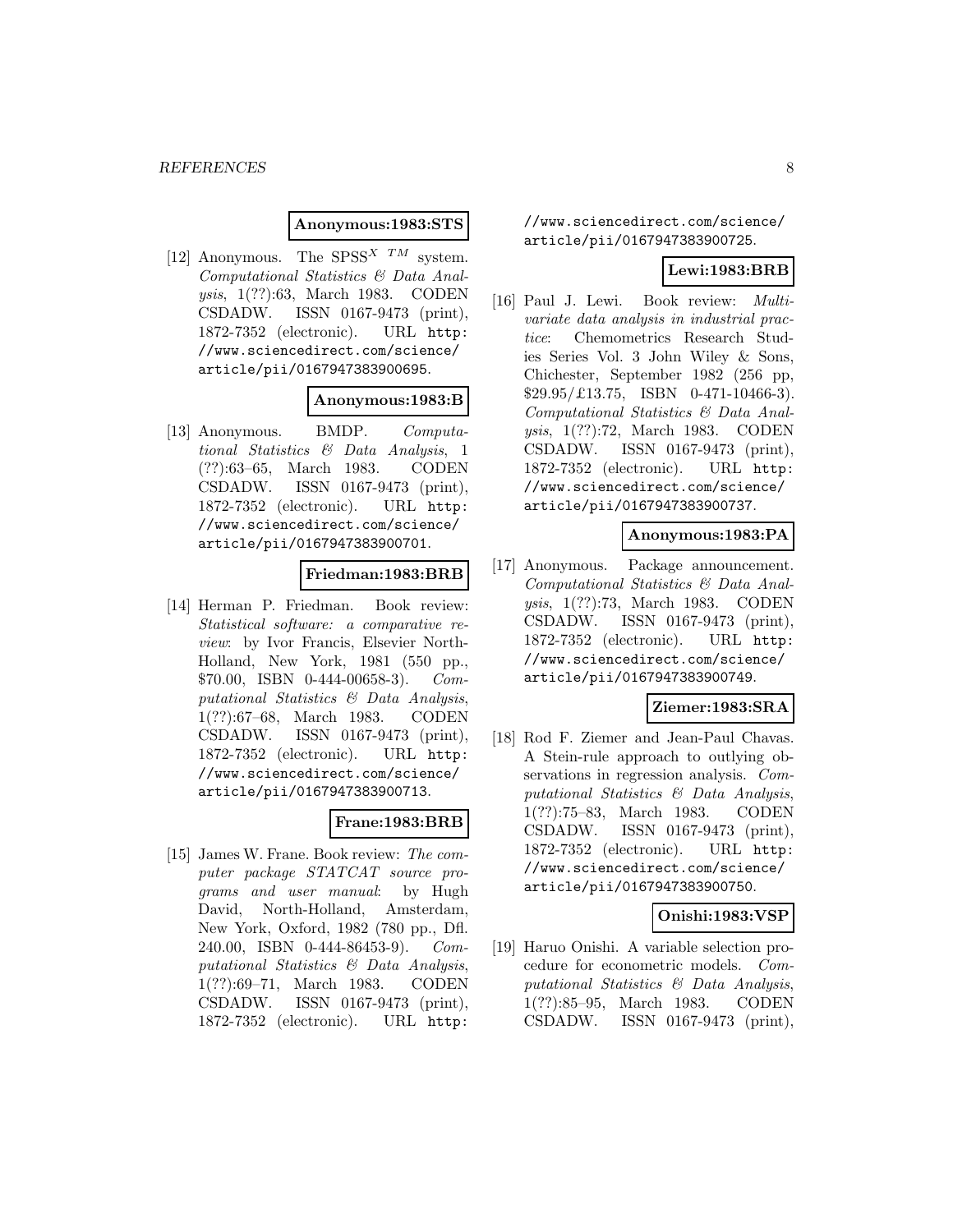1872-7352 (electronic). URL http: //www.sciencedirect.com/science/ article/pii/0167947383900762.

# **Flury:1983:SRB**

[20] Bernhard Flury. Some relations between the comparison of covariance matrices and principal component analysis. Computational Statistics & Data Analysis, 1(??):97–109, March 1983. CODEN CSDADW. ISSN 0167-9473 (print), 1872-7352 (electronic). URL http: //www.sciencedirect.com/science/ article/pii/0167947383900774.

### **Andress:1983:FYW**

[21] Hans-Jürgen Andress. The first 10 years of a working career: an illustration of event-history analysis with West German mobility data. Computational Statistics & Data Analysis, 1 (??):111–135, March 1983. CODEN CSDADW. ISSN 0167-9473 (print), 1872-7352 (electronic). URL http: //www.sciencedirect.com/science/ article/pii/0167947383900786.

# **Huba:1983:CPD**

[22] G. J. Huba and A. L. Palisoc. Computerized path diagrams on a line printer. Computational Statistics & Data Analysis, 1(??):137–140, March 1983. CODEN CSDADW. ISSN 0167-9473 (print), 1872-7352 (electronic). URL http: //www.sciencedirect.com/science/ article/pii/0167947383900798.

# **Malone:1983:LNC**

[23] James M. Malone II. A library of new capabilities in statistical computing. Computational Statistics & Data Analysis, 1(??):141–143, March 1983. CODEN CSDADW. ISSN 0167-9473 (print), 1872-7352 (electronic). URL http: //www.sciencedirect.com/science/ article/pii/0167947383900804.

### **Chupalio:1983:OPS**

[24] Frances M. Chupalio and David P. Reilly. An overview of the PACK SYS-TEM and AUTOBJ/AUTOBOX. Computational Statistics & Data Analysis, 1(??):145–146, March 1983. CODEN CSDADW. ISSN 0167-9473 (print), 1872-7352 (electronic). URL http: //www.sciencedirect.com/science/ article/pii/0167947383900816.

### **Anonymous:1983:LLL**

[25] Anonymous. LOLITA (LOg LInear modelling in TAbles). Computational Statistics & Data Analysis, 1 (??):147–149, March 1983. CODEN CSDADW. ISSN 0167-9473 (print), 1872-7352 (electronic). URL http: //www.sciencedirect.com/science/ article/pii/0167947383900828.

### **Anonymous:1983:MMA**

[26] Anonymous. Mass microprocessor applied statistics system. Computational Statistics & Data Analysis, 1 (??):149–151, March 1983. CODEN CSDADW. ISSN 0167-9473 (print), 1872-7352 (electronic). URL http: //www.sciencedirect.com/science/ article/pii/016794738390083X.

### **Polhemus:1983:SID**

[27] Grace P. Polhemus. STATGRAPHICS: an interactive data analysis and statistical graphics system in APL. Computational Statistics & Data Analysis, 1(??):151–152, March 1983. CODEN CSDADW. ISSN 0167-9473 (print),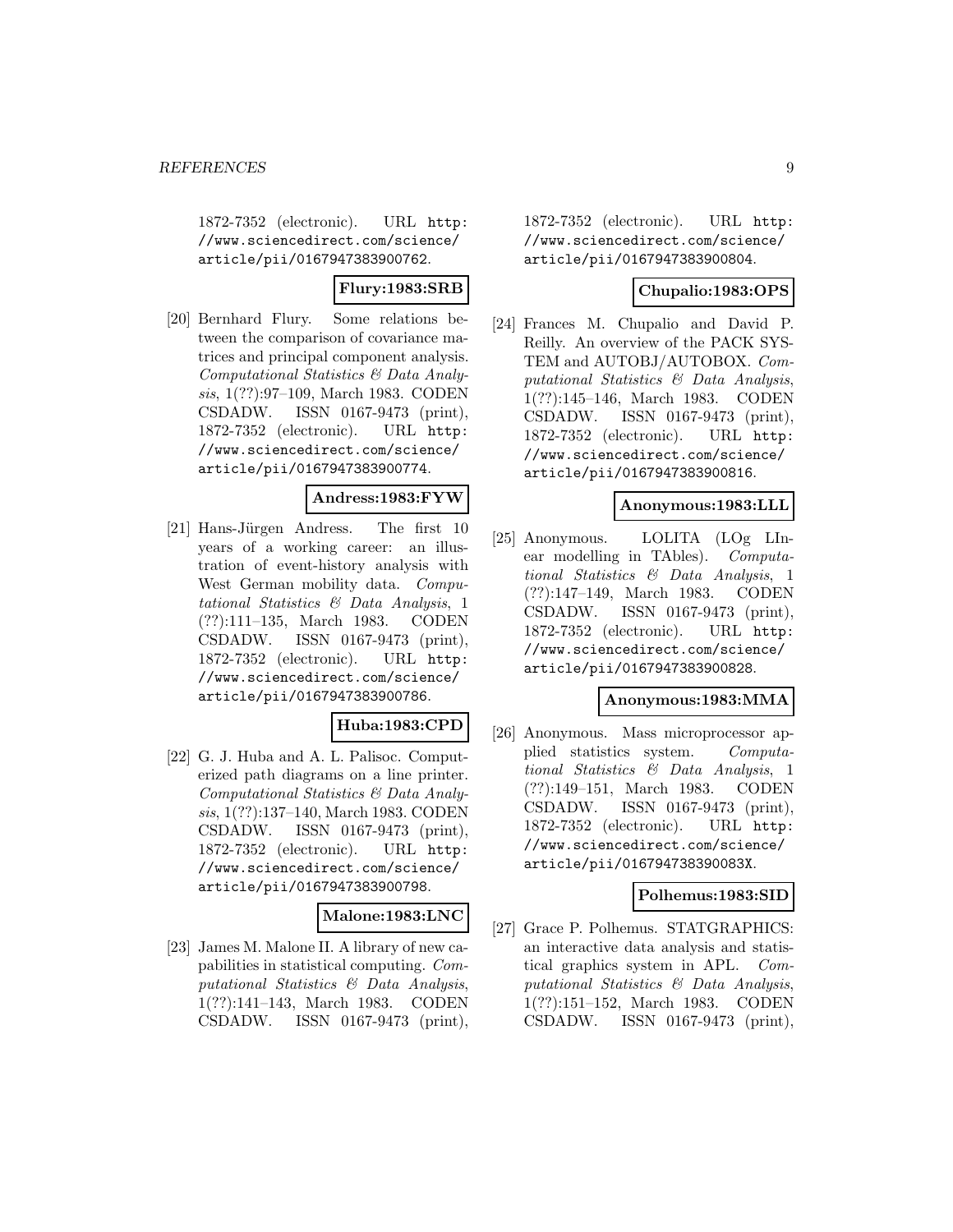1872-7352 (electronic). URL http: //www.sciencedirect.com/science/ article/pii/0167947383900841.

### **Anonymous:1983:E**

[28] Anonymous. Erratum. Computational Statistics & Data Analysis, 1 (??):153, March 1983. CODEN CS-DADW. ISSN 0167-9473 (print), 1872-7352 (electronic). URL http: //www.sciencedirect.com/science/ article/pii/0167947383900853.

#### **Anonymous:1983:Aa**

[29] Anonymous. Announcement. Computational Statistics & Data Analysis, 1(??):155–156, March 1983. CODEN CSDADW. ISSN 0167-9473 (print), 1872-7352 (electronic). URL http: //www.sciencedirect.com/science/ article/pii/0167947383900865.

### **Gokhale:1983:EBG**

[30] D. V. Gokhale. On entropy-based goodness-of-fit tests. Computational Statistics & Data Analysis, 1(??): 157–165, March 1983. CODEN CS-DADW. ISSN 0167-9473 (print), 1872-7352 (electronic). URL http: //www.sciencedirect.com/science/ article/pii/0167947383900877.

# **Brown:1983:EVP**

[31] Morton B. Brown and Robert A. Wolfe. Estimation of the variance of percentile estimates. Computational Statistics & Data Analysis, 1 (??):167–174, March 1983. CODEN CSDADW. ISSN 0167-9473 (print), 1872-7352 (electronic). URL http: //www.sciencedirect.com/science/ article/pii/0167947383900889.

# **Katz:1983:DAC**

[32] Darryl Katz. Discrete approximations to continuous density functions that are  $L_1$  optimal. Computational Statistics & Data Analysis, 1 (??):175–181, March 1983. CODEN CSDADW. ISSN 0167-9473 (print), 1872-7352 (electronic). URL http: //www.sciencedirect.com/science/ article/pii/0167947383900890.

# **Nessim:1983:MCC**

[33] S. Nessim and D. L. Preston. A Monte-Carlo comparison of several methods for the analysis of censored survival data with treatment and covariate effects. Computational Statistics & Data Analysis, 1(??):183–190, March 1983. CODEN CSDADW. ISSN 0167-9473 (print), 1872-7352 (electronic). URL http: //www.sciencedirect.com/science/ article/pii/0167947383900907.

# **Woodward:1983:SSP**

[34] Wayne A. Woodward and Alan C. Elliott. A survey of statistical packages on microcomputers. Computational Statistics & Data Analysis, 1 (??):191–200, March 1983. CODEN CSDADW. ISSN 0167-9473 (print), 1872-7352 (electronic). URL http: //www.sciencedirect.com/science/ article/pii/0167947383900919.

### **Gibbons:1983:IRD**

[35] Diane I. Gibbons and Gary C. Mc-Donald. Illustrating regression diagnostics with an air pollution and mortality model. Computational Statistics & Data Analysis,  $1(??):201-$ 220, March 1983. CODEN CS-DADW. ISSN 0167-9473 (print),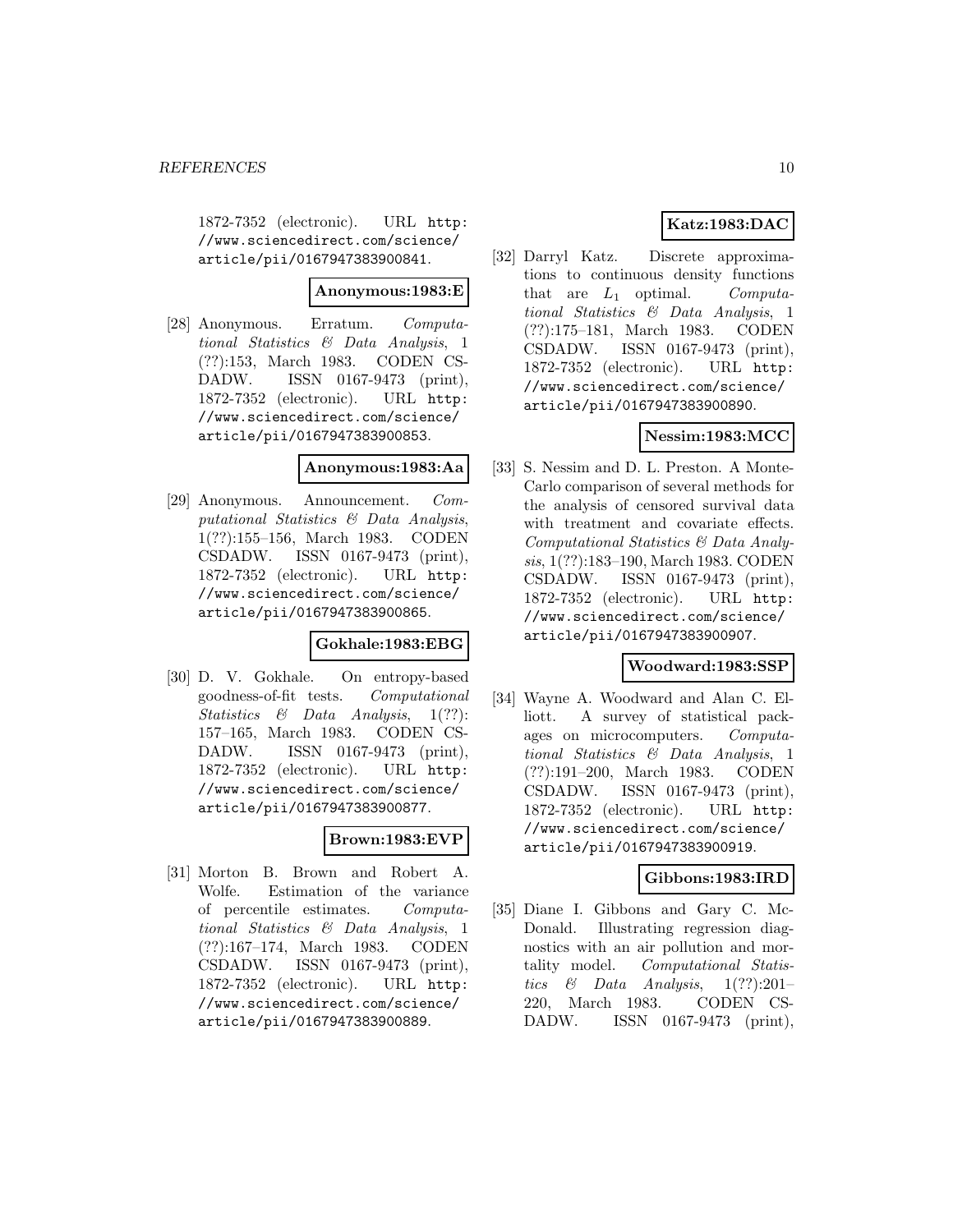1872-7352 (electronic). URL http: //www.sciencedirect.com/science/ article/pii/0167947383900920.

#### **Anonymous:1983:BAP**

[36] Anonymous. BMDP82 available for prime computers. Computational Statistics & Data Analysis, 1(??): 221, March 1983. CODEN CS-DADW. ISSN 0167-9473 (print), 1872-7352 (electronic). URL http: //www.sciencedirect.com/science/ article/pii/0167947383900932.

### **Anonymous:1983:SSS**

[37] Anonymous. The SCA statistical system. Computational Statistics & Data Analysis,  $1(??):221-$ 223, March 1983. CODEN CS-DADW. ISSN 0167-9473 (print), 1872-7352 (electronic). URL http: //www.sciencedirect.com/science/ article/pii/0167947383900944.

# **Anonymous:1983:Mb**

[38] Anonymous. Modistat. Computational Statistics & Data Analysis, 1 (??):224–226, March 1983. CODEN CSDADW. ISSN 0167-9473 (print), 1872-7352 (electronic). URL http: //www.sciencedirect.com/science/ article/pii/0167947383900956.

#### **Anonymous:1983:Sb**

[39] Anonymous. STAN. Computational Statistics & Data Analysis, 1 (??):226–227, March 1983. CODEN CSDADW. ISSN 0167-9473 (print), 1872-7352 (electronic). URL http: //www.sciencedirect.com/science/ article/pii/0167947383900968.

# **Sheather:1983:DBA**

[40] Simon Sheather. A data-based algorithm for choosing the window width when estimating the density at a point. Computational Statistics & Data Analysis, 1(??):229–238, March 1983. CODEN CSDADW. ISSN 0167-9473 (print), 1872-7352 (electronic). URL http: //www.sciencedirect.com/science/ article/pii/016794738390097X.

# **Parrish:1983:IAM**

[41] Rudolph S. Parrish. On an integrated approach to member selection and parameter estimation for Pearson distributions. Computational Statistics & Data Analysis, 1(??): 239–255, March 1983. CODEN CS-DADW. ISSN 0167-9473 (print), 1872-7352 (electronic). URL http: //www.sciencedirect.com/science/ article/pii/0167947383900981.

# **Bayne:1983:AFL**

[42] C. K. Bayne, J. J. Beauchamp, V. E. Kane, and G. P. McCabe. Assessment of fisher and logistic linear and quadratic discrimination models. Computational Statistics & Data Analysis, 1(??):257–273, March 1983. CODEN CSDADW. ISSN 0167-9473 (print), 1872-7352 (electronic). URL http: //www.sciencedirect.com/science/ article/pii/0167947383900993.

### **Mahmoud:1983:OSR**

[43] Essam H. Mahmoud. An overview of the SIBYL-RUNNER interactive forecasting system. Computational Statistics & Data Analysis, 1(??): 275–277, March 1983. CODEN CS-DADW. ISSN 0167-9473 (print),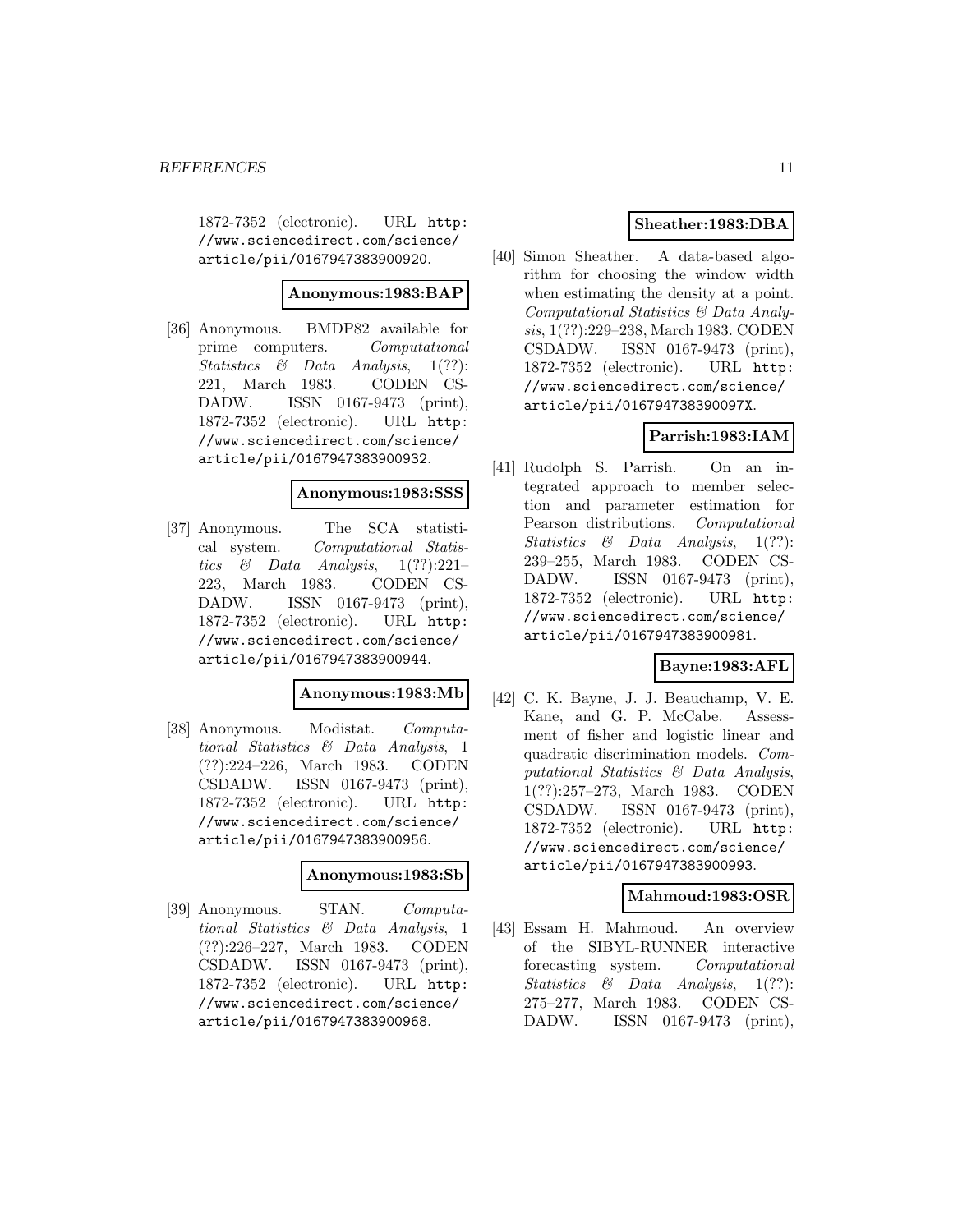1872-7352 (electronic). URL http: //www.sciencedirect.com/science/ article/pii/0167947383901007.

### **Anonymous:1983:SCS**

[44] Anonymous.  $SCSS^{TM}$  conversational system now available for Wang VS series computers. Computational Statistics  $\&$  Data Analysis, 1(??): 277–278, March 1983. CODEN CS-DADW. ISSN 0167-9473 (print), 1872-7352 (electronic). URL http: //www.sciencedirect.com/science/ article/pii/0167947383901019.

# **Anonymous:1983:SIA**

[45] Anonymous. SPSS Inc. announces new LISREL procedure in first update of  $SPSS-X^{TM}$  information analysis system. Computational Statistics & Data Analysis, 1(??):278–279, March 1983. CODEN CSDADW. ISSN 0167-9473 (print), 1872-7352 (electronic). URL http: //www.sciencedirect.com/science/ article/pii/0167947383901020.

### **Anonymous:1983:SII**

[46] Anonymous. SPSS Inc. introduces  $SPSS/Pro^{TM}$ . *Computational Statis-*Computational Statistics  $\&$  Data Analysis, 1(??):279, March 1983. CODEN CSDADW. ISSN 0167-9473 (print), 1872-7352 (electronic). URL http://www. sciencedirect.com/science/article/ pii/0167947383901032.

### **Edwards:1983:RRS**

[47] Howard P. Edwards. RANKSEL: a ranking and selection package. Computational Statistics & Data Analysis, 1(??):279–281, March 1983. CODEN CSDADW. ISSN 0167-9473 (print),

1872-7352 (electronic). URL http: //www.sciencedirect.com/science/ article/pii/0167947383901044.

### **Anonymous:1983:SPP**

[48] Anonymous. SADP product package. Computational Statistics & Data Analysis, 1(??):281–282, March 1983. CODEN CSDADW. ISSN 0167-9473 (print), 1872-7352 (electronic). URL http: //www.sciencedirect.com/science/ article/pii/0167947383901056.

### **Anonymous:1983:PSP**

[49] Anonymous. P-STAT ported to Apollo. Computational Statistics & Data Analysis, 1(??):282–283, March 1983. CODEN CSDADW. ISSN 0167-9473 (print), 1872-7352 (electronic). URL http: //www.sciencedirect.com/science/ article/pii/0167947383901068.

### **Anonymous:1983:OES**

[50] Anonymous. OXYCALC electronic spreadsheet program. Computational Statistics & Data Analysis, 1(??): 283–285, March 1983. CODEN CS-DADW. ISSN 0167-9473 (print), 1872-7352 (electronic). URL http: //www.sciencedirect.com/science/ article/pii/016794738390107X.

### **Anonymous:1983:SP**

[51] Anonymous. STAT/PROTRAN. Computational Statistics & Data Analysis, 1(??):285–288, March 1983. CODEN CSDADW. ISSN 0167-9473 (print), 1872-7352 (electronic). URL http: //www.sciencedirect.com/science/ article/pii/0167947383901081.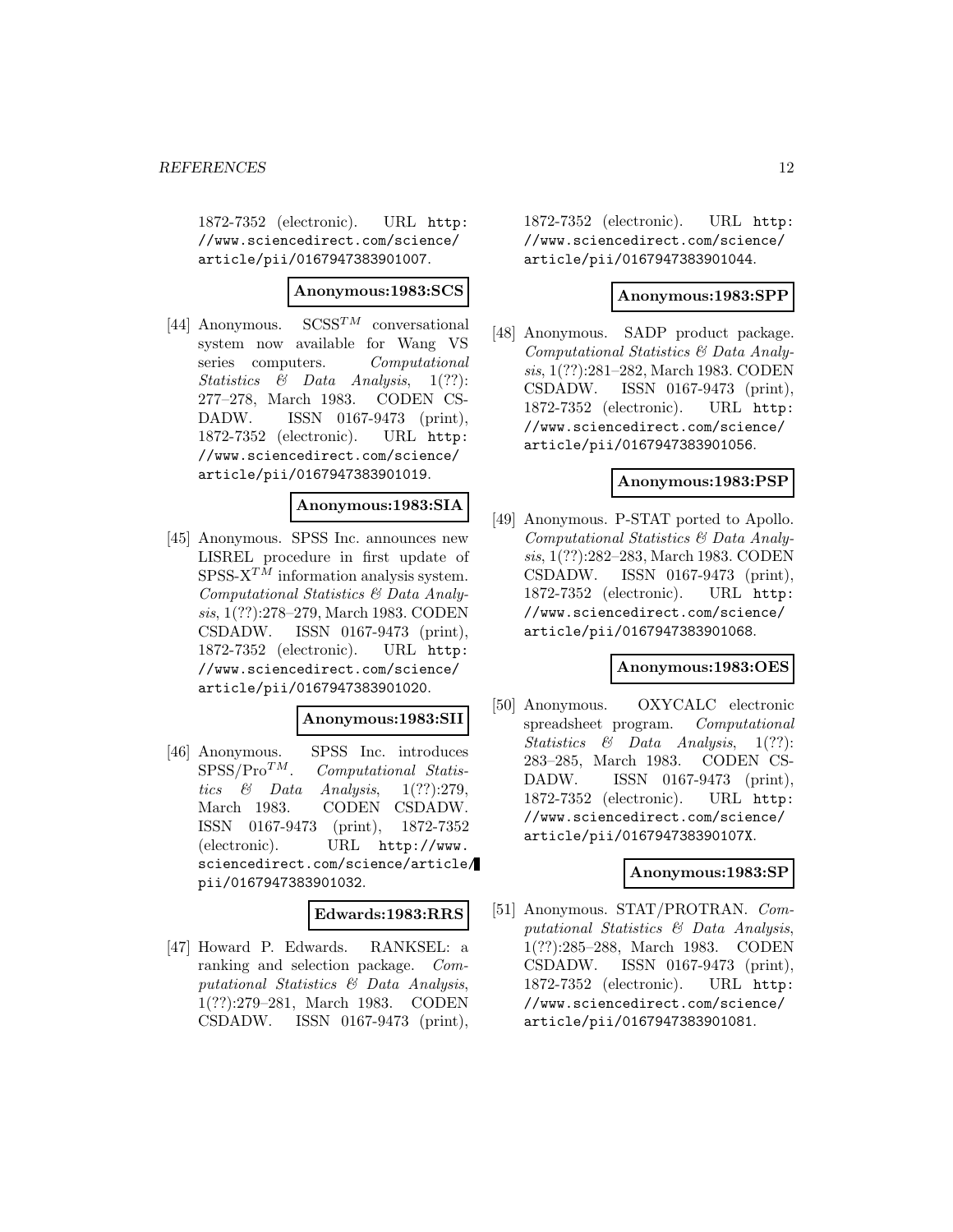# **Clark:1983:BRB**

[52] Virginia Clark. Book review: Multivariate data analysis in industrial practice: by Paul J. Lewi, John Wiley and Sons, Chichester, 1982 (256 pp.,  $$29.95/\text{\textsterling}13.75, ISBN 0-471-10466-3).$ Computational Statistics & Data Analysis, 1(??):289–290, March 1983. CODEN CSDADW. ISSN 0167-9473 (print), 1872-7352 (electronic). URL http: //www.sciencedirect.com/science/ article/pii/0167947383901093.

### **Azen:1983:BRB**

[53] Stanley P. Azen. Book review: The visual display of quantitative information: by Edward R. TUFTE Graphics Press, Chishire, CT, 1983 (190 pp., \$32.00). Computational Statistics & Data Analysis, 1(??):290–291, March 1983. CODEN CSDADW. ISSN 0167-9473 (print), 1872-7352 (electronic). URL http: //www.sciencedirect.com/science/ article/pii/016794738390110X.

# **Anonymous:1983:Ab**

[54] Anonymous. Announcement. Computational Statistics & Data Analysis, 1(??):292–293, March 1983. CODEN CSDADW. ISSN 0167-9473 (print), 1872-7352 (electronic). URL http: //www.sciencedirect.com/science/ article/pii/0167947383901111.

# **Anonymous:1983:AIV**

[55] Anonymous. Author index volume 1 (1983). Computational Statistics & Data Analysis,  $1(??):294-$ 295, March 1983. CODEN CS-DADW. ISSN 0167-9473 (print), 1872-7352 (electronic). URL http: //www.sciencedirect.com/science/ article/pii/0167947383901123.

# **Anonymous:1983:EB**

[56] Anonymous. Editorial Board. Computational Statistics & Data Analysis, 1(??):IFC, March 1983. CODEN CSDADW. ISSN 0167-9473 (print), 1872-7352 (electronic). URL http: //www.sciencedirect.com/science/ article/pii/0167947383900579.

### **Anonymous:1984:EB**

[57] Anonymous. Editorial Board. Computational Statistics & Data Analysis, 2(1):ii, June 1984. CODEN CSDADW. ISSN 0167-9473 (print), 1872-7352 (electronic). URL http: //www.sciencedirect.com/science/ article/pii/0167947384900276.

# **Molenaar:1984:BSS**

[58] Ivo W. Molenaar. Behavioral studies of the software user. Computational Statistics & Data Analysis, 2 (1):1–12, June 1984. CODEN CS-DADW. ISSN 0167-9473 (print), 1872-7352 (electronic). URL http: //www.sciencedirect.com/science/ article/pii/0167947384900288.

# **Wingo:1984:FTP**

[59] Dallas R. Wingo. Fitting threeparameter lognormal models by numerical global optimization — an improved algorithm. Computational Statistics & Data Analysis, 2(1): 13–25, June 1984. CODEN CS-DADW. ISSN 0167-9473 (print), 1872-7352 (electronic). URL http: //www.sciencedirect.com/science/ article/pii/016794738490029X.

# **Katz:1984:DAM**

[60] Darryl Katz and David Z. D'Argenio. Discrete approximation of multivari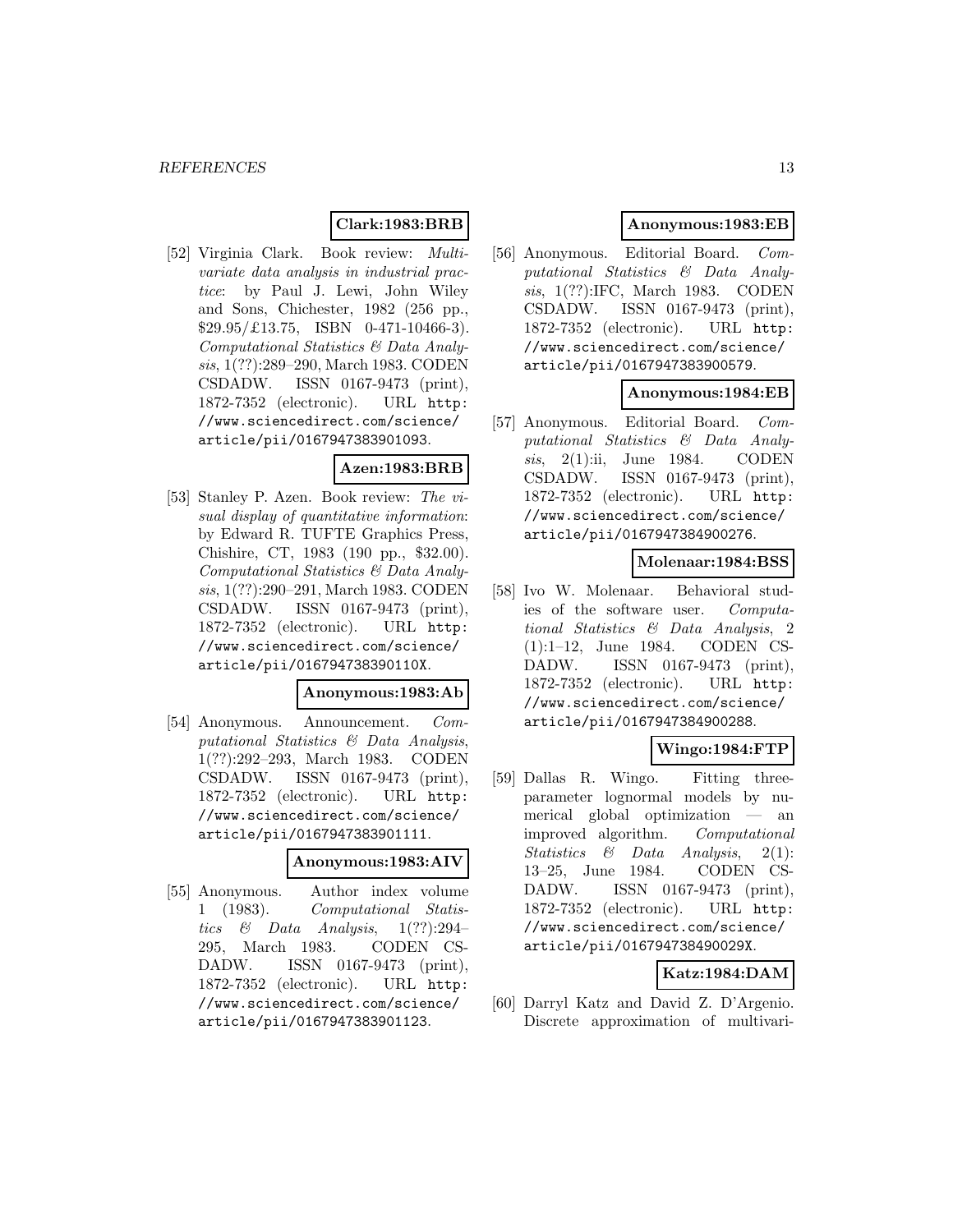ate densities with application to Bayesian estimation. Computational Statistics & Data Analysis, 2(1): 27–36, June 1984. CODEN CS-DADW. ISSN 0167-9473 (print), 1872-7352 (electronic). URL http: //www.sciencedirect.com/science/ article/pii/0167947384900306.

# **Scallan:1984:FPL**

[61] A. Scallan, R. Gilchrist, and M. Green. Fitting parametric link functions in generalised linear models. Computational Statistics & Data Analysis, 2 (1):37–49, June 1984. CODEN CS-DADW. ISSN 0167-9473 (print), 1872-7352 (electronic). URL http: //www.sciencedirect.com/science/ article/pii/0167947384900318.

### **Polasek:1984:EBC**

[62] Wolfgang Polasek. Exploring business cycles using running medians. Computational Statistics & Data Analysis, 2(1):51–70, June 1984. CODEN CSDADW. ISSN 0167-9473 (print), 1872-7352 (electronic). URL http: //www.sciencedirect.com/science/ article/pii/016794738490032X.

# **Aston:1984:CMB**

[63] Christopher E. Aston and Susan R. Wilson. Comment on M. B. Brown and C. Fuchs, "On maximum likelihood estimation in sparse contingency tables". Computational Statistics & Data Analysis, 2(1):71–77, June 1984. CODEN CSDADW. ISSN 0167-9473 (print), 1872-7352 (electronic). URL http: //www.sciencedirect.com/science/ article/pii/0167947384900331. See [2].

# **Brown:1984:R**

[64] Morton B. Brown and Camil Fuchs. Rejoinder. Computational Statistics & Data Analysis,  $2(1):79-80$ , June 1984. CODEN CSDADW. ISSN 0167-9473 (print), 1872-7352 (electronic). URL http://www. sciencedirect.com/science/article/ pii/0167947384900343. See [142].

# **Neffendorf:1984:SSS**

[65] Hugh Neffendorf, David Cable, and Beverly Rowe. Software for statistical and survey analysis. Computational Statistics & Data Analysis, 2 (1):81–94, June 1984. CODEN CS-DADW. ISSN 0167-9473 (print), 1872-7352 (electronic). URL http: //www.sciencedirect.com/science/ article/pii/0167947384900355.

# **Anonymous:1984:NLS**

[66] Anonymous. NAG library statistical facilities. Computational Statistics & Data Analysis, 2(1):95, June 1984. CODEN CSDADW. ISSN 0167-9473 (print), 1872-7352 (electronic). URL http: //www.sciencedirect.com/science/ article/pii/0167947384900367.

# **Anonymous:1984:ELS**

[67] Anonymous. Elsevier launches software programs. Computational Statistics  $\&$  Data Analysis, 2(1):95–97, June 1984. CODEN CSDADW. ISSN 0167-9473 (print), 1872-7352 (electronic). URL http://www. sciencedirect.com/science/article/ pii/0167947384900379.

# **Anonymous:1984:IC**

[68] Anonymous. ISSUE conference. Computational Statistics & Data Analy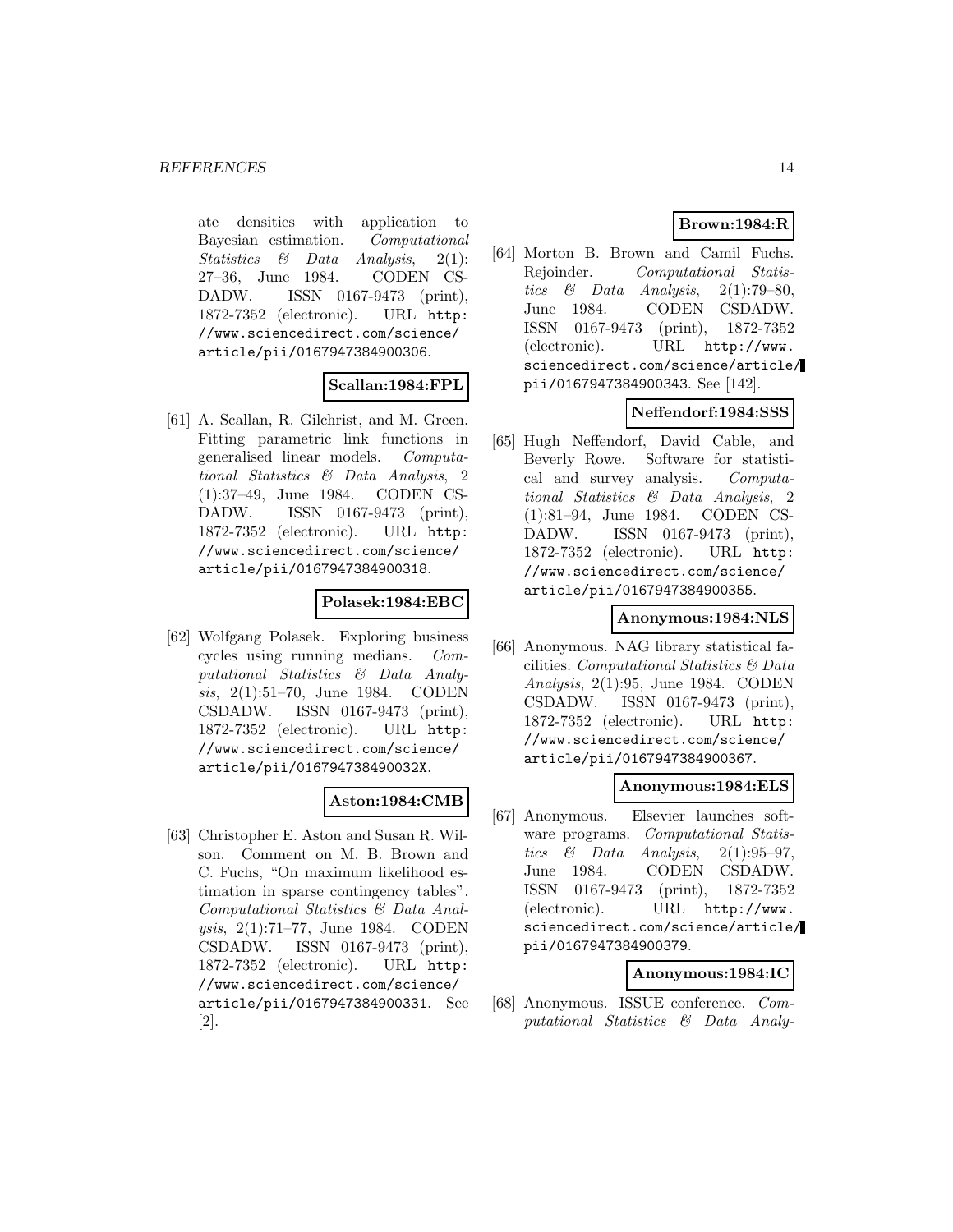sis, 2(1):97, June 1984. CODEN CSDADW. ISSN 0167-9473 (print), 1872-7352 (electronic). URL http: //www.sciencedirect.com/science/ article/pii/0167947384900380.

**Anonymous:1984:TDA**

[69] Anonymous. Three directories — for Apple, IBM PC, and CP/M software. Computational Statistics & Data Analysis, 2(1):98–99, June 1984. CODEN CSDADW. ISSN 0167-9473 (print), 1872-7352 (electronic). URL http: //www.sciencedirect.com/science/ article/pii/0167947384900392.

### **Anonymous:1984:NTR**

[70] Anonymous. New technical reports on census analysis, DATATRIEVE interface. Computational Statistics & Data Analysis, 2(1):99, June 1984. CODEN CSDADW. ISSN 0167-9473 (print), 1872-7352 (electronic). URL http: //www.sciencedirect.com/science/ article/pii/0167947384900409.

### **Anonymous:1984:SIA**

[71] Anonymous. SPSS Inc. announces new consulting group. Computational Statistics & Data Analysis, 2 (1):100, June 1984. CODEN CS-DADW. ISSN 0167-9473 (print), 1872-7352 (electronic). URL http: //www.sciencedirect.com/science/ article/pii/0167947384900410.

### **Anonymous:1984:LE**

[72] Anonymous. Letters to the editor. Computational Statistics & Data Analysis, 2(1):101–102, June 1984. CODEN CSDADW. ISSN 0167-9473 (print), 1872-7352 (electronic). URL http:

//www.sciencedirect.com/science/ article/pii/0167947384900422.

### **Anonymous:1984:SPI**

[73] Anonymous. SPSS/PC for the IBM PC XT. Computational Statistics & Data Analysis, 2(1):103, June 1984. CODEN CSDADW. ISSN 0167-9473 (print), 1872-7352 (electronic). URL http: //www.sciencedirect.com/science/ article/pii/0167947384900434.

### **Anonymous:1984:IEF**

[74] Anonymous. IMPORT/EXPORT facility in SPSS-X to transport data and dictionary files. Computational Statistics & Data Analysis, 2 (1):104, June 1984. CODEN CS-DADW. ISSN 0167-9473 (print), 1872-7352 (electronic). URL http: //www.sciencedirect.com/science/ article/pii/0167947384900446.

### **Anonymous:1984:M**

[75] Anonymous. Menu  $^{TM}$ . Computational Statistics & Data Analysis, 2(1):104–105, June 1984. CODEN CSDADW. ISSN 0167-9473 (print), 1872-7352 (electronic). URL http: //www.sciencedirect.com/science/ article/pii/0167947384900458.

### **Anonymous:1984:NSE**

[76] Anonymous. New structural equations program. Computational Statistics & Data Analysis,  $2(1):105-$ 106, June 1984. CODEN CS-DADW. ISSN 0167-9473 (print), 1872-7352 (electronic). URL http: //www.sciencedirect.com/science/ article/pii/016794738490046X.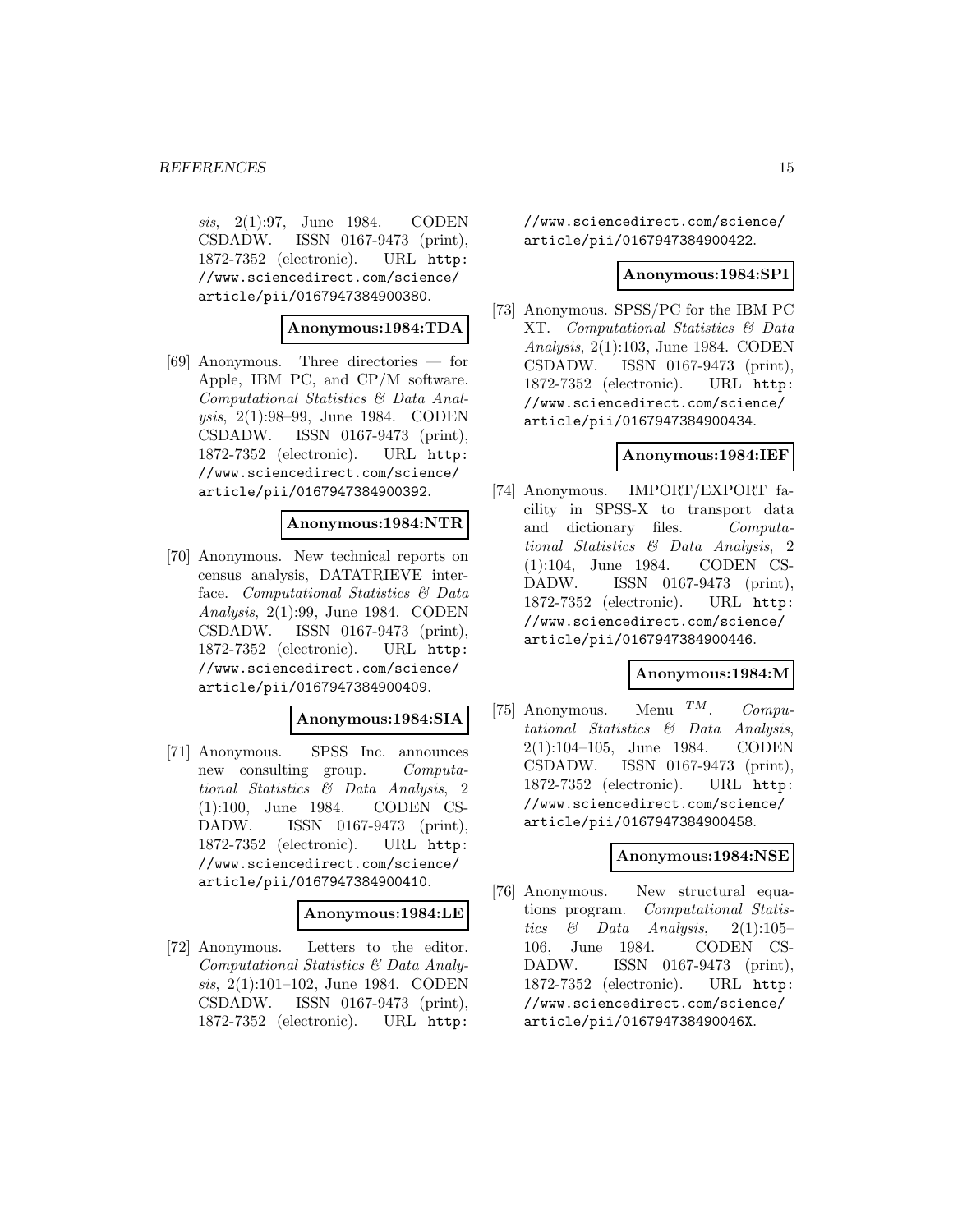### **Mahmoud:1984:ISF**

[77] Essam Mahmoud. An introduction to sales forecasting systems: FORSYS and MAVIS. Computational Statistics & Data Analysis, 2 (1):107–108, June 1984. CODEN CSDADW. ISSN 0167-9473 (print), 1872-7352 (electronic). URL http: //www.sciencedirect.com/science/ article/pii/0167947384900471.

### **Anonymous:1984:SXH**

[78] Anonymous. SPSS-X on Hewlett– Packard. Computational Statistics & Data Analysis, 2(1):108, June 1984. CODEN CSDADW. ISSN 0167-9473 (print), 1872-7352 (electronic). URL  $\text{http://www.sciencedirect.com/science}$  Anonymous. The BMDP StatCat<sup>(</sup>R) article/pii/0167947384900483.

### **Anonymous:1984:NRS**

[79] Anonymous. New release of SPSS-X now available on DEC VAX systems. Computational Statistics & Data Analysis, 2(1):108–110, June 1984. CODEN CSDADW. ISSN 0167-9473 (print), 1872-7352 (electronic). URL http: //www.sciencedirect.com/science/ article/pii/0167947384900495.

### **Anonymous:1984:SXAa**

[80] Anonymous. SPSS- $X^{TM}$  available on Honeywell GCOS. Computational Statistics & Data Analysis, 2 (1):110, June 1984. CODEN CS-DADW. ISSN 0167-9473 (print), 1872-7352 (electronic). URL http: //www.sciencedirect.com/science/ article/pii/0167947384900501.

# **Anonymous:1984:TV**

[81] Anonymous. TSP version 4.0. Computational Statistics & Data Analysis,

2(1):110–112, June 1984. CODEN CSDADW. ISSN 0167-9473 (print), 1872-7352 (electronic). URL http: //www.sciencedirect.com/science/ article/pii/0167947384900513.

### **Anonymous:1984:PSM**

[82] Anonymous. P-STAT/mr — solutions for market and survey research. Computational Statistics & Data Analysis, 2(1):113, June 1984. CODEN CSDADW. ISSN 0167-9473 (print), 1872-7352 (electronic). URL http: //www.sciencedirect.com/science/ article/pii/0167947384900525.

### **Anonymous:1984:BSM**

microcomputer. Computational Statistics & Data Analysis,  $2(1):113-$ 116, June 1984. CODEN CS-DADW. ISSN 0167-9473 (print), 1872-7352 (electronic). URL http: //www.sciencedirect.com/science/ article/pii/0167947384900537.

### **Bechtel:1984:RM**

[84] Roy Bechtel. Review of microstat 4.0. Computational Statistics & Data Analysis, 2(1):117–121, June 1984. CODEN CSDADW. ISSN 0167-9473 (print), 1872-7352 (electronic). URL http: //www.sciencedirect.com/science/ article/pii/0167947384900549.

# **Hill:1984:BRB**

[85] Mary Ann Hill. Book review: Applications, basics, and computing of exploratory data analysis by Paul F. Velleman and David C. Hoaglin Duxbury Press, North Scituate, MA (354 pp., \$17.75). Computational Statistics & Data Analysis, 2(1):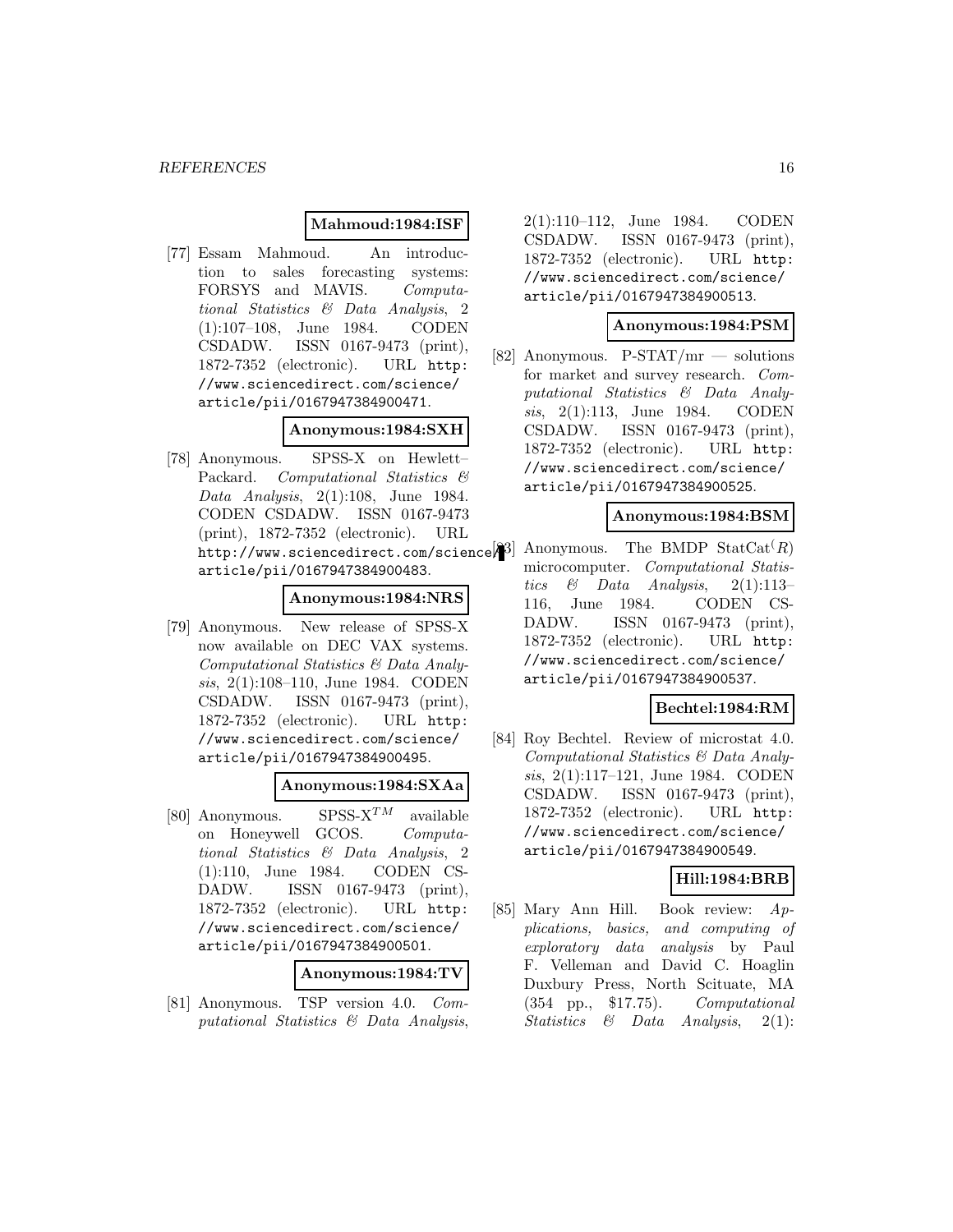123–124, June 1984. CODEN CS-DADW. ISSN 0167-9473 (print), 1872-7352 (electronic). URL http: //www.sciencedirect.com/science/ article/pii/0167947384900550.

# **McAuliffe:1984:CNN**

[86] Timothy L. McAuliffe and A. A. Afifi. Comparison of a nearest neighbor and other approaches to the detection of space-time clustering. Computational Statistics & Data Analysis, 2(2):125–142, August 1984. CODEN CSDADW. ISSN 0167-9473 (print), 1872-7352 (electronic). URL http: //www.sciencedirect.com/science/ article/pii/016794738490001X.

# **Muller:1984:PMC**

[87] Keith E. Muller and Bercedis L. Peterson. Practical methods for computing power in testing the multivariate general linear hypothesis. Computational Statistics & Data Analysis, 2(2):143–158, August 1984. CODEN CSDADW. ISSN 0167-9473 (print), 1872-7352 (electronic). URL http: //www.sciencedirect.com/science/ article/pii/0167947384900021.

### **Jolayemi:1984:CLL**

[88] E. Tejumola Jolayemi and Morton B. Brown. The choice of a log-linear model using a  $C_p$ -type statistic. Computational Statistics & Data Analysis, 2 (2):159–165, August 1984. CODEN CSDADW. ISSN 0167-9473 (print), 1872-7352 (electronic). URL http: //www.sciencedirect.com/science/ article/pii/0167947384900033.

# **Findler:1984:HAO**

[89] Nicholas V. Findler and Robert F. Cromp. A heuristic approach to optimum experimental design. Computational Statistics & Data Analysis, 2 (2):167–178, August 1984. CODEN CSDADW. ISSN 0167-9473 (print), 1872-7352 (electronic). URL http: //www.sciencedirect.com/science/ article/pii/0167947384900045.

# **Anonymous:1984:STI**

[90] Anonymous. SPSS-11 for the Texas instruments 990. Computational Statistics & Data Analysis, 2(2): 179, August 1984. CODEN CS-DADW. ISSN 0167-9473 (print), 1872-7352 (electronic). URL http: //www.sciencedirect.com/science/ article/pii/0167947384900057.

# **Anonymous:1984:SXAb**

[91] Anonymous. SPSS-X available on prime computers. Computational Statistics & Data Analysis, 2(2):179– 180, August 1984. CODEN CS-DADW. ISSN 0167-9473 (print), 1872-7352 (electronic). URL http: //www.sciencedirect.com/science/ article/pii/0167947384900069.

# **Anonymous:1984:BIP**

[92] Anonymous. BMDP on the IBM PC. Computational Statistics & Data Analysis, 2(2):180–182, August 1984. CODEN CSDADW. ISSN 0167-9473 (print), 1872-7352 (electronic). URL http: //www.sciencedirect.com/science/ article/pii/0167947384900070.

# **Popping:1984:APC**

[93] Roel Popping. AGREE, a package for computing nominal scale agreement.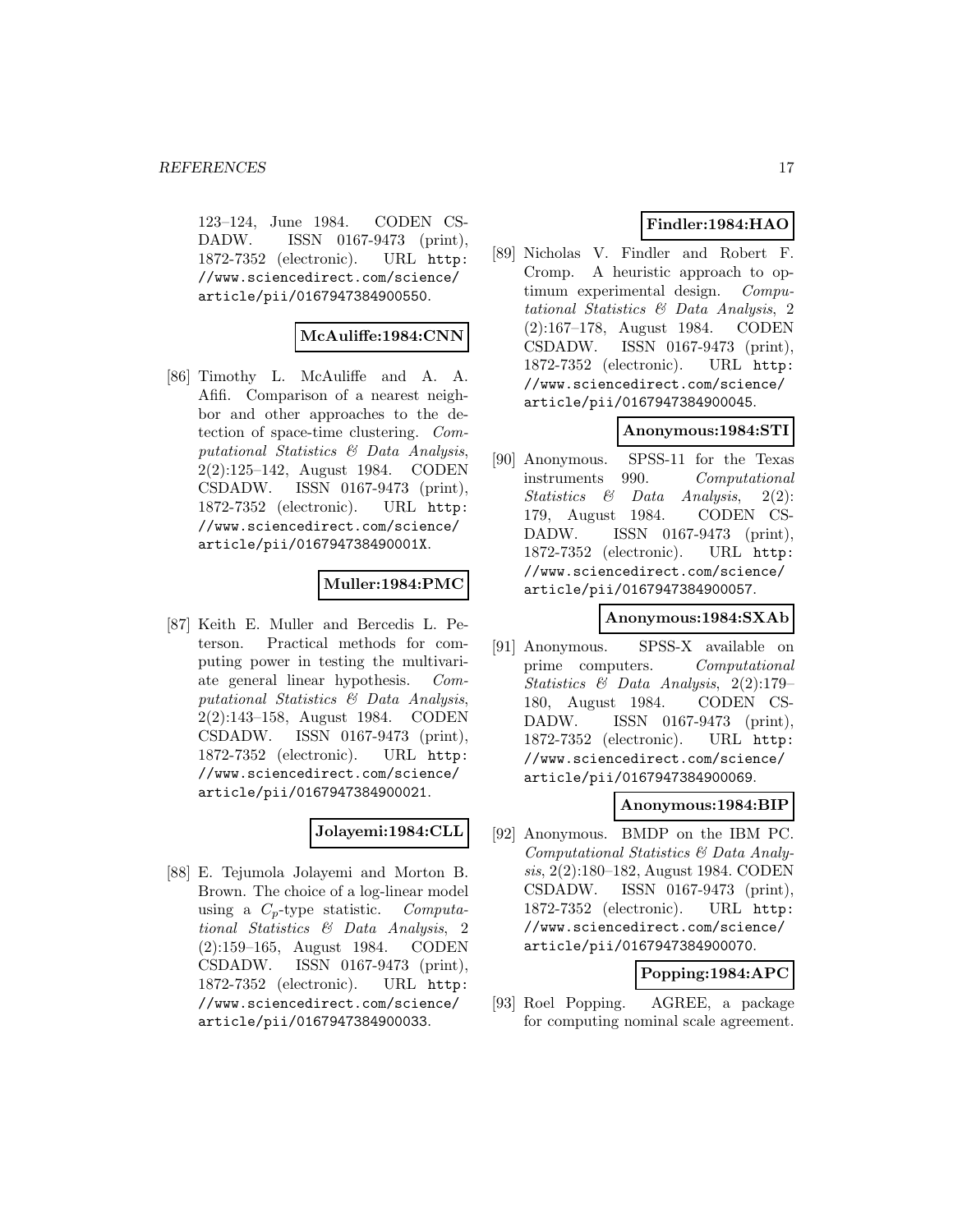Computational Statistics & Data Analysis, 2(2):182–185, August 1984. CODEN CSDADW. ISSN 0167-9473 (print), 1872-7352 (electronic). URL http: //www.sciencedirect.com/science/ article/pii/0167947384900082.

### **Anonymous:1984:CNS**

[94] Anonymous. Computrition nutritional system. Computational Statistics & Data Analysis, 2(2):186– 187, August 1984. CODEN CS-DADW. ISSN 0167-9473 (print), 1872-7352 (electronic). URL http: //www.sciencedirect.com/science/ article/pii/0167947384900094.

# **Nessim:1984:ICS**

[95] S. Nessim. An introduction to contemporary statistics: Lambert h. Koopmans duxbury Press, Boston, Massachusetts, 1981 (599 pp., \$28.50). Computational Statistics & Data Analysis, 2(2):189, August 1984. CODEN CSDADW. ISSN 0167-9473 (print), 1872-7352 (electronic). URL http: //www.sciencedirect.com/science/ article/pii/0167947384900100.

# **Alvarez:1984:PPO**

[96] Olga Alvarez, Andrzej Matuszewski, and David Sotres. A practical procedure to obtain confidence intervals for the Bernoulli parameter. Computational Statistics & Data Analysis, 2 (3):191–206, November 1984. CODEN CSDADW. ISSN 0167-9473 (print), 1872-7352 (electronic). URL http: //www.sciencedirect.com/science/ article/pii/0167947384900112.

# **Zelterman:1984:ADG**

[97] Daniel Zelterman. Approximating the distribution of goodness of fit tests for discrete data. Computational Statistics & Data Analysis, 2 (3):207–214, November 1984. CODEN CSDADW. ISSN 0167-9473 (print), 1872-7352 (electronic). URL http: //www.sciencedirect.com/science/ article/pii/0167947384900124.

# **Kleffe:1984:MFC**

[98] J. Kleffe and B. Seifert. Matrix free computation of C. R. Rao's MINQUE for unbalanced nested classification models. Computational Statistics & Data Analysis, 2(3):215– 228, November 1984. CODEN CS-DADW. ISSN 0167-9473 (print), 1872-7352 (electronic). URL http: //www.sciencedirect.com/science/ article/pii/0167947384900136.

# **Draper:1984:PPR**

[99] N. R. Draper, Irwin Guttman, and J. A. John. Premium and protection of a response estimation procedure for twoway tables when outliers occur. Computational Statistics & Data Analysis, 2 (3):229–236, November 1984. CODEN CSDADW. ISSN 0167-9473 (print), 1872-7352 (electronic). URL http: //www.sciencedirect.com/science/ article/pii/0167947384900148.

# **Matloff:1984:UMR**

[100] Norman S. Matloff. Update methods for reduction of computing time in simulation studies. Computational Statistics & Data Analysis, 2(3):237– 242, November 1984. CODEN CS-DADW. ISSN 0167-9473 (print),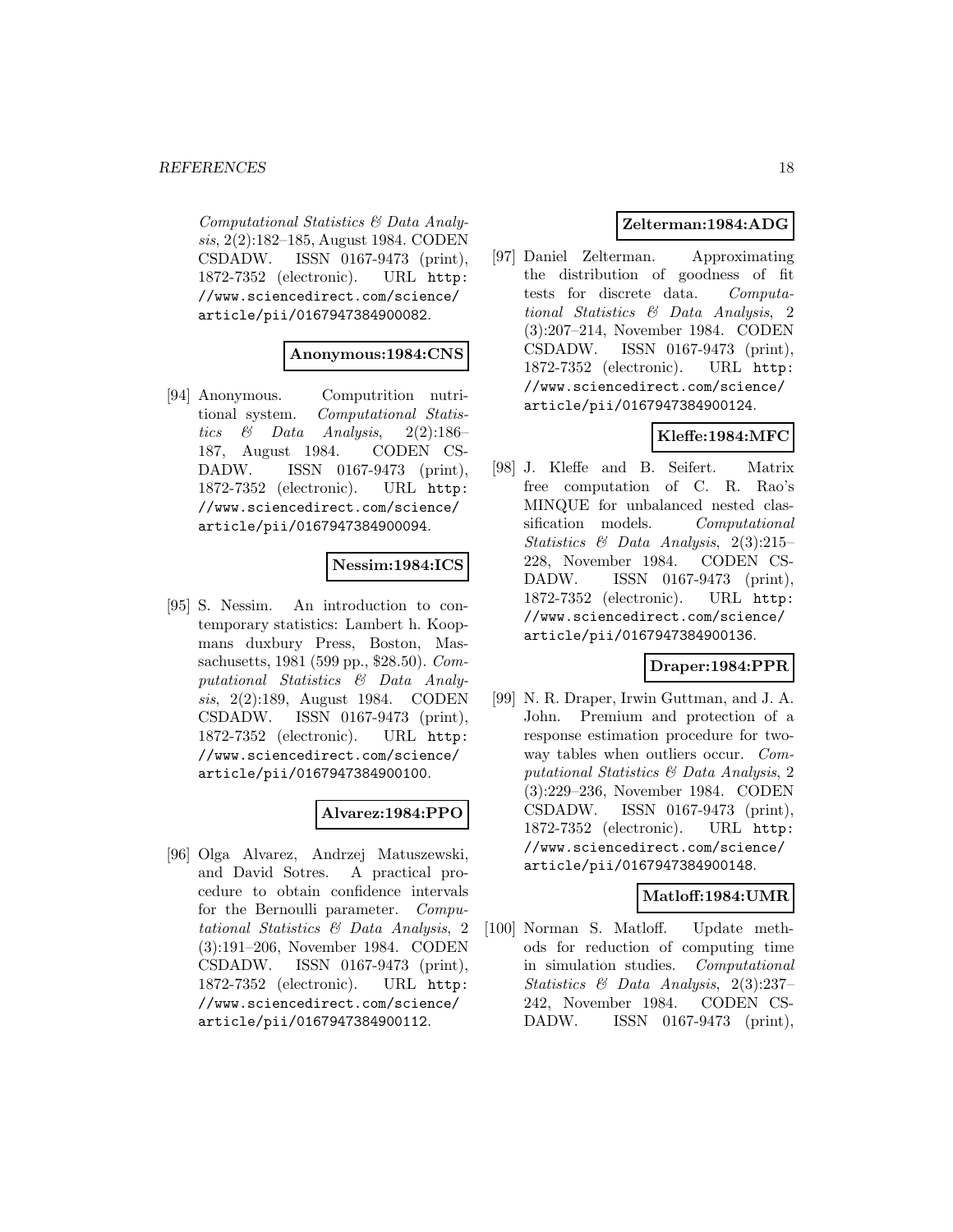1872-7352 (electronic). URL http: //www.sciencedirect.com/science/ article/pii/016794738490015X.

# **Korhonen:1984:SPC**

[101] Pekka J. Korhonen. Subjective principal component analysis. Computational Statistics & Data Analysis, 2 (3):243–255, November 1984. CODEN CSDADW. ISSN 0167-9473 (print), 1872-7352 (electronic). URL http: //www.sciencedirect.com/science/ article/pii/0167947384900161.

### **Anonymous:1984:FII**

[102] Anonymous. Fifth IFAC/IFORS conference. Computational Statistics  $& Data Analysis, 2(3):257, November$ ber 1984. CODEN CSDADW. ISSN 0167-9473 (print), 1872-7352 (electronic). URL http://www. sciencedirect.com/science/article/ pii/0167947384900173.

### **Anonymous:1984:SPA**

[103] Anonymous. SGCSA prize award. Computational Statistics & Data Analysis, 2 (3):257–258, November 1984. CODEN CSDADW. ISSN 0167-9473 (print), 1872-7352 (electronic). URL http: //www.sciencedirect.com/science/ article/pii/0167947384900185.

#### **Anonymous:1984:SSI**

[104] Anonymous. Smart Software, Inc. introduces SmartForecasts. Computational Statistics & Data Analysis, 2 (3):259–260, November 1984. CODEN CSDADW. ISSN 0167-9473 (print), 1872-7352 (electronic). URL http: //www.sciencedirect.com/science/ article/pii/0167947384900197.

### **Anonymous:1984:SSN**

[105] Anonymous. The SAS system now for minicomputers. Computational Statistics & Data Analysis, 2(3):260– 261, November 1984. CODEN CS-DADW. ISSN 0167-9473 (print), 1872-7352 (electronic). URL http: //www.sciencedirect.com/science/ article/pii/0167947384900203.

### **Anonymous:1984:SBP**

[106] Anonymous. SAS business planning and project management tool. Computational Statistics & Data Analysis, 2(3):262, November 1984. CODEN CSDADW. ISSN 0167-9473 (print), 1872-7352 (electronic). URL http: //www.sciencedirect.com/science/ article/pii/0167947384900215.

### **Anonymous:1984:DM**

[107] Anonymous. Display manager. Computational Statistics & Data Analysis, 2 (3):262–263, November 1984. CODEN CSDADW. ISSN 0167-9473 (print), 1872-7352 (electronic). URL http: //www.sciencedirect.com/science/ article/pii/0167947384900227.

### **Anonymous:1984:SGE**

[108] Anonymous. SAS/GRAPH enhancements. Computational Statistics & Data Analysis, 2(3):263–264, November 1984. CODEN CSDADW. ISSN 0167-9473 (print), 1872-7352 (electronic). URL http://www. sciencedirect.com/science/article/ pii/0167947384900239.

# **Anonymous:1984:SFR**

[109] Anonymous. SAS/OR, FSCALC, REPLAY-CICS. Computational Statis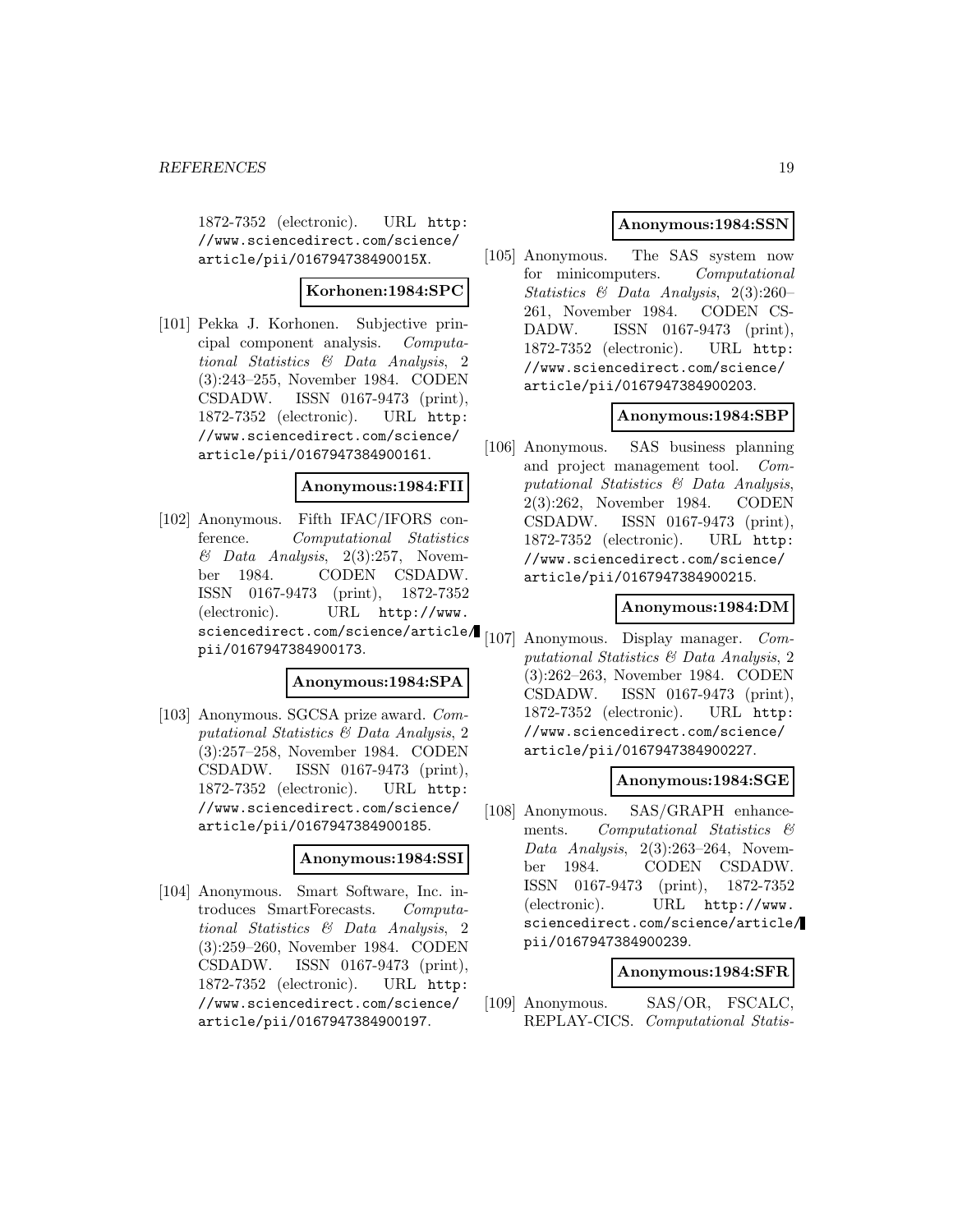tics & Data Analysis, 2(3):264, November 1984. CODEN CSDADW. ISSN 0167-9473 (print), 1872-7352 (electronic). URL http://www. sciencedirect.com/science/article/ pii/0167947384900240.

### **Anonymous:1984:SX**

[110] Anonymous. Statpro XT. Computational Statistics & Data Analysis, 2(3):265, November 1984. CODEN CSDADW. ISSN 0167-9473 (print), 1872-7352 (electronic). URL http: //www.sciencedirect.com/science/ article/pii/0167947384900252.

### **Anonymous:1984:DDA**

[111] Anonymous. dasy — data analysis system. Computational Statistics  $& Data Analysis, 2(3):266, November$ ber 1984. CODEN CSDADW. ISSN 0167-9473 (print), 1872-7352 (electronic). URL http://www. sciencedirect.com/science/article/ pii/0167947384900264.

# **Brannigan:1985:MDM**

[112] M. Brannigan. Multivariate data modelling by metric approximants. Computational Statistics & Data Analysis, 2 (4):267–278, February 1985. CODEN CSDADW. ISSN 0167-9473 (print), 1872-7352 (electronic). URL http: //www.sciencedirect.com/science/ article/pii/0167947385900015.

# **Lee:1985:ACC**

[113] Sik-Yum Lee. Analysis of covariance and correlation structures. Computational Statistics & Data Analysis, 2 (4):279–295, February 1985. CODEN CSDADW. ISSN 0167-9473 (print),

1872-7352 (electronic). URL http: //www.sciencedirect.com/science/ article/pii/0167947385900027.

# **Nath:1985:NSO**

[114] Ravinder Nath and Robert Pavur. A new statistic in the one-way multivariate analysis of variance. Computational Statistics & Data Analysis, 2 (4):297–315, February 1985. CODEN CSDADW. ISSN 0167-9473 (print), 1872-7352 (electronic). URL http: //www.sciencedirect.com/science/ article/pii/0167947385900039.

# **Pierchala:1985:IMU**

[115] Carl E. Pierchala. An improvement for the McGill University random number package. Computational Statistics & Data Analysis, 2(4):317– 322, February 1985. CODEN CS-DADW. ISSN 0167-9473 (print), 1872-7352 (electronic). URL http: //www.sciencedirect.com/science/ article/pii/0167947385900040.

### **Sonnberger:1985:IIS**

[116] Harald Sonnberger. An introduction to the IAS-SYSTEM. Computational Statistics & Data Analysis, 2 (4):323–330, February 1985. CODEN CSDADW. ISSN 0167-9473 (print), 1872-7352 (electronic). URL http: //www.sciencedirect.com/science/ article/pii/0167947385900052.

# **Isitt:1985:MIS**

[117] John Isitt. MSUSTAT — An interactive statistical analysis package. Computational Statistics & Data Analysis, 2 (4):331–336, February 1985. CODEN CSDADW. ISSN 0167-9473 (print),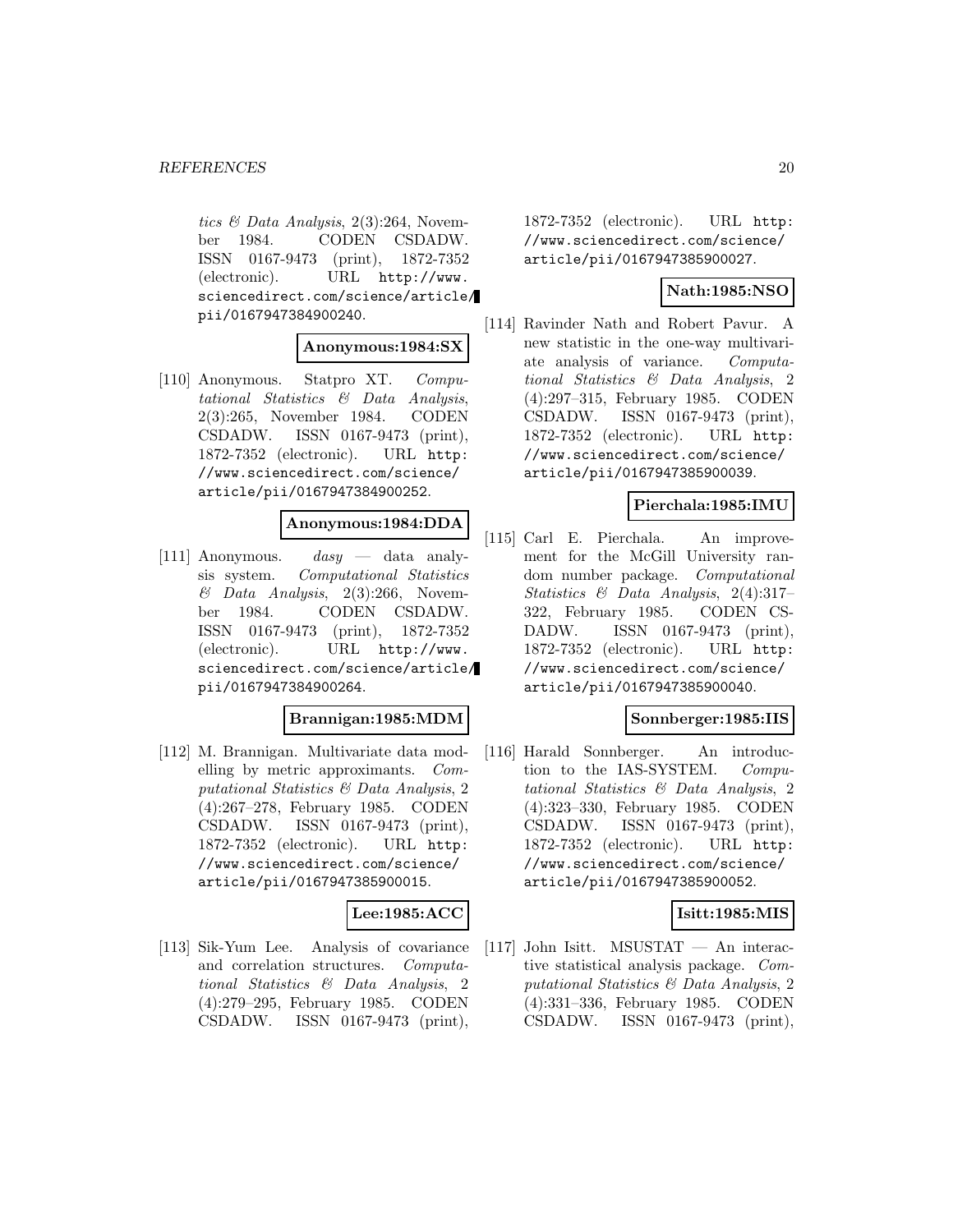1872-7352 (electronic). URL http: //www.sciencedirect.com/science/ article/pii/0167947385900064.

# **Anonymous:1985:MMC**

[118] Anonymous. Micro to mainframe communications with SPSS/PC and Kermit. Computational Statistics & Data Analysis, 2(4):337, February 1985. CODEN CSDADW. ISSN 0167-9473 (print), 1872-7352 (electronic). URL http: //www.sciencedirect.com/science/ article/pii/0167947385900076.

### **Anonymous:1985:CTR**

[119] Anonymous. Classification as a tool of research. Computational Statistics & Data Analysis, 2(4):337– 338, February 1985. CODEN CS-DADW. ISSN 0167-9473 (print), 1872-7352 (electronic). URL http: //www.sciencedirect.com/science/ article/pii/0167947385900088.

### **Anonymous:1985:AIVa**

[120] Anonymous. Author index volume 2 (1984). Computational Statistics & Data Analysis, 2(4):339– 340, February 1985. CODEN CS-DADW. ISSN 0167-9473 (print), 1872-7352 (electronic). URL http: //www.sciencedirect.com/science/ article/pii/016794738590009X.

### **Anonymous:1985:PRRa**

[121] Anonymous. Package report/review index volume 2 (1984). Computational Statistics & Data Analysis, 2 (4):341, February 1985. CODEN CSDADW. ISSN 0167-9473 (print), 1872-7352 (electronic). URL http: //www.sciencedirect.com/science/ article/pii/0167947385900106.

# **Haber:1985:MLM**

[122] Michael Haber. Maximum likelihood methods for linear and log-linear models in categorical data. Computational Statistics & Data Analysis, 3 (??):1–10, May 1985. CODEN CS-DADW. ISSN 0167-9473 (print), 1872-7352 (electronic). URL http: //www.sciencedirect.com/science/ article/pii/0167947385900532.

# **Kappenman:1985:ETP**

[123] Russell F. Kappenman. Estimation for the three-parameter Weibull, lognormal, and gamma distributions. Computational Statistics & Data Analysis, 3(??):11–23, May 1985. CODEN CSDADW. ISSN 0167-9473 (print), 1872-7352 (electronic). URL http: //www.sciencedirect.com/science/ article/pii/0167947385900544.

# **Robert:1985:SRV**

[124] P. Robert, R. Cléroux, and N. Ranger. Some results on vector correlation. Computational Statistics & Data Analysis, 3(??):25–32, May 1985. CODEN CSDADW. ISSN 0167-9473 (print), 1872-7352 (electronic). URL http: //www.sciencedirect.com/science/ article/pii/0167947385900556.

### **Baker:1985:ZEC**

[125] R. J. Baker, M. R. B. Clarke, and P. W. Lane. Zero entries in contingency tables. Computational Statistics & Data Analysis, 3(??):33–45, May 1985. CODEN CSDADW. ISSN 0167-9473 (print), 1872-7352 (electronic). URL http: //www.sciencedirect.com/science/ article/pii/0167947385900568.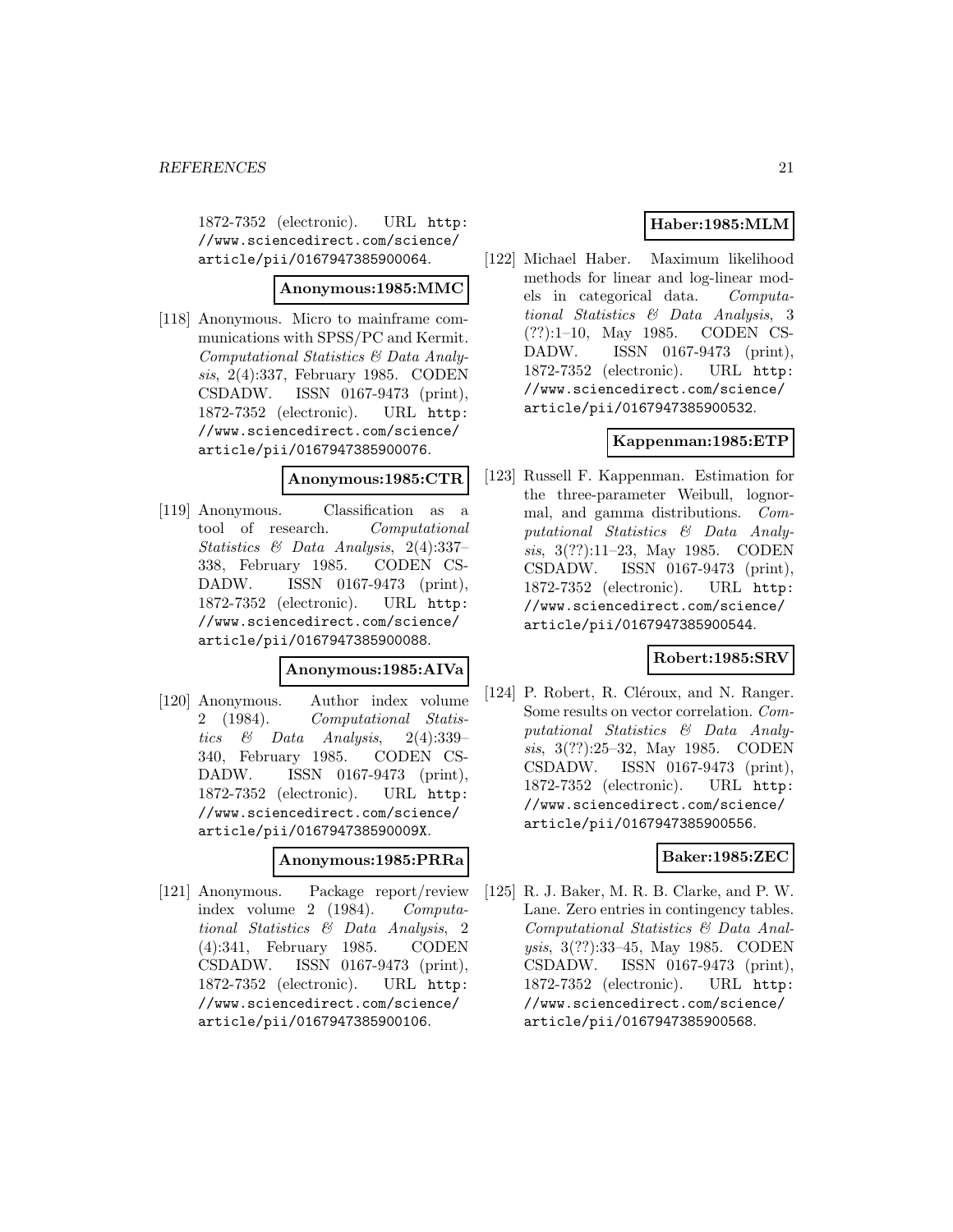# **Lesage:1985:NAS**

[126] James P. Lesage and Stephen D. Simon. Numerical accuracy of statistical algorithms for microcomputers. Computational Statistics & Data Analysis, 3(??):47–57, May 1985. CODEN CSDADW. ISSN 0167-9473 (print), 1872-7352 (electronic). URL http: //www.sciencedirect.com/science/ article/pii/016794738590057X.

### **Anonymous:1985:UVS**

[127] Anonymous. Upgraded version of STATPRO for the IBM PC. Computational Statistics & Data Analysis, 3(??):59, May 1985. CODEN CSDADW. ISSN 0167-9473 (print), 1872-7352 (electronic). URL http: //www.sciencedirect.com/science/ article/pii/0167947385900581.

# **Anonymous:1985:ESS**

[128] Anonymous. Elsevier scientific software. Computational Statistics & Data Analysis, 3(??):60–67, May 1985. CODEN CSDADW. ISSN 0167-9473 (print), 1872-7352 (electronic). URL http: //www.sciencedirect.com/science/ article/pii/0167947385900593.

# **Anonymous:1985:PSP**

[129] Anonymous. P-STAT ported to IBM PC/XT and PC/AT. Computational Statistics & Data Analysis, 3(??):67, May 1985. CODEN CSDADW. ISSN 0167-9473 (print), 1872-7352 (electronic). URL http: //www.sciencedirect.com/science/ article/pii/016794738590060X.

### **Anonymous:1985:PS**

[130] Anonymous. P-STAT 8. Computational Statistics & Data Analysis, 3

(??):68–71, May 1985. CODEN CS-DADW. ISSN 0167-9473 (print), 1872-7352 (electronic). URL http: //www.sciencedirect.com/science/ article/pii/0167947385900611.

### **Anonymous:1985:SXS**

[131] Anonymous. SPSS-x software for VAX. Computational Statistics & Data Analysis, 3(??):72–73, May 1985. CODEN CSDADW. ISSN 0167-9473 (print), 1872-7352 (electronic). URL http: //www.sciencedirect.com/science/ article/pii/0167947385900623.

### **Anonymous:1985:Aa**

[132] Anonymous. Announcement. Computational Statistics & Data Analysis, 3(??):75–76, May 1985. CODEN CSDADW. ISSN 0167-9473 (print), 1872-7352 (electronic). URL http: //www.sciencedirect.com/science/ article/pii/0167947385900635.

### **Tango:1985:SMC**

[133] Toshiro Tango. Statistical model of changes in repeated multivariate measurements associated with the development of disease. Computational Statistics & Data Analysis, 3(??): 77–88, May 1985. CODEN CS-DADW. ISSN 0167-9473 (print), 1872-7352 (electronic). URL http: //www.sciencedirect.com/science/ article/pii/0167947385900647.

# **Wang:1985:ACM**

[134] C. Ming Wang. Applications and computing of mosaics. Computational Statistics & Data Analysis, 3 (??):89–97, May 1985. CODEN CS-DADW. ISSN 0167-9473 (print),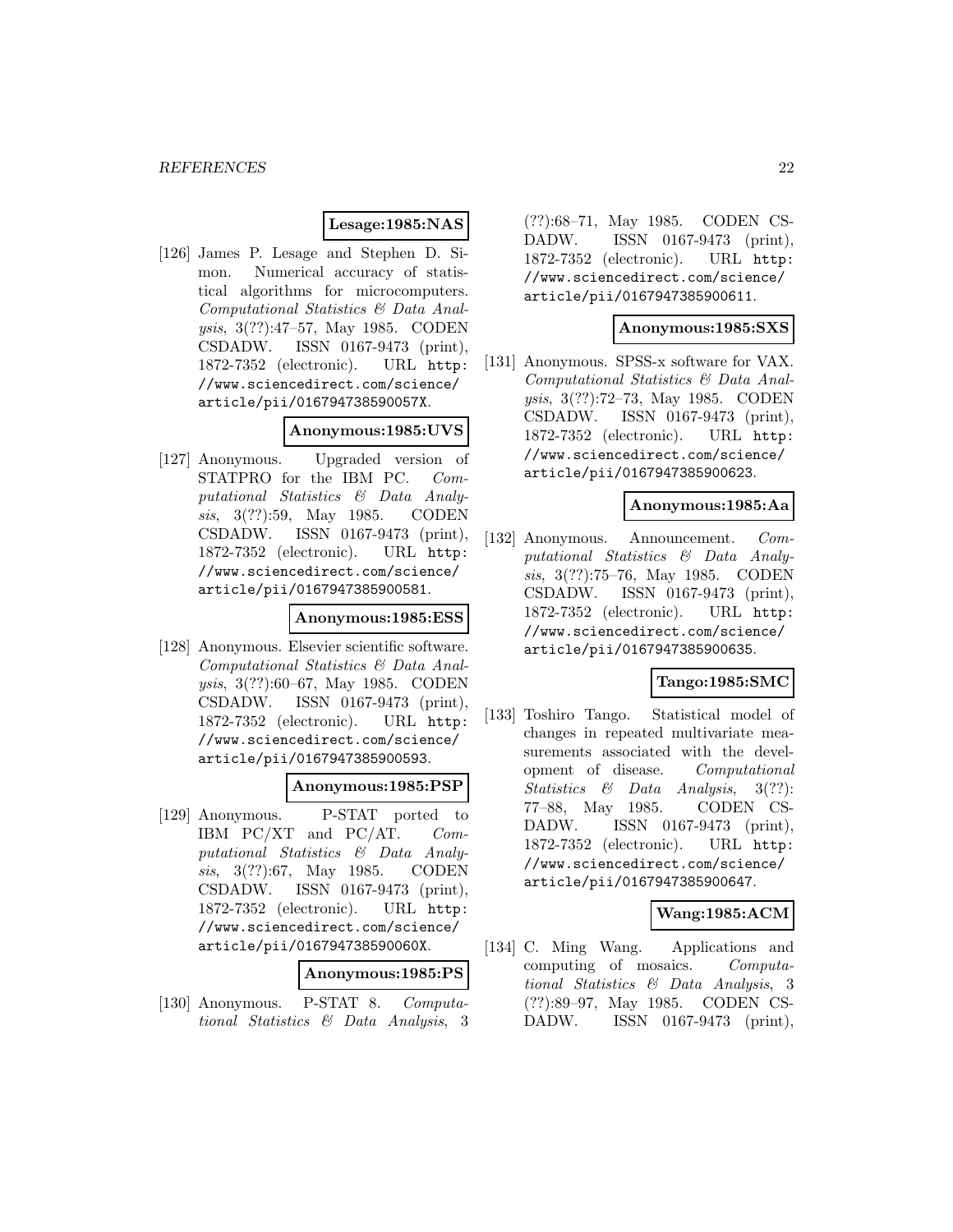1872-7352 (electronic). URL http: //www.sciencedirect.com/science/ article/pii/0167947385900659.

# **Heilbrun:1985:SSD**

[135] Lance K. Heilbrun and Daniel L. McGee. Sample size determination for the comparison of normal means when one sample size is fixed. Computational Statistics & Data Analysis, 3(??):99–102, May 1985. CODEN CSDADW. ISSN 0167-9473 (print), 1872-7352 (electronic). URL http: //www.sciencedirect.com/science/ article/pii/0167947385900660.

### **Matuszewski:1985:BSP**

[136] Andrzej Matuszewski and David Sotres. A basic statistical problem: Confidence interval for the Bernoulli parameter. Computational Statistics & Data Analysis, 3(??):103–114, May 1985. CODEN CSDADW. ISSN 0167-9473 (print), 1872-7352 (electronic). URL http: //www.sciencedirect.com/science/ article/pii/0167947385900672.

### **Bailey:1985:NLB**

[137] R. A. Bailey. A note on loosely balanced incomplete block designs. Computational Statistics & Data Analysis, 3(??):115–117, May 1985. CODEN CSDADW. ISSN 0167-9473 (print), 1872-7352 (electronic). URL http: //www.sciencedirect.com/science/ article/pii/0167947385900684. See [138].

#### **Cromp:1985:RRBa**

[138] R. F. Cromp and N. V. Findler. Rejoinder to R. A. Bailey's critique "A note on loosely balanced incomplete block designs". Computational Statistics & Data Analysis, 3(??): 119–120, May 1985. CODEN CS-DADW. ISSN 0167-9473 (print), 1872-7352 (electronic). URL http: //www.sciencedirect.com/science/ article/pii/0167947385900696. See [138, 137] and response [139].

# **Bailey:1985:RRF**

[139] R. A. Bailey. Response to R. F. Cromp and N. V. Findler. Computational Statistics & Data Analysis, 3(??):121–122, May 1985. CODEN CSDADW. ISSN 0167-9473 (print), 1872-7352 (electronic). URL http: //www.sciencedirect.com/science/ article/pii/0167947385900702. See [138] and reply [140].

# **Cromp:1985:RRBb**

[140] R. F. Cromp and N. V. Findler. Reply to R. A. Bailey's response. Computational Statistics & Data Analysis, 3(??):123–124, May 1985. CODEN CSDADW. ISSN 0167-9473 (print), 1872-7352 (electronic). URL http: //www.sciencedirect.com/science/ article/pii/0167947385900714. See [139].

# **Baker:1985:FCM**

[141] Robert J. Baker, Michael R. B. Clarke, and Peter W. Lane. Further comment on M. B. Brown and C. Fuchs, "On maximum likelihood estimation in sparse contingency tables". Computational Statistics & Data Analysis, 3(??):125–127, May 1985. CODEN CSDADW. ISSN 0167-9473 (print), 1872-7352 (electronic). URL http: //www.sciencedirect.com/science/ article/pii/0167947385900726. See [2].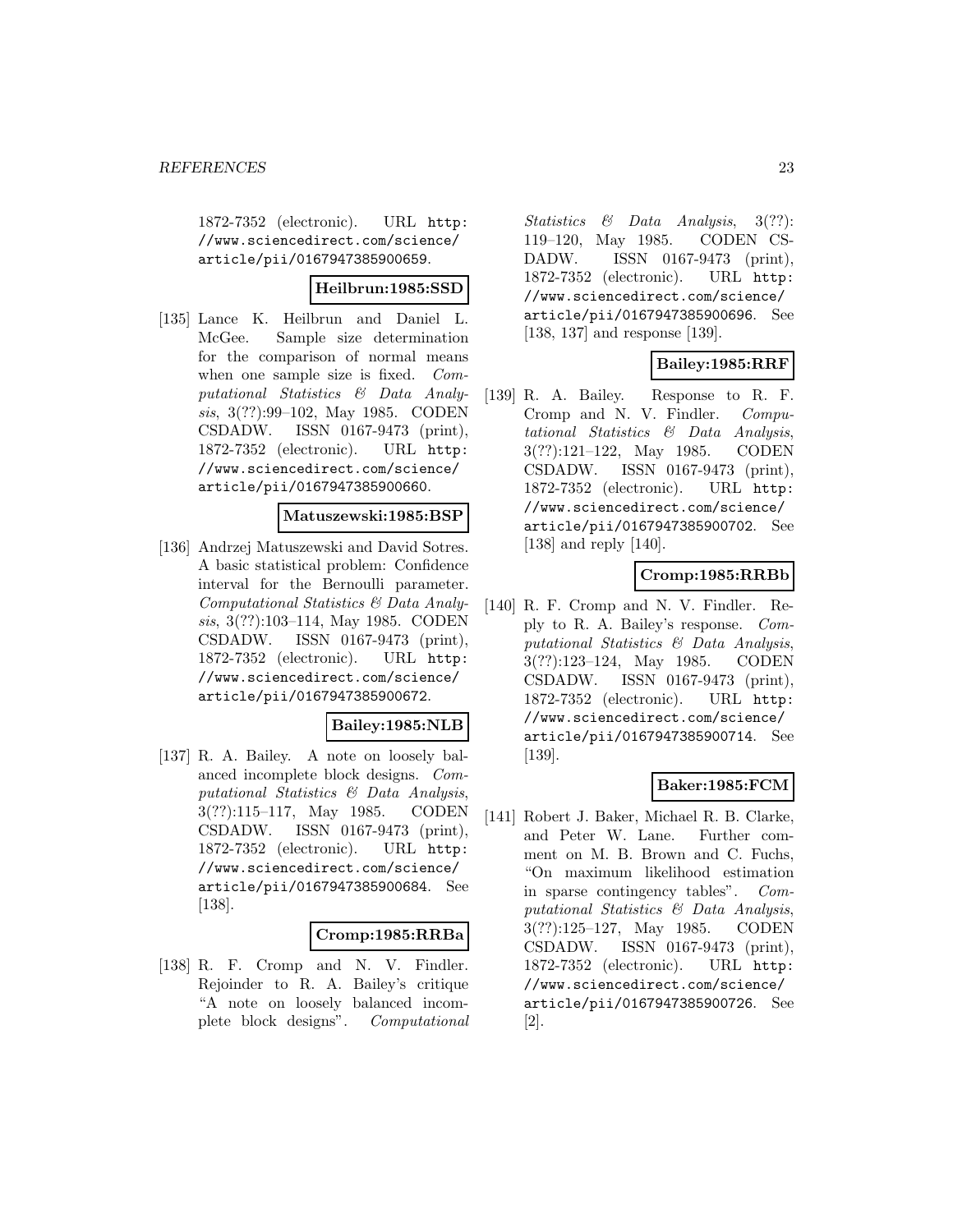# **Brown:1985:R**

[142] Morton B. Brown and Camil Fuchs. Rejoinder. Computational Statistics & Data Analysis,  $3(??):129-$ 130, May 1985. CODEN CS-DADW. ISSN 0167-9473 (print), 1872-7352 (electronic). URL http: //www.sciencedirect.com/science/ article/pii/0167947385900738. See comment [143].

# **Baker:1985:CRM**

[143] R. J. Baker, M. R. B. Clarke, and P. W. Lane. Comment on the rejoinder by M. B. Brown and C. Fuchs. Computational Statistics & Data Analysis, 3(??):131, May 1985. CODEN CSDADW. ISSN 0167-9473 (print), 1872-7352 (electronic). URL http: //www.sciencedirect.com/science/ article/pii/016794738590074X. See [142].

# **Kullback:1985:MDI**

[144] Solomon Kullback and John C. Keegel. The minimum discrimination information approach to the analysis of contingency tables. Computational Statistics & Data Analysis, 3(??): 133–141, May 1985. CODEN CS-DADW. ISSN 0167-9473 (print), 1872-7352 (electronic). URL http: //www.sciencedirect.com/science/ article/pii/0167947385900751.

# **Brown:1985:RKK**

[145] Morton B. Brown. Rejoinder to Kullback and Keegel note on the minimum discrimination information approach. Computational Statistics & Data Analysis, 3(??):143–144, May 1985. CODEN CSDADW. ISSN 0167-9473 (print),

1872-7352 (electronic). URL http: //www.sciencedirect.com/science/ article/pii/0167947385900763. See [142].

# **Kullback:1985:RMB**

[146] S. Kullback and J. C. Keegel. Response to M. B. Brown. Computational Statistics & Data Analysis, 3 (??):145–146, May 1985. CODEN CSDADW. ISSN 0167-9473 (print), 1872-7352 (electronic). URL http: //www.sciencedirect.com/science/ article/pii/0167947385900775.

#### **Anonymous:1985:Ab**

[147] Anonymous. Announcements. Computational Statistics & Data Analysis, 3(??):147–150, May 1985. CODEN CSDADW. ISSN 0167-9473 (print), 1872-7352 (electronic). URL http: //www.sciencedirect.com/science/ article/pii/0167947385900787.

### **Gebski:1985:SPS**

[148] Val J. Gebski. Some properties of splicing when applied to nonlinear smoothers. Computational Statistics & Data Analysis, 3(??): 151–157, May 1985. CODEN CS-DADW. ISSN 0167-9473 (print), 1872-7352 (electronic). URL http: //www.sciencedirect.com/science/ article/pii/0167947385900799.

### **Verbeek:1985:SAE**

[149] Albert Verbeek and Pieter M. Kroonenberg. A survey of algorithms for exact distributions of test statistics in  $r \times c$ contingency tables with fixed margins. Computational Statistics & Data Analysis, 3(??):159–185, May 1985. CODEN CSDADW. ISSN 0167-9473 (print),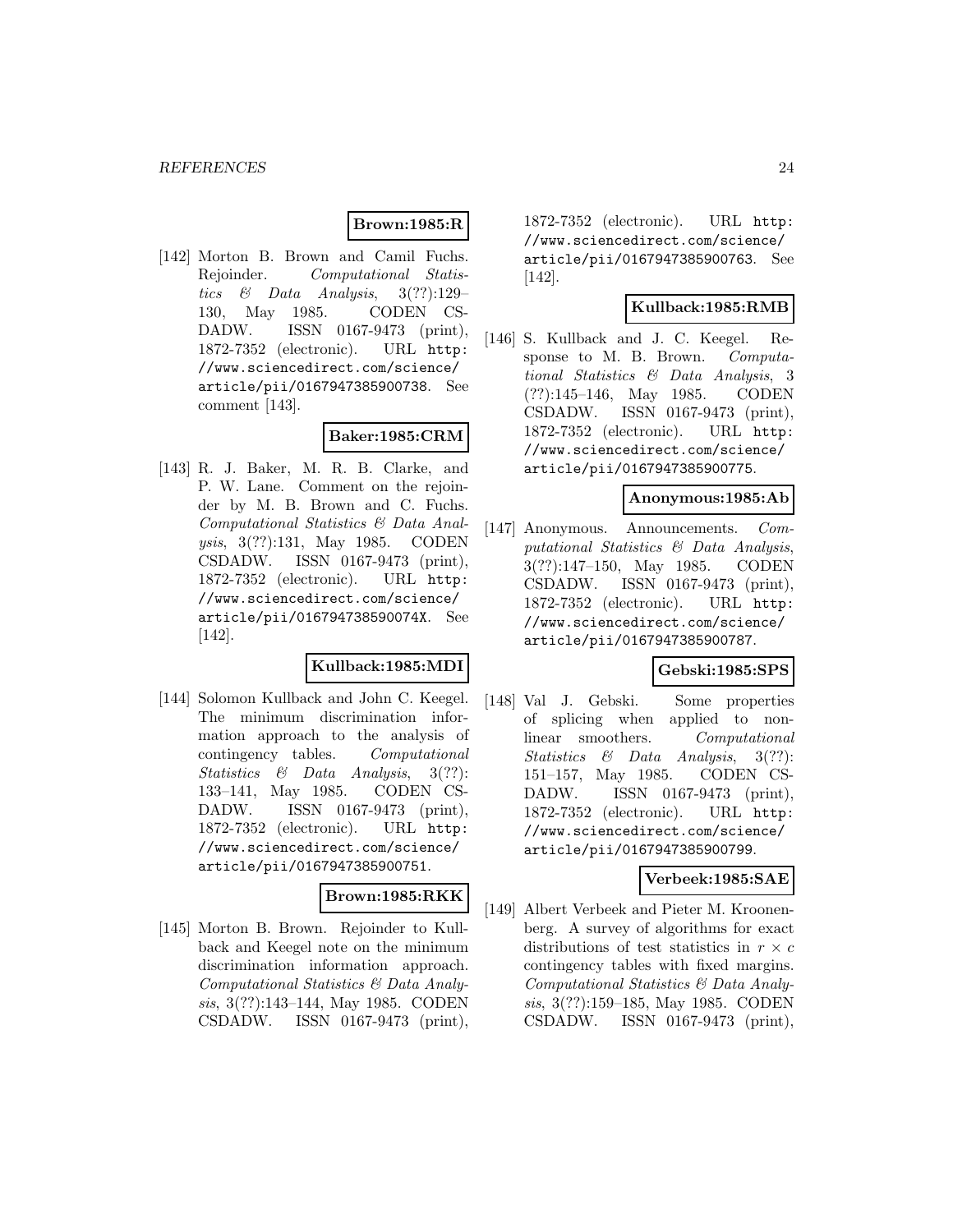1872-7352 (electronic). URL http: //www.sciencedirect.com/science/ article/pii/0167947385900805.

# **Dodge:1985:MCF**

[150] Yadolah Dodge and Kasra Afsarinejad. Minimal  $2^n$  connected factorial experiments. Computational Statistics & Data Analysis, 3(??): 187–200, May 1985. CODEN CS-DADW. ISSN 0167-9473 (print), 1872-7352 (electronic). URL http: //www.sciencedirect.com/science/ article/pii/0167947385900817.

### **Barlow:1985:ABD**

[151] William E. Barlow and Polly Feigl. Analyzing binomial data with a nonzero baseline using GLIM. Computational Statistics & Data Analysis, 3 (??):201–204, May 1985. CODEN CSDADW. ISSN 0167-9473 (print), 1872-7352 (electronic). URL http: //www.sciencedirect.com/science/ article/pii/0167947385900829.

### **Shea:1985:RSL**

[152] Brian L. Shea. The role of a subroutine library for statisticians. Computational Statistics & Data Analysis, 3(??):205–206, May 1985. CODEN CSDADW. ISSN 0167-9473 (print), 1872-7352 (electronic). URL http: //www.sciencedirect.com/science/ article/pii/0167947385900830.

### **Anonymous:1985:Ac**

[153] Anonymous. Announcements. Computational Statistics & Data Analysis, 3(??):207–218, May 1985. CODEN CSDADW. ISSN 0167-9473 (print), 1872-7352 (electronic). URL http:

//www.sciencedirect.com/science/ article/pii/0167947385900842.

### **Gupta:1985:ETM**

[154] Ramesh Gupta, Ram Tripathi, Joel Michalek, and Thomas White. An exact test for the mean of a normal distribution with a known coefficient of variation. Computational Statistics & Data Analysis, 3(??): 219–226, May 1985. CODEN CS-DADW. ISSN 0167-9473 (print), 1872-7352 (electronic). URL http: //www.sciencedirect.com/science/ article/pii/0167947385900854.

### **Sadler:1985:RME**

[155] W. A. Sadler and M. H. Smith. A reliable method of estimating the variance function in immunoassay. Computational Statistics & Data Analysis, 3(??):227–239, May 1985. CODEN CSDADW. ISSN 0167-9473 (print), 1872-7352 (electronic). URL http: //www.sciencedirect.com/science/ article/pii/0167947385900866.

### **Matuszewski:1985:STB**

[156] Andrzej Matuszewski and David Sotres. A simple test for the Behrens– Fisher problem. Computational Statistics & Data Analysis,  $3(??):241-$ 249, May 1985. CODEN CS-DADW. ISSN 0167-9473 (print), 1872-7352 (electronic). URL http: //www.sciencedirect.com/science/ article/pii/0167947385900878.

### **Denteneer:1985:FAI**

[157] Dee Denteneer and Albert Verbeek. A fast algorithm for iterative proportional fitting in log-linear models. Computational Statistics & Data Analysis,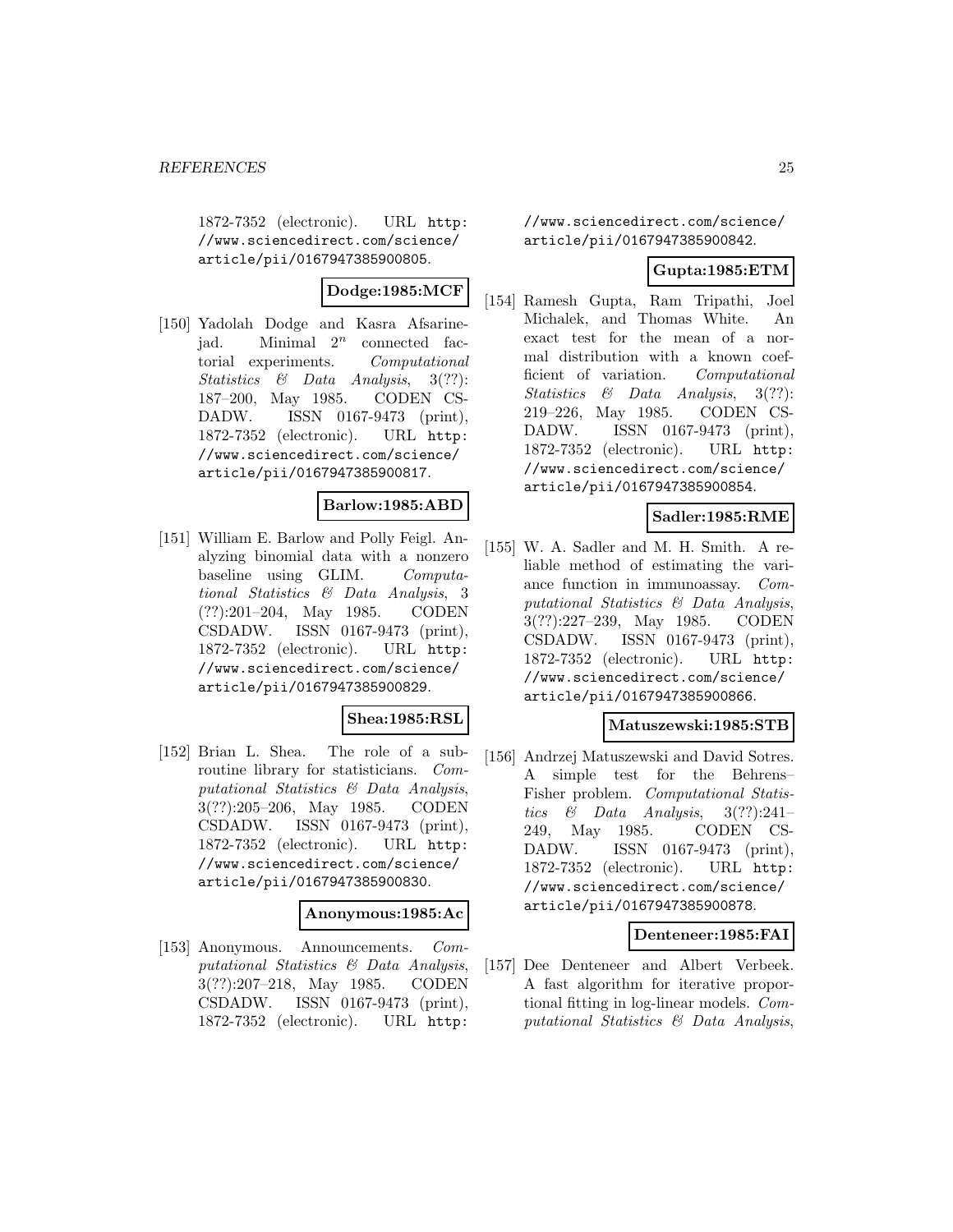3(??):251–264, May 1985. CODEN CSDADW. ISSN 0167-9473 (print), 1872-7352 (electronic). URL http: //www.sciencedirect.com/science/ article/pii/016794738590088X.

#### **Neffendorf:1985:SSS**

[158] Hugh Neffendorf and David Cable. Software for statistical and survey analysis. Computational Statistics & Data Analysis, 3(??):265–269, May 1985. CODEN CSDADW. ISSN 0167-9473 (print), 1872-7352 (electronic). URL http: //www.sciencedirect.com/science/ article/pii/0167947385900891.

#### **Anonymous:1985:Ad**

[159] Anonymous. Announcements. Computational Statistics & Data Analysis, 3(??):271–282, May 1985. CODEN CSDADW. ISSN 0167-9473 (print), 1872-7352 (electronic). URL http: //www.sciencedirect.com/science/ article/pii/0167947385900908.

### **Anonymous:1985:AIVb**

[160] Anonymous. Author index volume 3 (1985). Computational Statistics & Data Analysis,  $3(??):283-$ 284, May 1985. CODEN CS-DADW. ISSN 0167-9473 (print), 1872-7352 (electronic). URL http: //www.sciencedirect.com/science/ article/pii/016794738590091X.

#### **Anonymous:1985:PRRb**

[161] Anonymous. Package report/review index volume 3 (1985). Computational Statistics & Data Analysis, 3 (??):285, May 1985. CODEN CS-DADW. ISSN 0167-9473 (print), 1872-7352 (electronic). URL http:

//www.sciencedirect.com/science/ article/pii/0167947385900921.

#### **Anonymous:1985:EB**

[162] Anonymous. Editorial Board. Computational Statistics & Data Analysis, 3(??):IFC, May 1985. CODEN CSDADW. ISSN 0167-9473 (print), 1872-7352 (electronic). URL http: //www.sciencedirect.com/science/ article/pii/0167947385900520.

### **Wixley:1988:UAP**

[163] R. A. J. Wixley. The use of asymmetric power transformation in databased quasi-likelihood analysis. Computational Statistics & Data Analysis, 7(1):1–21, August 1988. CODEN CSDADW. ISSN 0167-9473 (print), 1872-7352 (electronic). URL http: //www.sciencedirect.com/science/ article/pii/0167947388900126.

### **Simeone:1988:FDM**

[164] B. Simeone and I. Verdinelli. A feasible directions method for computing Bayes E-optimal block designs. Computational Statistics & Data Analysis, 7(1):23–38, August 1988. CODEN CSDADW. ISSN 0167-9473 (print), 1872-7352 (electronic). URL http: //www.sciencedirect.com/science/ article/pii/0167947388900138.

### **Draper:1988:BAS**

[165] N. R. Draper, M. Evans, and Irwin Guttman. A Bayesian approach to system reliability when two components are dependent. Computational Statistics & Data Analysis, 7 (1):39–49, August 1988. CODEN CSDADW. ISSN 0167-9473 (print),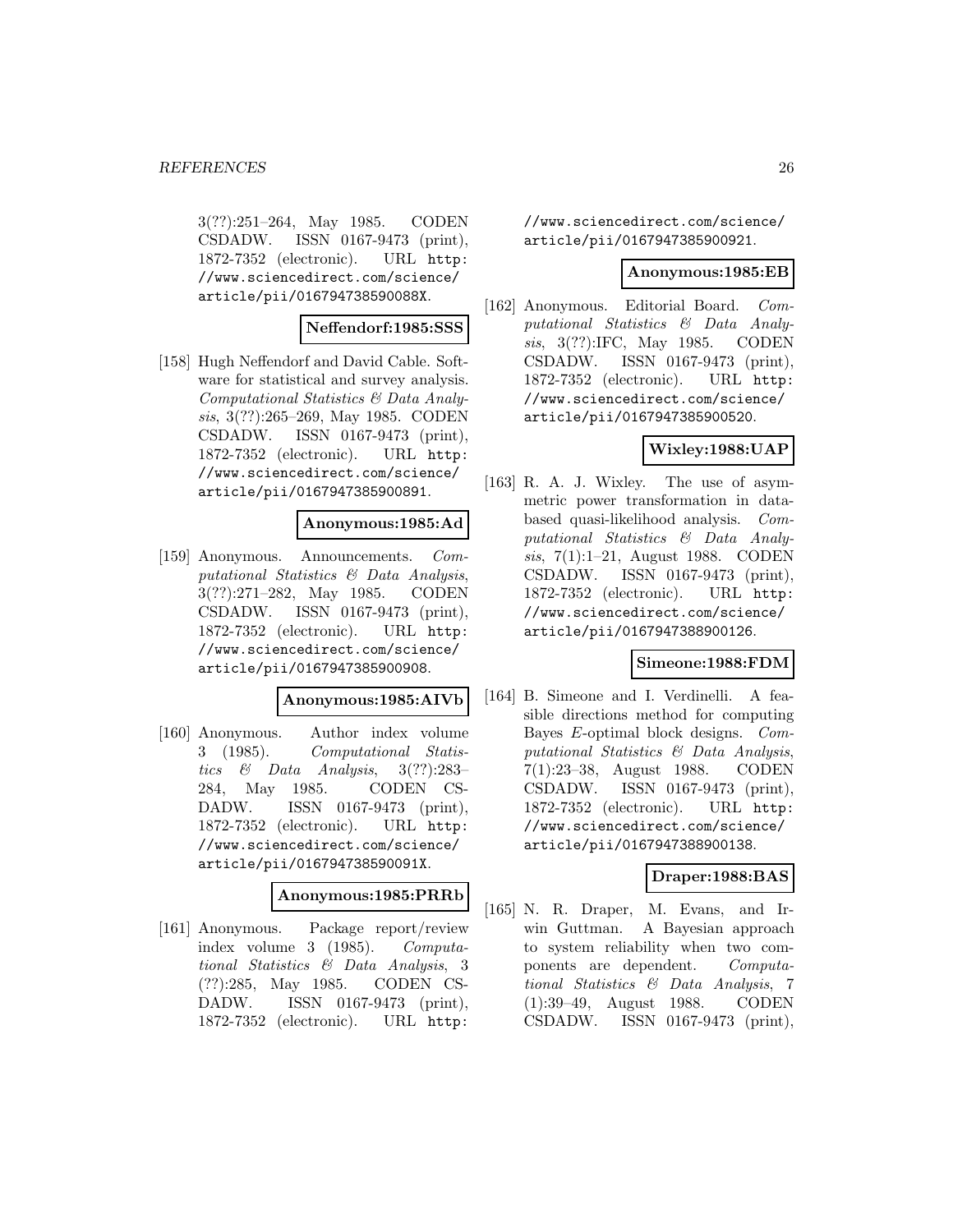1872-7352 (electronic). URL http: //www.sciencedirect.com/science/ article/pii/016794738890014X.

# **Tarter:1988:GED**

[166] Michael E. Tarter and William R. Freeman. On graphing estimated distributions using modified scatter diagrams. Computational Statistics & Data Analysis, 7(1):51–67, August 1988. CODEN CSDADW. ISSN 0167-9473 (print), 1872-7352 (electronic). URL http: //www.sciencedirect.com/science/ article/pii/0167947388900151.

# **Zelterman:1988:OSG**

[167] Daniel Zelterman. Order statistics of the generalized logistic distribution. Computational Statistics & Data Analysis, 7(1):69–77, August 1988. CODEN CSDADW. ISSN 0167-9473 (print), 1872-7352 (electronic). URL http: //www.sciencedirect.com/science/ article/pii/0167947388900163.

# **Hsu:1988:SSC**

[168] Jason C. Hsu. Sample size computation for designing multiple comparison experiments. Computational Statistics & Data Analysis, 7(1):79– 91, August 1988. CODEN CS-DADW. ISSN 0167-9473 (print), 1872-7352 (electronic). URL http: //www.sciencedirect.com/science/ article/pii/0167947388900175.

# **Blyth:1988:LE**

[169] Colin R. Blyth. Letter to the Editor. Computational Statistics & Data Analysis, 7(1):93–98, August 1988. CODEN CSDADW. ISSN 0167-9473 (print), 1872-7352 (electronic). URL http:

//www.sciencedirect.com/science/ article/pii/0167947388900187.

### **Anonymous:1988:SCI**

[170] Anonymous. The 6th Scandinavian conference on image analysis. Computational Statistics & Data Analysis, 7(1):99–100, August 1988. CODEN CSDADW. ISSN 0167-9473 (print), 1872-7352 (electronic). URL http: //www.sciencedirect.com/science/ article/pii/0167947388900199.

### **Anonymous:1988:SAS**

[171] Anonymous. SPSS announces SPSS-X for Cray Unicos. Computational Statistics & Data Analysis, 7(1):100– 101, August 1988. CODEN CS-DADW. ISSN 0167-9473 (print), 1872-7352 (electronic). URL http: //www.sciencedirect.com/science/ article/pii/0167947388900205.

### **Anonymous:1988:NEG**

[172] Anonymous. New expanded guide of the SAS system for personal computers. Computational Statistics & Data Analysis, 7(1):101–102, August 1988. CODEN CSDADW. ISSN 0167-9473 (print), 1872-7352 (electronic). URL http: //www.sciencedirect.com/science/ article/pii/0167947388900217.

### **Anonymous:1988:SCC**

[173] Anonymous. SHAZAM: a comprehensive computer program for regression models (version 6). Computational Statistics & Data Analysis, 7 (1):102–104, August 1988. CODEN CSDADW. ISSN 0167-9473 (print), 1872-7352 (electronic). URL http: //www.sciencedirect.com/science/ article/pii/0167947388900229.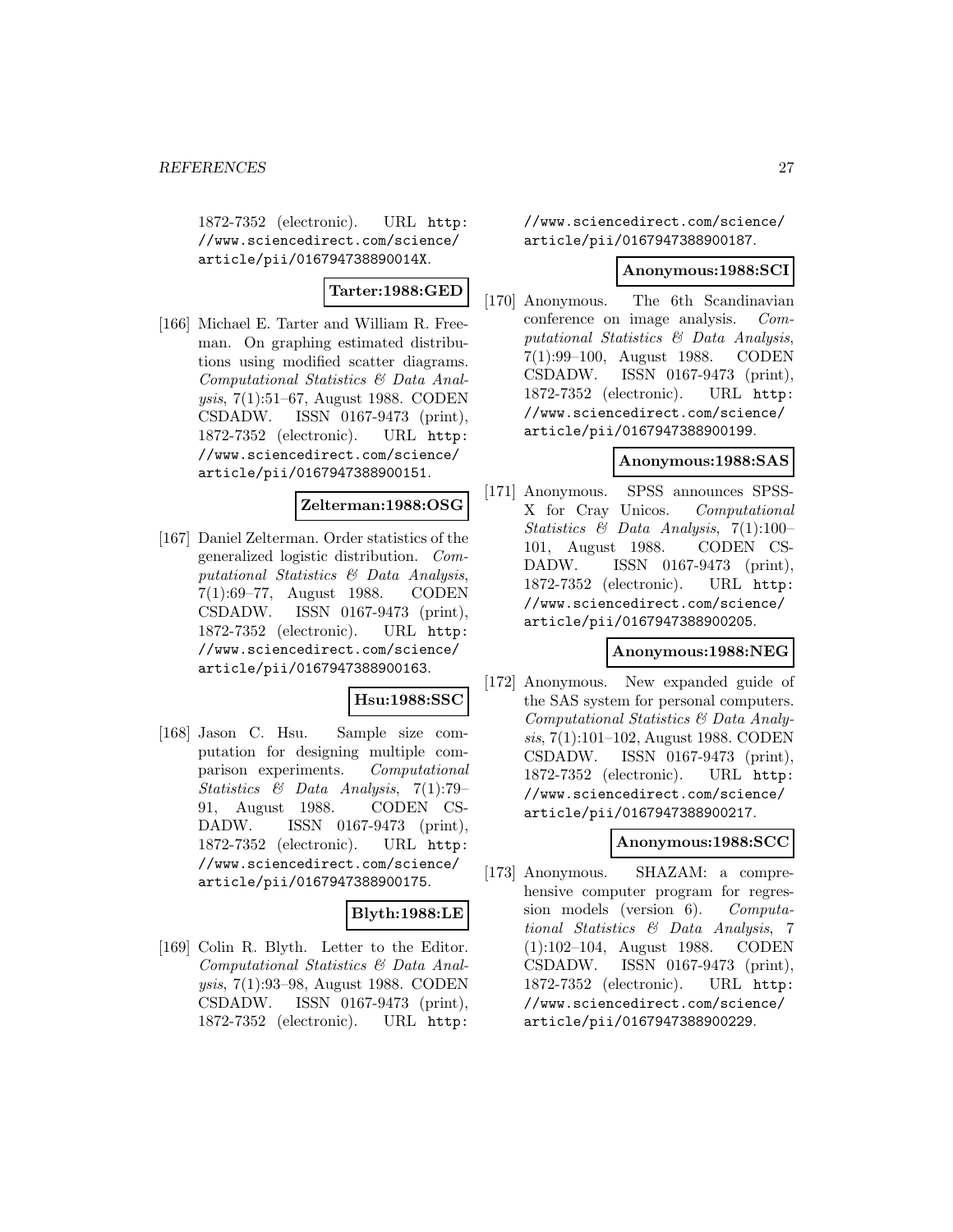### **Anonymous:1988:MAV**

[174] Anonymous. MicroMath announces version 2.3 of MINSQ. Computational Statistics & Data Analysis, 7 (1):104–105, August 1988. CODEN CSDADW. ISSN 0167-9473 (print), 1872-7352 (electronic). URL http: //www.sciencedirect.com/science/ article/pii/0167947388900230.

### **Anonymous:1988:MAG**

[175] Anonymous. MicroMath announces GRAPH. Computational Statistics & Data Analysis,  $7(1):105-$ 106, August 1988. CODEN CS-DADW. ISSN 0167-9473 (print), 1872-7352 (electronic). URL http: //www.sciencedirect.com/science/ article/pii/0167947388900242.

### **Bentler:1988:GML**

[176] P. M. Bentler, Wai-Yin Poon, and Sik-Yum Lee. Generalized multimode latent variable models: Implementation by standard programs. Computational Statistics & Data Analysis, 7 (2):107–118, December 1988. CODEN CSDADW. ISSN 0167-9473 (print), 1872-7352 (electronic). URL http: //www.sciencedirect.com/science/ article/pii/0167947388900862.

### **Kappenman:1988:NBR**

[177] Russell F. Kappenman. Nonparametric binary regression without replication. Computational Statistics & Data Analysis,  $7(2):119-125$ , December 1988. CODEN CSDADW. ISSN 0167-9473 (print), 1872-7352 (electronic). URL http://www. sciencedirect.com/science/article/ pii/0167947388900874.

# **Coffey:1988:NMV**

[178] Mary P. Coffey, Marcia Feingold, and Judith Bromberg. A normed measures of variability among proportions. Computational Statistics & Data Analysis, 7 (2):127–141, December 1988. CODEN CSDADW. ISSN 0167-9473 (print), 1872-7352 (electronic). URL http: //www.sciencedirect.com/science/ article/pii/0167947388900886.

# **Hadi:1988:DCI**

[179] Ali S. Hadi. Diagnosing collinearityinfluential observations. Computational Statistics & Data Analysis, 7 (2):143–159, December 1988. CODEN CSDADW. ISSN 0167-9473 (print), 1872-7352 (electronic). URL http: //www.sciencedirect.com/science/ article/pii/0167947388900898.

# **Little:1988:ACS**

[180] Roderick J. A. Little. Approximately calibrated small sample inference about means from bivariate normal data with missing values. Computational Statistics & Data Analysis, 7 (2):161–178, December 1988. CODEN CSDADW. ISSN 0167-9473 (print), 1872-7352 (electronic). URL http: //www.sciencedirect.com/science/ article/pii/0167947388900904.

# **Bonett:1988:PEL**

[181] Douglas G. Bonett and J. Arthur Woodward. Parameter estimation in linear multinomial models. Computational Statistics & Data Analysis, 7 (2):179–187, December 1988. CODEN CSDADW. ISSN 0167-9473 (print), 1872-7352 (electronic). URL http: //www.sciencedirect.com/science/ article/pii/0167947388900916.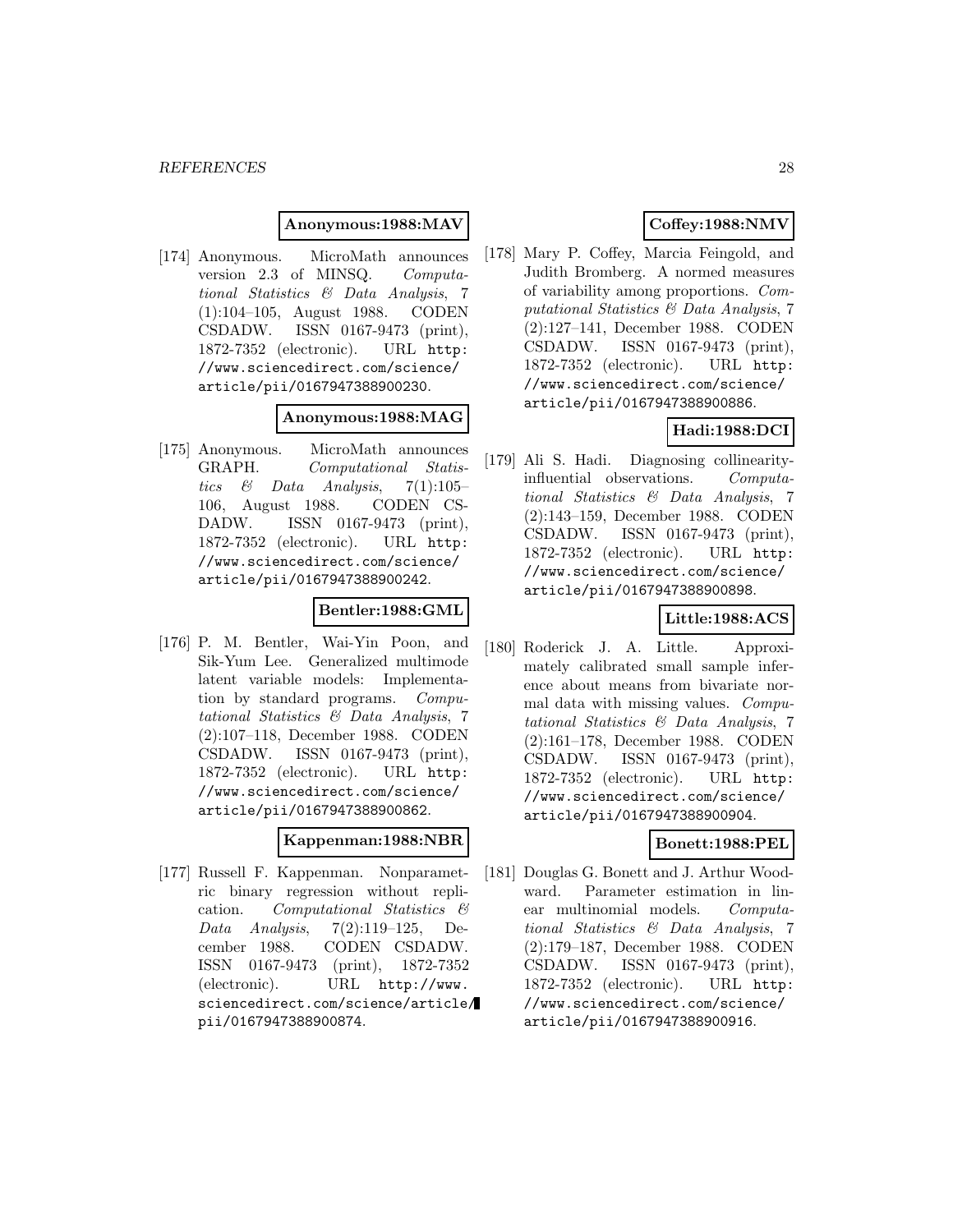# **Bunch:1988:CSE**

[182] James R. Bunch. Calculating selected elements of the inverse of symmetric positive definite matrices. Computational Statistics & Data Analysis, 7 (2):189–195, December 1988. CODEN CSDADW. ISSN 0167-9473 (print), 1872-7352 (electronic). URL http: //www.sciencedirect.com/science/ article/pii/0167947388900928.

# **Simon:1988:BNA**

[183] Stephen D. Simon and James P. Lesage. Benchmarking numerical accuracy of statistical algorithms. Computational Statistics & Data Analysis, 7(2):197– 209, December 1988. CODEN CS-DADW. ISSN 0167-9473 (print), 1872-7352 (electronic). URL http: //www.sciencedirect.com/science/ article/pii/016794738890093X.

#### **Anonymous:1988:IPP**

[184] Anonymous. IRIS: program package for multivariate analysis. Computational Statistics & Data Analysis, 7 (2):211–212, December 1988. CODEN CSDADW. ISSN 0167-9473 (print), 1872-7352 (electronic). URL http: //www.sciencedirect.com/science/ article/pii/0167947388900941.

### **Anonymous:1988:CPE**

[185] Anonymous. Call for papers: 1989 European meeting-psychometric society. Computational Statistics & Data Analysis, 7(2):212–213, December 1988. CODEN CSDADW. ISSN 0167-9473 (print), 1872-7352 (electronic). URL http://www. sciencedirect.com/science/article/ pii/0167947388900953.

# **Anonymous:1988:ICR**

[186] Anonymous. International conference on recent developments in statistical data analysis and inference — in honor of C. R. Rao: 21–24 August 1989, Neuchâtel, Switzerland. Computational Statistics & Data Analysis, 7 (2):213–215, December 1988. CODEN CSDADW. ISSN 0167-9473 (print), 1872-7352 (electronic). URL http: //www.sciencedirect.com/science/ article/pii/0167947388900965.

### **Smith:1989:APS**

[187] D. M. Smith and J. M. Bremner. All possible subset regressions using the QR decomposition. Computational Statistics & Data Analysis, 7 (3):217–235, February 1989. CODEN CSDADW. ISSN 0167-9473 (print), 1872-7352 (electronic). URL http: //www.sciencedirect.com/science/ article/pii/0167947389900236.

### **Fung:1989:QBE**

[188] Wing-Kam Fung. Quasi-Bayesian estimation of Stigler's data sets. Computational Statistics & Data Analysis, 7 (3):237–243, February 1989. CODEN CSDADW. ISSN 0167-9473 (print), 1872-7352 (electronic). URL http: //www.sciencedirect.com/science/ article/pii/0167947389900248.

# **Agresti:1989:MBB**

[189] Alan Agresti and Christy Chuang. Model-based Bayesian methods for estimating cell proportions in crossclassification tables having ordered categories. Computational Statistics & Data Analysis,  $7(3):245-$ 258, February 1989. CODEN CS-DADW. ISSN 0167-9473 (print),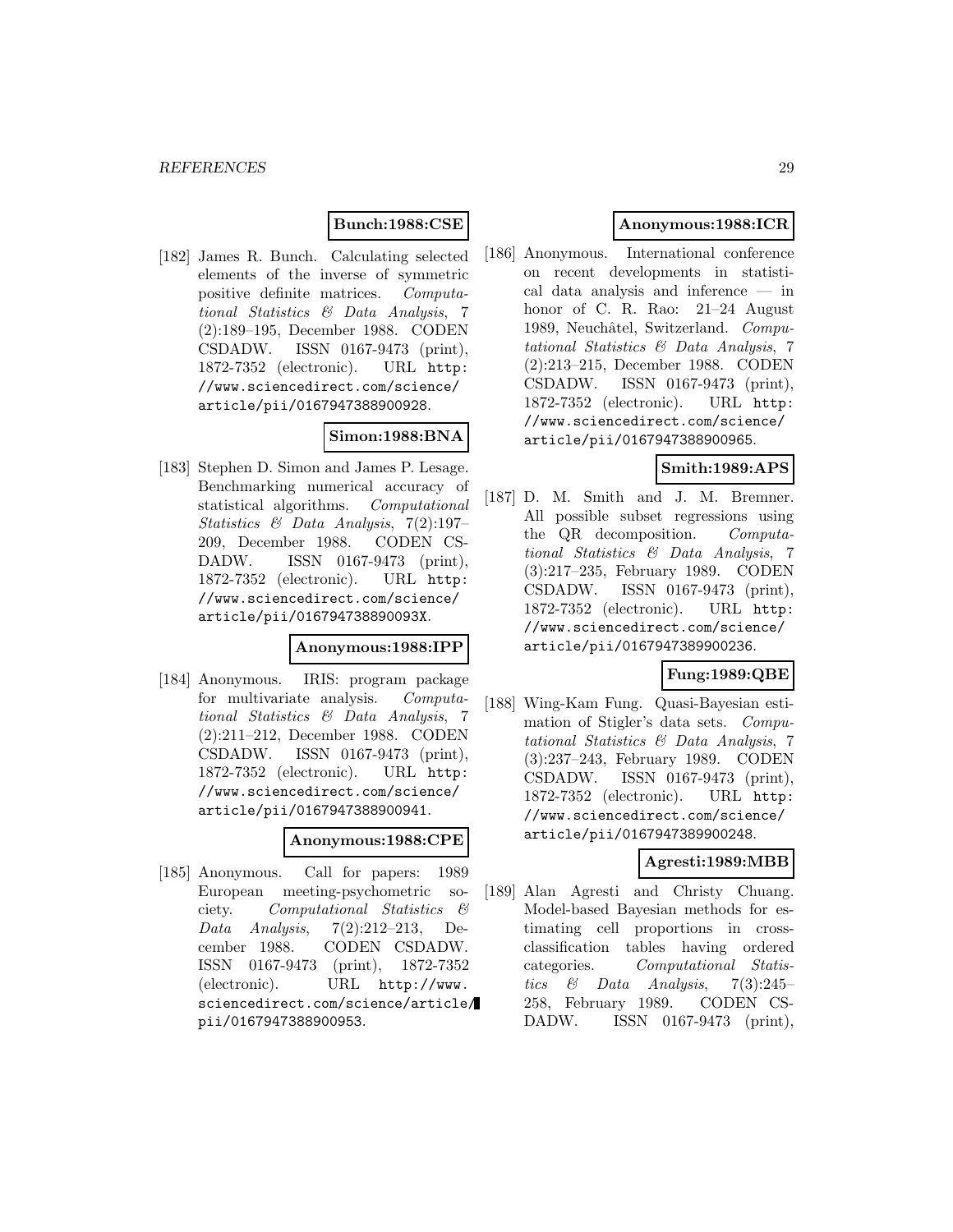1872-7352 (electronic). URL http: //www.sciencedirect.com/science/ article/pii/016794738990025X.

# **Gomes:1989:GGL**

[190] M. Ivette Gomes. Generalized Gumbel and likelihood ratio test statistics in the multivariate GEV model. Computational Statistics & Data Analysis, 7 (3):259–267, February 1989. CODEN CSDADW. ISSN 0167-9473 (print), 1872-7352 (electronic). URL http: //www.sciencedirect.com/science/ article/pii/0167947389900261.

# **Ritov:1989:MCC**

[191] Y. Ritov. Monte Carlo computation of the mean of a function with convex support. Computational Statistics & Data Analysis, 7(3):269– 277, February 1989. CODEN CS-DADW. ISSN 0167-9473 (print), 1872-7352 (electronic). URL http: //www.sciencedirect.com/science/ article/pii/0167947389900273.

### **Preisler:1989:FDR**

[192] Haiganoush K. Preisler. Fitting doseresponse data with non-zero background within generalized linear and generalized additive models. Computational Statistics & Data Analysis, 7 (3):279–290, February 1989. CODEN CSDADW. ISSN 0167-9473 (print), 1872-7352 (electronic). URL http: //www.sciencedirect.com/science/ article/pii/0167947389900285.

### **Kalaba:1989:FPT**

[193] Robert Kalaba, Nima Rasakhoo, and Leigh Tesfatsion. A FORTRAN program for time-varying linear regression via flexible least squares. Computational Statistics & Data Analysis, 7 (3):291–309, February 1989. CODEN CSDADW. ISSN 0167-9473 (print), 1872-7352 (electronic). URL http: //www.sciencedirect.com/science/ article/pii/0167947389900297.

# **Deutler:1989:SRL**

[194] T. Deutler. Some remarks on the likelihood ratio test for the mean of a normal distribution with known coefficient of variation. Computational Statistics & Data Analysis, 7(3):311– 314, February 1989. CODEN CS-DADW. ISSN 0167-9473 (print), 1872-7352 (electronic). URL http: //www.sciencedirect.com/science/ article/pii/0167947389900303.

#### **Anonymous:1989:AMS**

[195] Anonymous. 13th annual meeting of the society of classification. Computational Statistics & Data Analysis, 7(3):315, February 1989. CODEN CSDADW. ISSN 0167-9473 (print), 1872-7352 (electronic). URL http: //www.sciencedirect.com/science/ article/pii/0167947389900315.

### **Anonymous:1989:SCI**

[196] Anonymous. Second Conference of the International Federation of Classification Societies: June 27–30, 1989, in Charlottesville, VA, USA. Computational Statistics & Data Analysis, 7(3):316, February 1989. CODEN CSDADW. ISSN 0167-9473 (print), 1872-7352 (electronic). URL http: //www.sciencedirect.com/science/ article/pii/0167947389900327.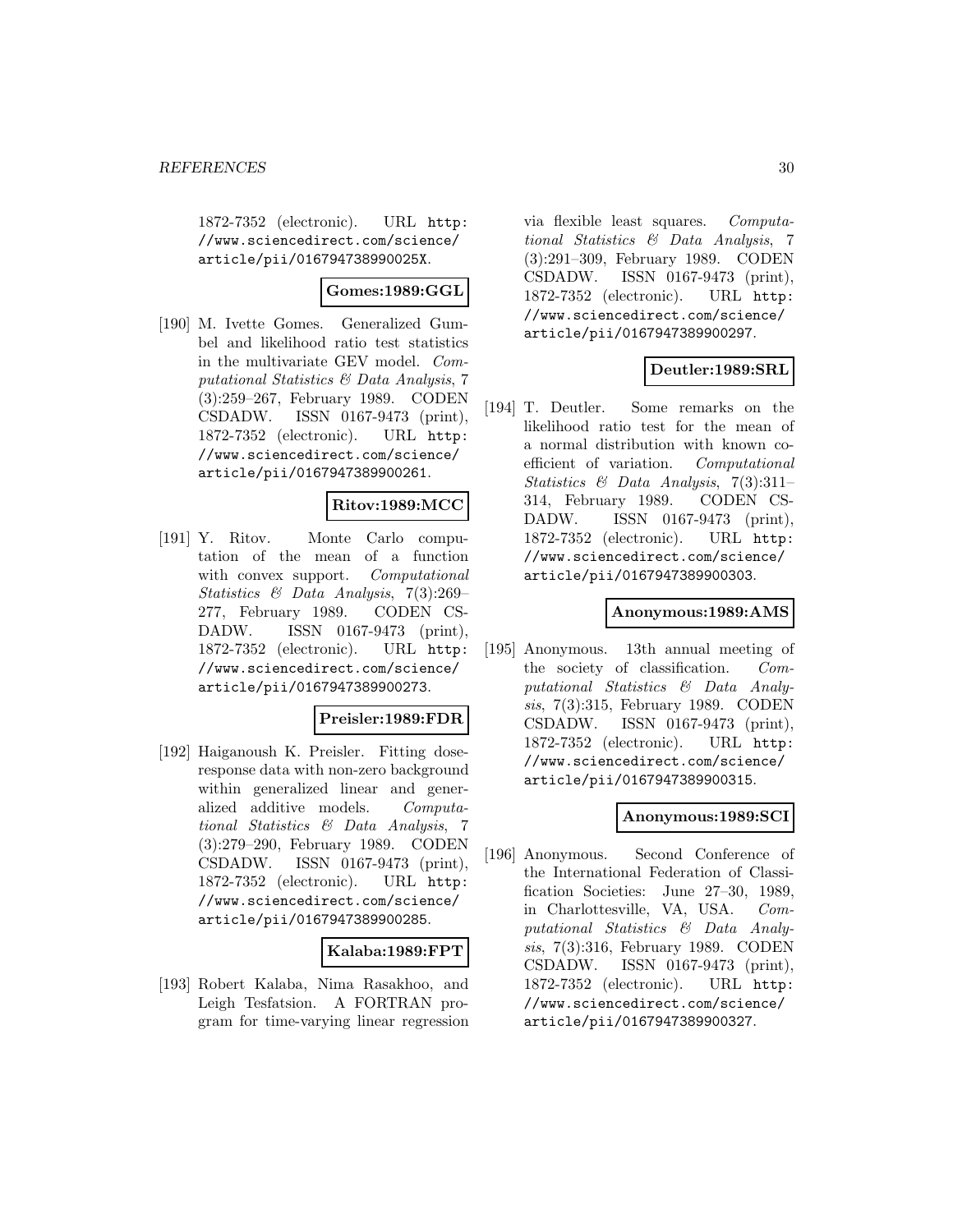### **Anonymous:1989:FAC**

[197] Anonymous. First announcement and call for papers — joint meeting: GLIM 89 and  $4^{th}$  international workshop on statistical modelling: Trento, Italy, July 17–21, 1989. Computational Statistics & Data Analysis, 7 (3):317–318, February 1989. CODEN CSDADW. ISSN 0167-9473 (print), 1872-7352 (electronic). URL http: //www.sciencedirect.com/science/ article/pii/0167947389900339.

### **Anonymous:1989:SISa**

[198] Anonymous. SPSS introduces SPSS/PC + v3.0. Computational Statistics & Data Analysis, 7(3):318– 319, February 1989. CODEN CS-DADW. ISSN 0167-9473 (print), 1872-7352 (electronic). URL http: //www.sciencedirect.com/science/ article/pii/0167947389900340.

#### **Anonymous:1989:TSP**

[199] Anonymous. Targets scientists for PC data analysis. Computational Statistics & Data Analysis, 7(3):319– 320, February 1989. CODEN CS-DADW. ISSN 0167-9473 (print), 1872-7352 (electronic). URL http: //www.sciencedirect.com/science/ article/pii/0167947389900352.

#### **Anonymous:1989:SV**

[200] Anonymous. SYSTAT version 4.0. Computational Statistics & Data Analysis, 7 (3):320–321, February 1989. CODEN CSDADW. ISSN 0167-9473 (print), 1872-7352 (electronic). URL http: //www.sciencedirect.com/science/ article/pii/0167947389900364.

# **Anonymous:1989:S**

[201] Anonymous. Sygraph. Computational Statistics & Data Analysis, 7 (3):321–322, February 1989. CODEN CSDADW. ISSN 0167-9473 (print), 1872-7352 (electronic). URL http: //www.sciencedirect.com/science/ article/pii/0167947389900376.

### **Anonymous:1989:SVM**

[202] Anonymous. SYSTAT version 3.2 for Macintosh. Computational Statistics & Data Analysis, 7(3):322– 323, February 1989. CODEN CS-DADW. ISSN 0167-9473 (print), 1872-7352 (electronic). URL http: //www.sciencedirect.com/science/ article/pii/0167947389900388.

### **Anonymous:1989:BSSa**

[203] Anonymous. BMDP statistical software — latest release. Computational Statistics & Data Analysis, 7 (3):323–325, February 1989. CODEN CSDADW. ISSN 0167-9473 (print), 1872-7352 (electronic). URL http: //www.sciencedirect.com/science/ article/pii/016794738990039X.

### **Anonymous:1989:RM**

[204] Anonymous. La revue de modulad. Computational Statistics & Data Analysis, 7(3):325–326, February 1989. CODEN CSDADW. ISSN 0167-9473 (print), 1872-7352 (electronic). URL http://www. sciencedirect.com/science/article/ pii/0167947389900406.

### **Anonymous:1989:AIVa**

[205] Anonymous. Author index volume 7 (1989). Computational Statis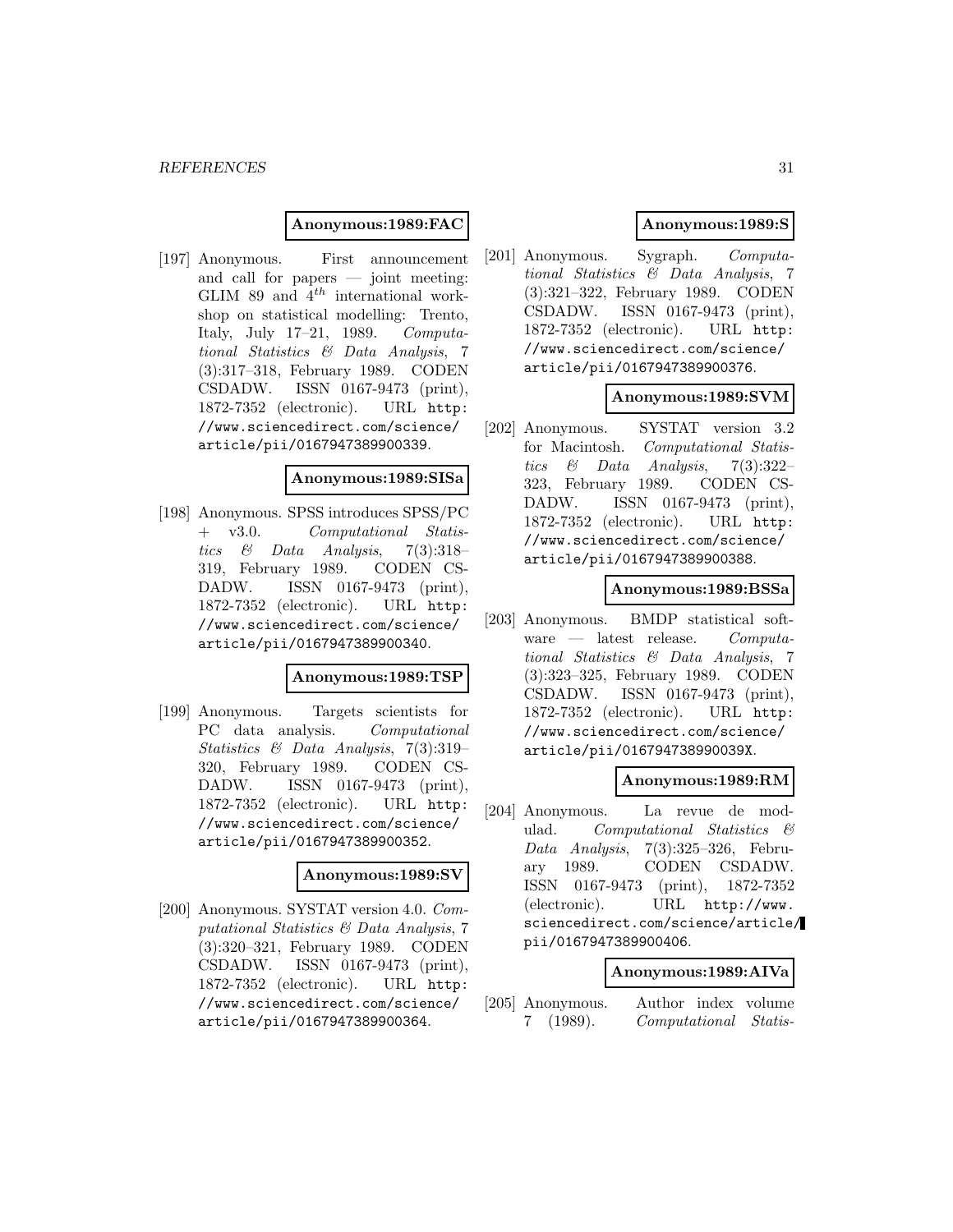tics & Data Analysis, 7(3):327– 328, February 1989. CODEN CS-DADW. ISSN 0167-9473 (print), 1872-7352 (electronic). URL http: //www.sciencedirect.com/science/ article/pii/0167947389900418.

### **Anonymous:1989:PRRa**

[206] Anonymous. Package report/review index volume 7 (1989). Computational Statistics & Data Analysis, 7 (3):329, February 1989. CODEN CSDADW. ISSN 0167-9473 (print), 1872-7352 (electronic). URL http: //www.sciencedirect.com/science/ article/pii/016794738990042X.

# **Anonymous:1989:EB**

[207] Anonymous. Editorial Board. Computational Statistics & Data Analysis, 8(1):ii, May 1989. CODEN CS-DADW. ISSN 0167-9473 (print), 1872-7352 (electronic). URL http: //www.sciencedirect.com/science/ article/pii/0167947389900583.

### **Anonymous:1989:P**

[208] Anonymous. Preface. Computational Statistics & Data Analysis, 8 (1):v, May 1989. CODEN CS-DADW. ISSN 0167-9473 (print), 1872-7352 (electronic). URL http: //www.sciencedirect.com/science/ article/pii/0167947389900595.

### **Pecar:1989:COC**

[209] Ján Pecár. Combinations of optimality criteria and optimum designs. Computational Statistics & Data Analysis, 8(1):1–11, May 1989. CODEN CSDADW. ISSN 0167-9473 (print), 1872-7352 (electronic). URL http:

//www.sciencedirect.com/science/ article/pii/0167947389900601.

### **Kitsos:1989:FSP**

[210] C. P. Kitsos. Fully-sequential procedures in nonlinear design problems. Computational Statistics & Data Analysis, 8(1):13–19, May 1989. CODEN CSDADW. ISSN 0167-9473 (print), 1872-7352 (electronic). URL http: //www.sciencedirect.com/science/ article/pii/0167947389900613.

### **Giovagnoli:1989:EDM**

[211] Alessandra Giovagnoli and Paola Sebastiani. Experimental designs for mean and variance estimation in variance components models. Computational Statistics & Data Analysis, 8 (1):21–28, May 1989. CODEN CS-DADW. ISSN 0167-9473 (print), 1872-7352 (electronic). URL http: //www.sciencedirect.com/science/ article/pii/0167947389900625. See comments [252].

# **Gupta:1989:ENE**

[212] Sudhir Gupta and Rahul Mukerjee. Efficient non-equireplicate designs obtained by merging of treatments. Computational Statistics & Data Analysis, 8(1):29–37, May 1989. CODEN CSDADW. ISSN 0167-9473 (print), 1872-7352 (electronic). URL http: //www.sciencedirect.com/science/ article/pii/0167947389900637.

# **Kaishev:1989:OED**

[213] V. K. Kaishev. Optimal experimental designs for the B-spline regression. Computational Statistics & Data Analysis, 8(1):39–47, May 1989. CODEN CSDADW. ISSN 0167-9473 (print),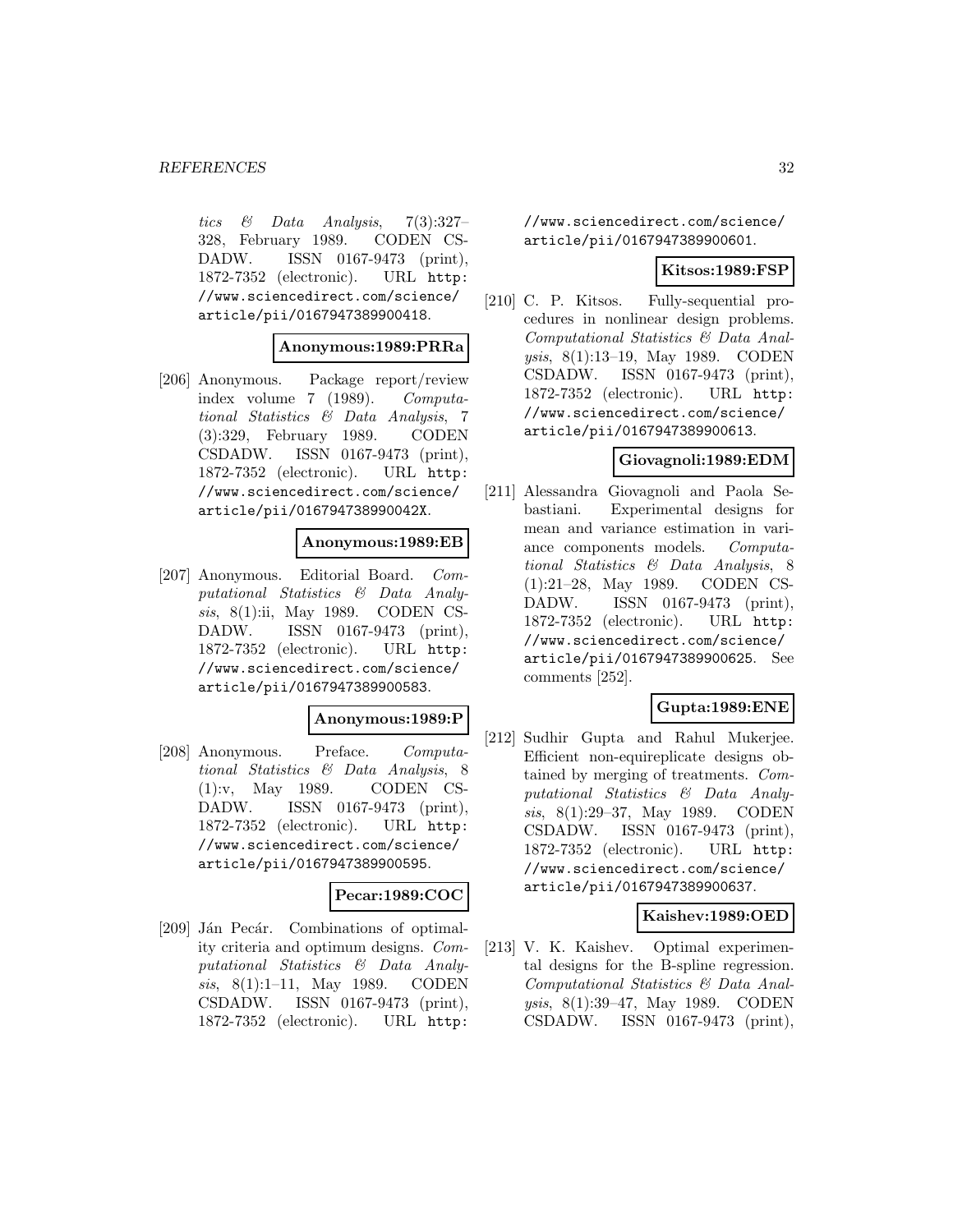1872-7352 (electronic). URL http: //www.sciencedirect.com/science/ article/pii/0167947389900649.

# **Li:1989:AOR**

[214] Kim-Hung Li and N. N. Chan. An algorithm for A-optimal regression designs. Computational Statistics & Data Analysis, 8(1):49–57, May 1989. CODEN CSDADW. ISSN 0167-9473 (print), 1872-7352 (electronic). URL http: //www.sciencedirect.com/science/ article/pii/0167947389900650.

# **Bhaumik:1989:MON**

[215] Dulal Kumar Bhaumik and Thomas Mathew. On the minimax optimality of non-randomized block designs. Computational Statistics & Data Analysis, 8(1):59–66, May 1989. CODEN CSDADW. ISSN 0167-9473 (print), 1872-7352 (electronic). URL http: //www.sciencedirect.com/science/ article/pii/0167947389900662.

### **Tricot:1989:RTA**

[216] M. L. Tricot. Randomization tests in ANOVA: a practical approach. Computational Statistics & Data Analysis, 8(1):67–74, May 1989. CODEN CSDADW. ISSN 0167-9473 (print), 1872-7352 (electronic). URL http: //www.sciencedirect.com/science/ article/pii/0167947389900674.

#### **Ermakov:1989:RIT**

[217] Sergei M. Ermakov. Random interpolation in the theory of experimental design. Computational Statistics & Data Analysis, 8(1): 75–80, May 1989. CODEN CS-DADW. ISSN 0167-9473 (print),

1872-7352 (electronic). URL http: //www.sciencedirect.com/science/ article/pii/0167947389900686.

# **Kettunen:1989:ASD**

[218] Juhani Kettunen, Hannu Sirviö, and Olli Varis. An analysis of a sampling design — a case study of lake eutrophication. Computational Statistics & Data Analysis, 8(1):81–91, May 1989. CODEN CSDADW. ISSN 0167-9473 (print), 1872-7352 (electronic). URL http: //www.sciencedirect.com/science/ article/pii/0167947389900698.

### **vanBerkum:1989:RNP**

[219] E. E. M. van Berkum. Reduction of the number of pairs in paired comparison designs and exact designs for quadratic models. Computational Statistics & Data Analysis, 8(1):93–107, May 1989. CODEN CSDADW. ISSN 0167-9473 (print), 1872-7352 (electronic). URL http: //www.sciencedirect.com/science/ article/pii/0167947389900704.

# **Wang:1989:TDE**

[220] P. C. Wang. Test for dispersion effects from orthogonal arrays. Computational Statistics & Data Analysis, 8(1):109–117, May 1989. CODEN CSDADW. ISSN 0167-9473 (print), 1872-7352 (electronic). URL http: //www.sciencedirect.com/science/ article/pii/0167947389900716.

# **Wierich:1989:REB**

[221] W. Wierich. On the relative efficiency of the best second order proportional ANOVA-designs. Computational Statistics & Data Analysis, 8(1):119–134, May 1989. CODEN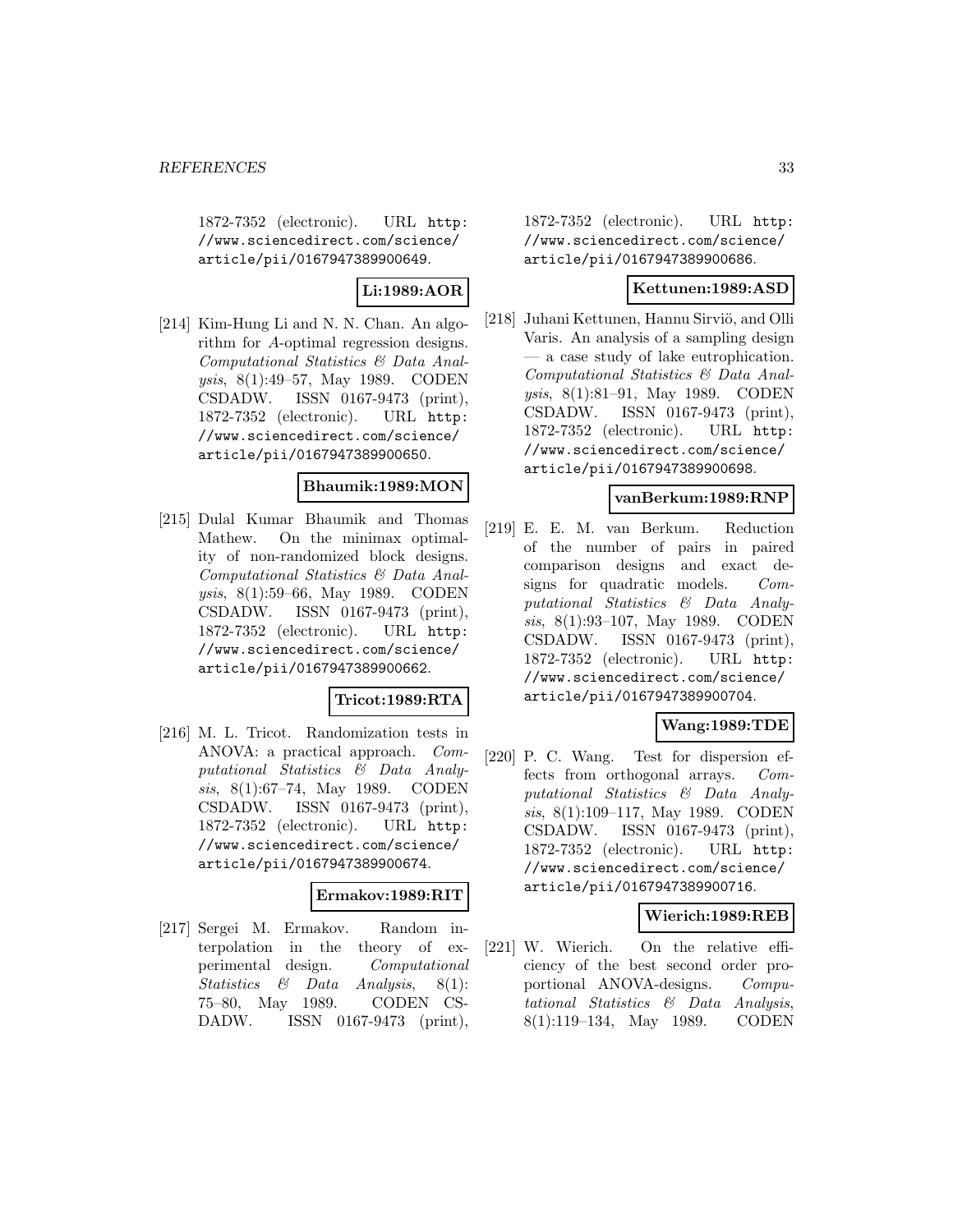CSDADW. ISSN 0167-9473 (print), 1872-7352 (electronic). URL http: //www.sciencedirect.com/science/ article/pii/0167947389900728.

**Chakravarti:1989:BIM**

[222] Nilotpal Chakravarti. Bounded isotonic median regression. Computational Statistics & Data Analysis, 8 (2):135–142, July 1989. CODEN CS-DADW. ISSN 0167-9473 (print), 1872-7352 (electronic). URL http: //www.sciencedirect.com/science/ article/pii/0167947389900017.

### **Frydenberg:1989:MIP**

[223] Morten Frydenberg and Davis Edwards. A modified iterative proportional scaling algorithm for estimation in regular exponential families. Computational Statistics & Data Analysis, 8(2):143–153, July 1989. CODEN CSDADW. ISSN 0167-9473 (print), 1872-7352 (electronic). URL http: //www.sciencedirect.com/science/ article/pii/0167947389900029.

### **Marron:1989:CDB**

[224] J. S. Marron. Comments on a data based bandwidth selector. Computational Statistics & Data Analysis, 8(2):155–170, July 1989. CODEN CSDADW. ISSN 0167-9473 (print), 1872-7352 (electronic). URL http: //www.sciencedirect.com/science/ article/pii/0167947389900030.

# **Turek:1989:ETG**

[225] Richard J. Turek and Ronald C. Suich. An exact test on the Goodman– Kruskal  $\lambda$  for prediction on a dichotomy: power considerations. Computational Statistics & Data Analysis, 8(2):171–178, July 1989. CODEN CSDADW. ISSN 0167-9473 (print), 1872-7352 (electronic). URL http: //www.sciencedirect.com/science/ article/pii/0167947389900042.

# **Gray:1989:FMI**

[226] J. Brian Gray. The four-measure influence plot. Computational Statistics & Data Analysis, 8(2):179– 188, July 1989. CODEN CS-DADW. ISSN 0167-9473 (print), 1872-7352 (electronic). URL http: //www.sciencedirect.com/science/ article/pii/0167947389900054.

### **Merckens:1989:FMS**

[227] Arjen Merckens and Tom Wansbeek. Formula manipulation in statistics on the computer: Evaluating the expectation of higher-degree functions of normally distributed matrices. Computational Statistics & Data Analysis, 8(2):189–200, July 1989. CODEN CSDADW. ISSN 0167-9473 (print), 1872-7352 (electronic). URL http: //www.sciencedirect.com/science/ article/pii/0167947389900066.

### **Schwertman:1989:SAS**

[228] Neil C. Schwertman and Margaret A. Owens. Simple approximation of sample size for the bivariate normal. Computational Statistics & Data Analysis, 8(2):201–207, July 1989. CODEN CSDADW. ISSN 0167-9473 (print), 1872-7352 (electronic). URL http: //www.sciencedirect.com/science/ article/pii/0167947389900078.

### **Anonymous:1989:LE**

[229] Anonymous. Letter to the editor. Computational Statistics & Data Anal-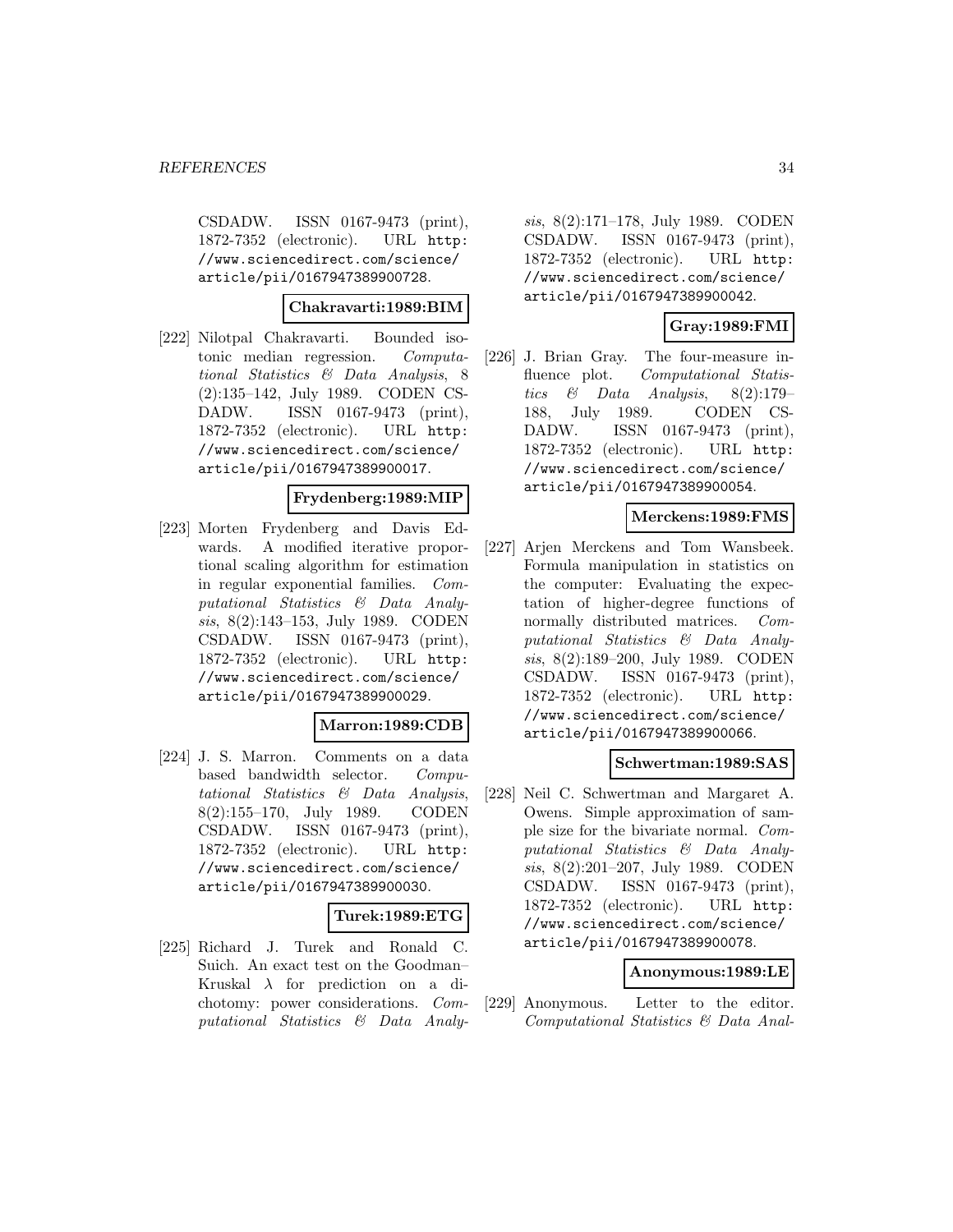ysis, 8(2):209, July 1989. CODEN CSDADW. ISSN 0167-9473 (print), 1872-7352 (electronic). URL http: //www.sciencedirect.com/science/ article/pii/016794738990008X.

### **Anonymous:1989:E**

[230] Anonymous. Erratum. Computational Statistics & Data Analysis, 8 (2):210, July 1989. CODEN CS-DADW. ISSN 0167-9473 (print), 1872-7352 (electronic). URL http: //www.sciencedirect.com/science/ article/pii/0167947389900091.

### **Anonymous:1989:SAI**

[231] Anonymous. SPSS announces interfaces to Informix and Sybase. Computational Statistics & Data Analysis, 8(2):211, July 1989. CODEN CSDADW. ISSN 0167-9473 (print), 1872-7352 (electronic). URL http: //www.sciencedirect.com/science/ article/pii/0167947389900108.

#### **Anonymous:1989:SII**

[232] Anonymous. SPSS Inc. introduces SPSS Graphics with databases interfaces for Informix and Sybase. Computational Statistics & Data Analysis, 8(2):212, July 1989. CODEN CSDADW. ISSN 0167-9473 (print), 1872-7352 (electronic). URL http: //www.sciencedirect.com/science/ article/pii/016794738990011X.

### **Anonymous:1989:SIV**

[233] Anonymous. SPSS increases value of  $SPSS/PC$  + by bundling its graphin-the-box option. Computational Statistics & Data Analysis, 8(2): 212–213, July 1989. CODEN CS-DADW. ISSN 0167-9473 (print),

1872-7352 (electronic). URL http: //www.sciencedirect.com/science/ article/pii/0167947389900121.

### **Anonymous:1989:GRD**

[234] Anonymous. Genstat 5 release 1.3 for Dec Vax VMS and MicroVax VMS. Computational Statistics & Data Analysis, 8(2):213–214, July 1989. CODEN CSDADW. ISSN 0167-9473 (print), 1872-7352 (electronic). URL http: //www.sciencedirect.com/science/ article/pii/0167947389900133.

### **Anonymous:1989:BSSb**

[235] Anonymous. BMDP statistical software introduces Solo: the stand-alone solution for non-statisticians. Computational Statistics & Data Analysis, 8(2):214–216, July 1989. CODEN CSDADW. ISSN 0167-9473 (print), 1872-7352 (electronic). URL http: //www.sciencedirect.com/science/ article/pii/0167947389900145.

#### **Anonymous:1989:BSSc**

[236] Anonymous. BMDP statistical software ships new PC release. Computational Statistics & Data Analysis, 8(2):216–217, July 1989. CODEN CSDADW. ISSN 0167-9473 (print), 1872-7352 (electronic). URL http: //www.sciencedirect.com/science/ article/pii/0167947389900157.

#### **Anonymous:1989:BSSd**

[237] Anonymous. BMDP statistical software announces latest release with two new programs. Computational Statistics & Data Analysis, 8(2): 218–219, July 1989. CODEN CS-DADW. ISSN 0167-9473 (print),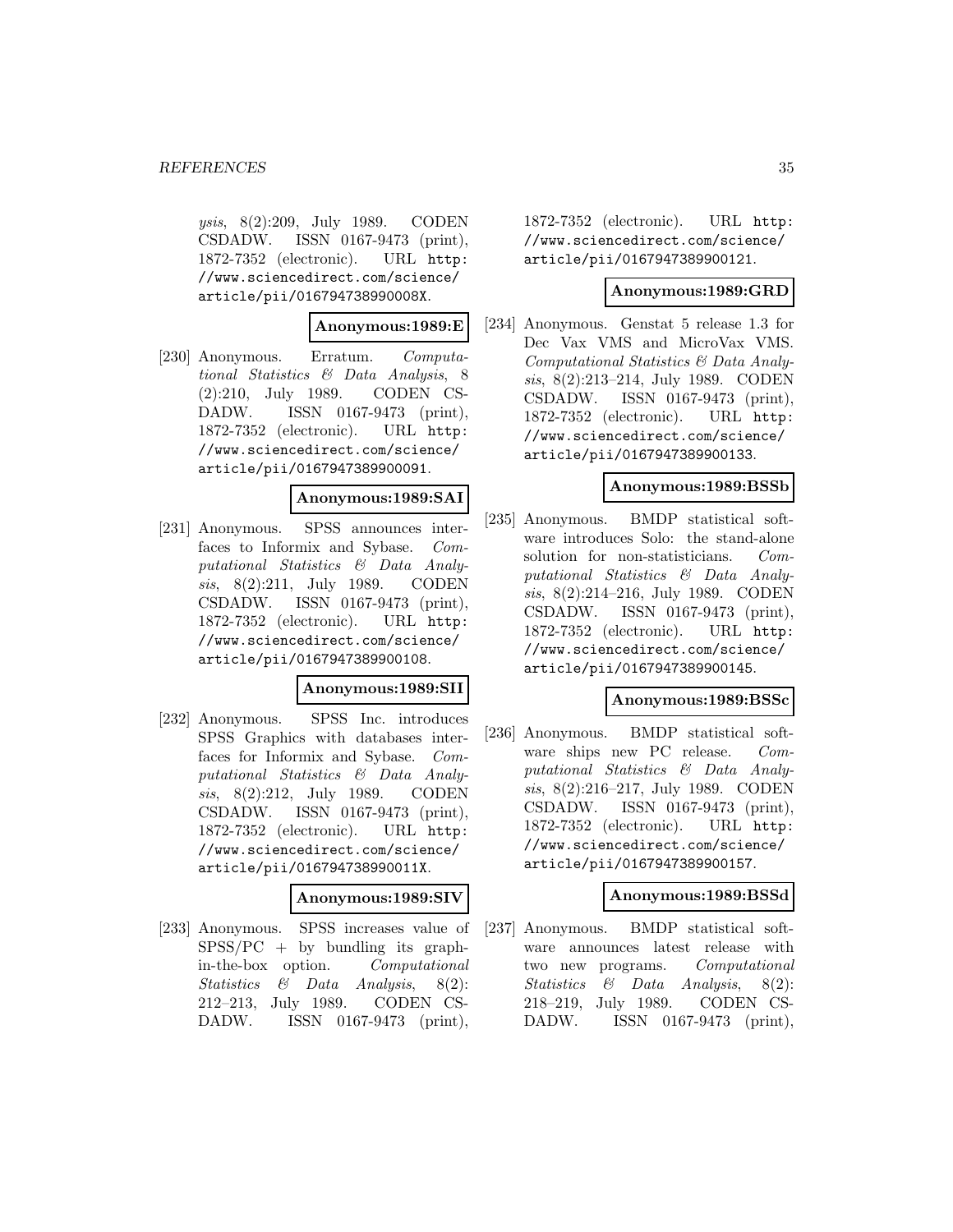1872-7352 (electronic). URL http: //www.sciencedirect.com/science/ article/pii/0167947389900169.

### **Anonymous:1989:SISb**

[238] Anonymous. SYSTAT, Inc. software for data general and NCR/TOWER. Computational Statistics & Data Analysis, 8(2):219–220, July 1989. CODEN CSDADW. ISSN 0167-9473 (print), 1872-7352 (electronic). URL http: //www.sciencedirect.com/science/ article/pii/0167947389900170.

# **Anonymous:1989:SIA**

[239] Anonymous. SYSTAT, Inc. announces version 1.1 of SYGRAPH at NCGA booth 4457. Computational Statistics & Data Analysis, 8 (2):220–221, July 1989. CODEN CS-DADW. ISSN 0167-9473 (print), 1872-7352 (electronic). URL http: //www.sciencedirect.com/science/ article/pii/0167947389900182.

### **Anonymous:1989:SWO**

[240] Anonymous. Stat wars: an overview of statistical software and SYSTAT, Inc. Computational Statistics & Data Analysis, 8(2):221–222, July 1989. CODEN CSDADW. ISSN 0167-9473 (print), 1872-7352 (electronic). URL http: //www.sciencedirect.com/science/ article/pii/0167947389900194.

#### **Anonymous:1989:APS**

[241] Anonymous. Announcing powerful software for solving ordinary differential equations. Computational Statistics & Data Analysis, 8(2): 223–224, July 1989. CODEN CS-DADW. ISSN 0167-9473 (print),

1872-7352 (electronic). URL http: //www.sciencedirect.com/science/ article/pii/0167947389900200.

### **Anonymous:1989:CTT**

[242] Anonymous. Connectivity tool transfers data among database and statistical products. Computational Statistics & Data Analysis, 8(2): 224, July 1989. CODEN CS-DADW. ISSN 0167-9473 (print), 1872-7352 (electronic). URL http: //www.sciencedirect.com/science/ article/pii/0167947389900212.

### **Anonymous:1989:AUD**

[243] Anonymous. Analele Universității Din București. Computational Statistics  $\&$  Data Analysis, 8(2):224– 225, July 1989. CODEN CS-DADW. ISSN 0167-9473 (print), 1872-7352 (electronic). URL http: //www.sciencedirect.com/science/ article/pii/0167947389900224.

### **DeVeaux:1989:MLR**

[244] Richard D. De Veaux. Mixtures of linear regressions. Computational Statistics & Data Analysis, 8(3):227– 245, November 1989. CODEN CS-DADW. ISSN 0167-9473 (print), 1872-7352 (electronic). URL http: //www.sciencedirect.com/science/ article/pii/0167947389900431.

### **Devroye:1989:RVG**

[245] Luc Devroye. Random variate generators for the Poisson — Poisson and related distributions. Computational Statistics & Data Analysis, 8 (3):247–278, November 1989. CODEN CSDADW. ISSN 0167-9473 (print),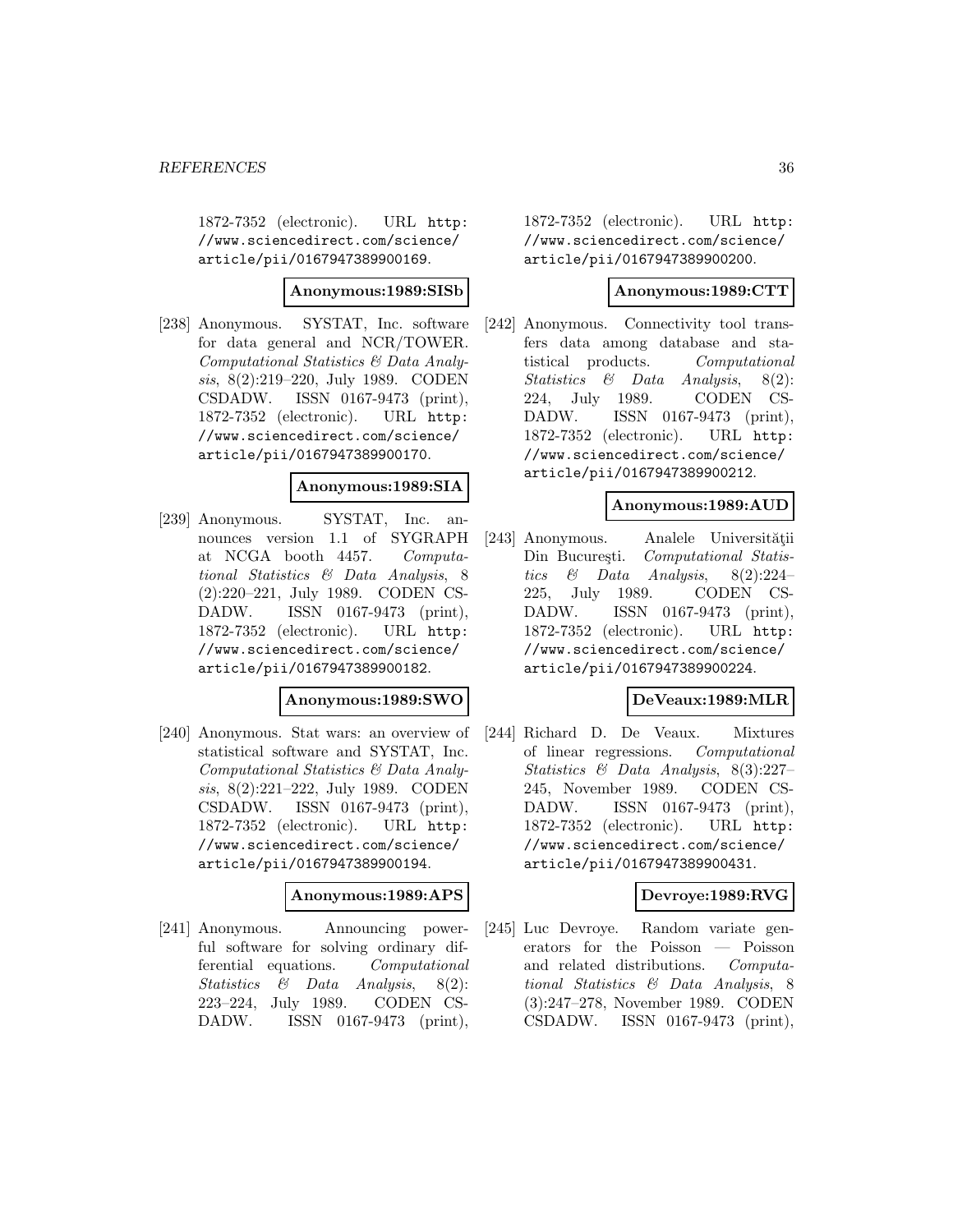1872-7352 (electronic). URL http: //www.sciencedirect.com/science/ article/pii/0167947389900443.

### **Gleason:1989:ESD**

[246] John R. Gleason. Efficient sorting during repetitive statistical computations: algorithms and an application. Computational Statistics & Data Analysis, 8 (3):279–297, November 1989. CODEN CSDADW. ISSN 0167-9473 (print), 1872-7352 (electronic). URL http: //www.sciencedirect.com/science/ article/pii/0167947389900455.

### **Malvestuto:1989:CME**

[247] F. M. Malvestuto. Computing the maximum-entropy extension of given discrete probability distributions. Computational Statistics & Data Analysis, 8 (3):299–311, November 1989. CODEN CSDADW. ISSN 0167-9473 (print), 1872-7352 (electronic). URL http: //www.sciencedirect.com/science/ article/pii/0167947389900467.

### **Shih:1989:HPE**

[248] Wei Shih and James A. Sullivan. A heuristic parameter estimation procedure for a binary dependent variable regression model. Computational Statistics & Data Analysis, 8(3):313– 324, November 1989. CODEN CS-DADW. ISSN 0167-9473 (print), 1872-7352 (electronic). URL http: //www.sciencedirect.com/science/ article/pii/0167947389900479.

### **Simon:1989:AAA**

[249] Stephen D. Simon and James P. Lesage. Assessing the accuracy of ANOVA calculations in statistical software. Computational Statistics & Data Analysis, 8

(3):325–332, November 1989. CODEN CSDADW. ISSN 0167-9473 (print), 1872-7352 (electronic). URL http: //www.sciencedirect.com/science/ article/pii/0167947389900480.

### **Anonymous:1989:AIVb**

[250] Anonymous. Author index volume 8 (1989). Computational Statistics & Data Analysis, 8(3):333– 334, November 1989. CODEN CS-DADW. ISSN 0167-9473 (print), 1872-7352 (electronic). URL http: //www.sciencedirect.com/science/ article/pii/0167947389900492.

### **Anonymous:1989:PRRb**

[251] Anonymous. Package report/review index volume 8 (1989). Computational Statistics & Data Analysis, 8 (3):335, November 1989. CODEN CSDADW. ISSN 0167-9473 (print), 1872-7352 (electronic). URL http: //www.sciencedirect.com/science/ article/pii/0167947389900509.

# **Anonymous:1990:EDM**

[252] Anonymous. "Experimental designs for mean and variance estimation in variance components models": by Alessandra Giovagnoli and Paola Sebastiani, Computational Statistics & Data Analysis 8, 21–28. Computational Statistics & Data Analysis, 10 (1):93, August 1990. CODEN CS-DADW. ISSN 0167-9473 (print), 1872-7352 (electronic). URL http: //www.sciencedirect.com/science/ article/pii/016794739090106R. See [211].